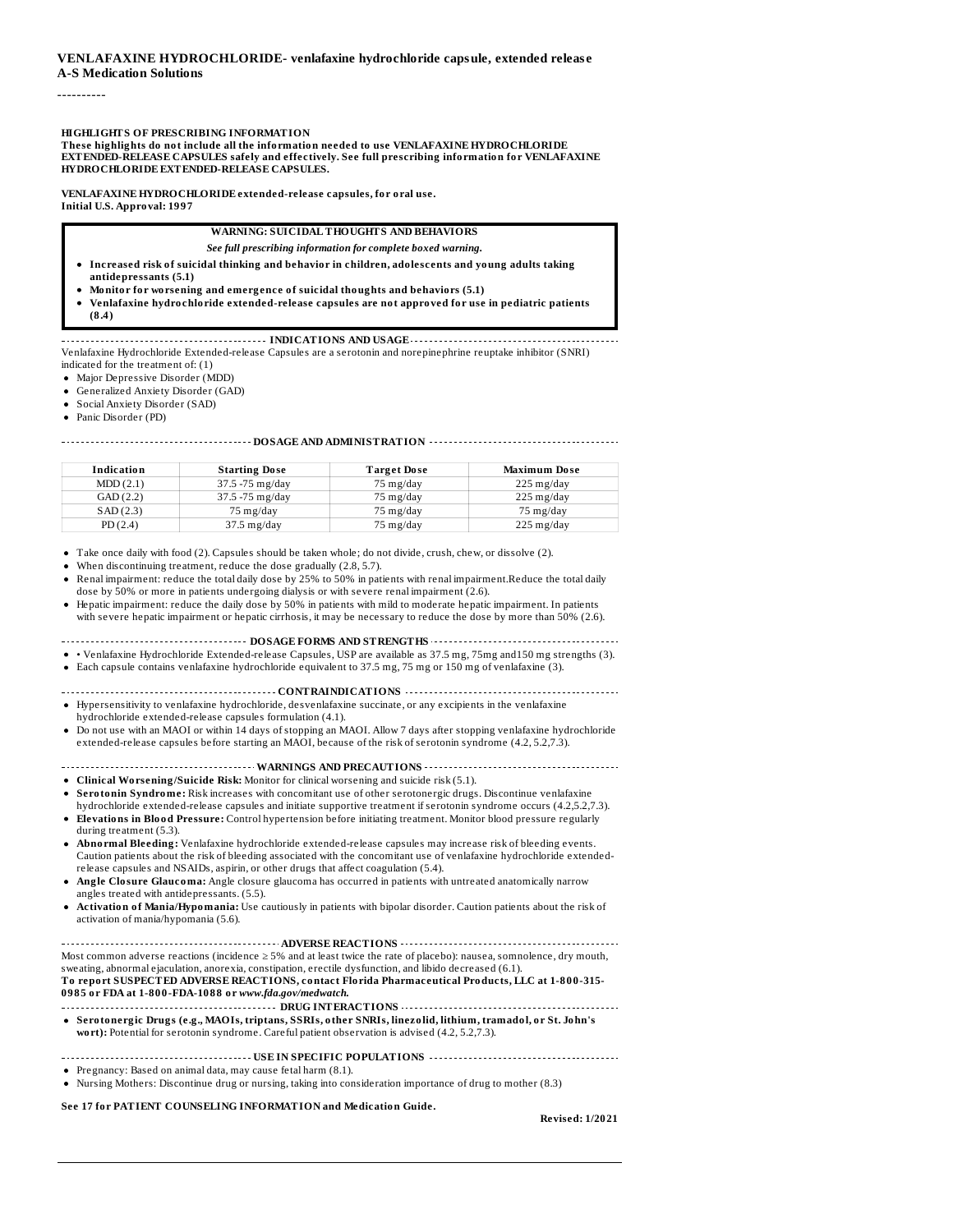# **FULL PRESCRIBING INFORMATION: CONTENTS\* WARNING: SUICIDAL THOUGHTS AND BEHAVIORS**

# **1 INDICATIONS AND USAGE**

- 1.1 Major Depressive Disorder
- 1.2 Generalized Anxiety Disorder
- 1.3 Social Anxiety Disorder
- 1.4 Panic Disorder

# **2 DOSAGE AND ADMINISTRATION**

# 2.1 Major Depressive Disorder

- 2.2 Generalized Anxiety Disorder
- 2.3 Social Anxiety Disorder (Social Phobia)
- 2.4 Panic Disorder
- 2.5 Switching Patients from Venlafaxine Hydrochloride Tablets
- 2.6 Specific Populations
- 2.7 Maintenance Treatment
- 2.8 Discontinuing Venlafaxine Hydrochloride Extended-release Capsules
- 2.9 Switching Patients to or from a Monoamine Oxidase Inhibitor (MAOI) Intended to Treat
- Psychiatric Disorders

## **3 DOSAGE FORMS AND STRENGTHS**

- **4 CONTRAINDICATIONS**
	- 4.1 Hypersensitivity
- 4.2 Concomitant Use with Monoamine Oxidase Inhibitors (MAOIs)

## **5 WARNINGS AND PRECAUTIONS**

- 5.1 Suicidal Thoughts and Behaviors in Children, Adolescents, and Young Adults
- 5.2 Serotonin Syndrome
- 5.3 Elevations in Blood Pressure
- 5.4 Abnormal Bleeding
- 5.5 Angle Closure Glaucoma
- 5.6 Activation of Mania/Hypomania
- 5.7 Discontinuation Syndrome
- 5.8 Seizures
- 5.9 Hyponatremia
- 5.10 Weight and Height Changes in Pediatric Patients
- 5.11 Appetite Changes in Pediatric Patients
- 5.12 Interstitial Lung Disease and Eosinophilic Pneumonia

## **6 ADVERSE REACTIONS**

- 6.1 Clinical Studies Experience
- 6.2 Vital Sign Changes
- 6.3 Laboratory Changes
- 6.4 Pediatric Patients
- 6.5 Adverse Reactions Identified During Postapproval Use
- **7 DRUG INTERACTIONS**
	- 7.1 Central Nervous System (CNS)-Active Drugs
	- 7.2 Monoamine Oxidase Inhibitors
	- 7.3 Serotonergic Drugs
	- 7.4 Drugs that Interfere with Hemostasis (e.g., NSAIDs, Aspirin, and Warfarin)
	- 7.5 Weight Loss Agents
	- 7.6 Effects of Other Drugs on Venlafaxine Hydrochloride Extended-release Capsules
	- 7.7 Effects of Venlafaxine Hydrochloride Extended-release Capsules on Other Drugs

# 7.8 Drug-Laboratory Test Interactions

# **8 USE IN SPECIFIC POPULATIONS**

- 8.1 Pregnancy
- 8.2 Labor and Delivery
- 8.3 Nursing Mothers
- 8.4 Pediatric Use
- 8.5 Geriatric Use
- 8.6 Age and Gender
- 8.7 Use in Patient Subgroups

## **9 DRUG ABUSE AND DEPENDENCE**

- 9.1 Controlled Substance
- 9.2 Abuse
- 9.3 Dependence

#### **10 OVERDOSAGE**

- 10.1 Human Experience
- 10.2 Management of Overdosage

## **11 DESCRIPTION**

## **12 CLINICAL PHARMACOLOGY**

- 12.1 Mechanism of Action
- 12.2 Pharmacodynamics
- 12.3 Pharmacokinetics

## **13 NONCLINICAL TOXICOLOGY**

13.1 Carcinogenesis, Mutagenesis, Impairment of Fertility

# **14 CLINICAL STUDIES**

- 14.1 Major Depressive Disorder
- 14.2 Generalized Anxiety Disorder
- 14.3 Social Anxiety Disorder (also known as Social Phobia)
- 14.4 Panic Disorder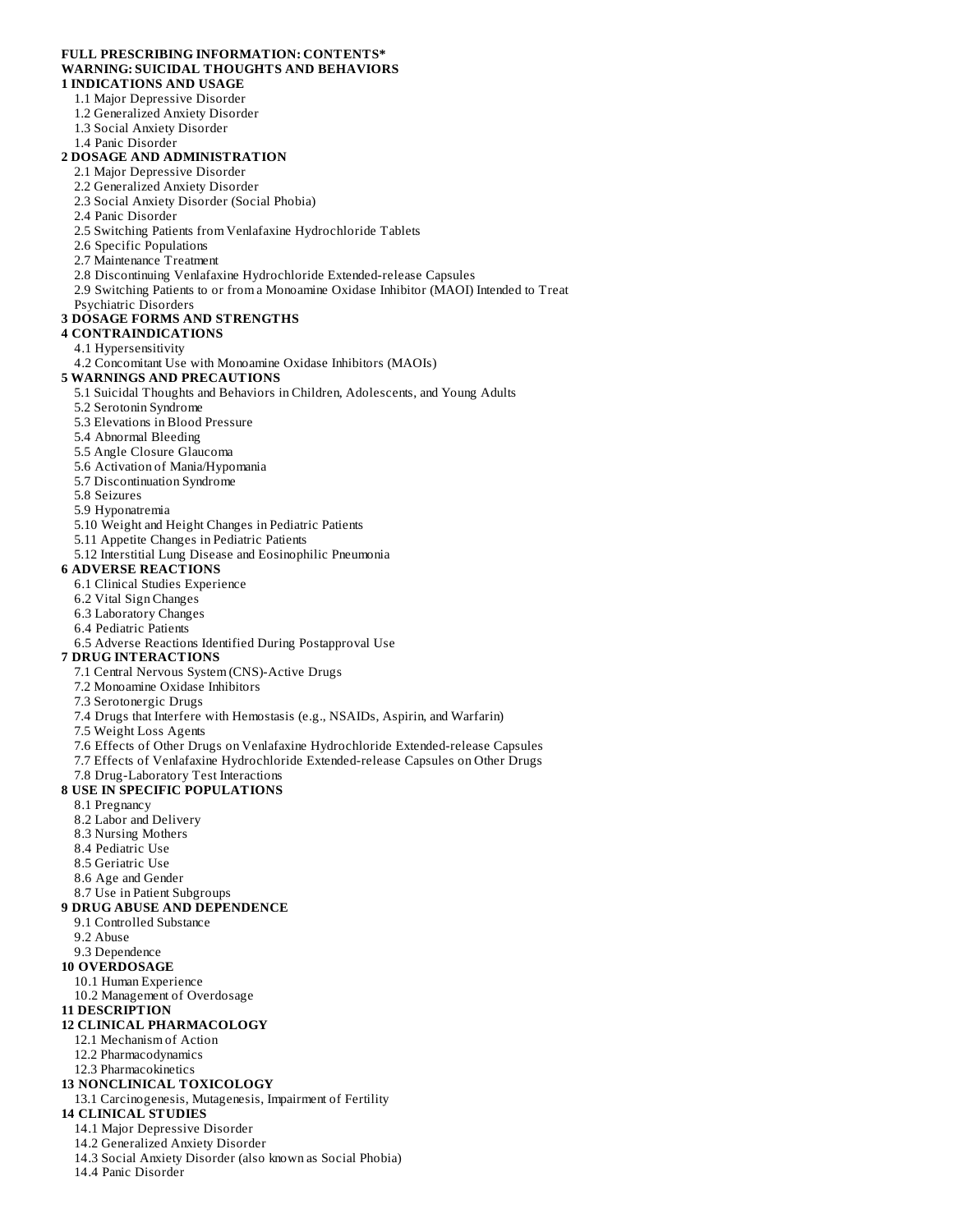#### 14.5 Pediatric Patients **16 HOW SUPPLIED/STORAGE AND HANDLING 17 PATIENT COUNSELING INFORMATION**

\* Sections or subsections omitted from the full prescribing information are not listed.

#### **FULL PRESCRIBING INFORMATION**

#### **WARNING: SUICIDAL THOUGHTS AND BEHAVIORS**

**Antidepressants increas ed the risk of suicidal thoughts and behavior in children, adoles cents, and young adults in short-term studies. Thes e studies did not show an increas e in the risk of suicidal thoughts and behavior with antidepressant us e in patients over age 24; there was a reduction in risk with antidepressant us e in patients aged 65 and older [***see Warnings and Precautions (5.1)].*

**In patients of all ages who are started on antidepressant therapy monitor clos ely for clinical wors ening and emergence of suicidal thoughts and behaviors. Advis e families and caregivers of the need for clos e obs ervation and communication with the pres criber [***see Warnings and Precautions (5.1) and Patient Counseling Information (17 )***].**

### **1 INDICATIONS AND USAGE**

#### **1.1 Major Depressive Disorder**

Venlafaxine hydrochloride extended-release capsules are indicated for the treatment of major depressive disorder (MDD). Efficacy was established in three short-term (4, 8, and 12 weeks) and two long-term, maintenance trials.

#### **1.2 Generalized Anxiety Disorder**

Venlafaxine hydrochloride extended-release capsules is indicated for the treatment of Generalized Anxiety Disorder (GAD). Efficacy was established in two 8-week and two 26-week placebo-controlled trials.

#### **1.3 Social Anxiety Disorder**

Venlafaxine hydrochloride extended-release capsules are indicated for the treatment of Social Anxiety Disorder (SAD), also known as social phobia. Efficacy was established in four 12-week and one 26 week, placebo-controlled trials.

#### **1.4 Panic Disorder**

Venlafaxine hydrochloride extended-release capsules are indicated for the treatment of Panic Disorder (PD), with or without agoraphobia. Efficacy was established in two 12-week placebo-controlled trials.

#### **2 DOSAGE AND ADMINISTRATION**

Venlafaxine hydrochloride extended-release capsules should be administered in a single dose with food, either in the morning or in the evening at approximately the same time each day [*see Clinical Pharmacology (12.3)*]. Each capsule should be swallowed whole with fluid and not divided, crushed, chewed, or placed in water or it may be administered by carefully opening the capsule and sprinkling the entire contents on a spoonful of applesauce. This drug/food mixture should be swallowed immediately without chewing and followed with a glass of water to ensure complete swallowing of the pellets (spheroids).

#### **2.1 Major Depressive Disorder**

For most patients, the recommended starting dose for venlafaxine hydrochloride extended-release capsules are 75 mg per day, administered in a single dose. For some patients, it may be desirable to start at 37.5 mg per day for 4 to 7 days to allow new patients to adjust to the medication before increasing to 75 mg per day. Patients not responding to the initial 75 mg per day dose may benefit from dose increases to a maximum of 225 mg per day. Dose increases should be in increments of up to 75 mg per day, as needed, and should be made at intervals of not less than 4 days, since steady-state plasma levels of venlafaxine and its major metabolites are achieved in most patients by day 4 [*see Clinical Pharmacology (12.3)*]. In the clinical studies establishing efficacy, upward titration was permitted at intervals of 2 weeks or more.

It should be noted that, while the maximum recommended dose for moderately depressed outpatients is also 225 mg per day for venlafaxine hydrochloride tablets (immediate-release), more severely depressed inpatients in one study of the development program for that product responded to a mean dose of 350 mg per day (range of 150 to 375 mg per day). Whether or not higher doses of venlafaxine hydrochloride extended-release capsules are needed for more severely depressed patients is unknown; however, the experience with venlafaxine hydrochloride extended-release capsules doses higher than 225 mg per day is very limited.

#### **2.2 Generalized Anxiety Disorder**

For most patients, the recommended starting dose for venlafaxine hydrochloride extended-release capsules is 75 mg per day, administered in a single dose. For some patients, it may be desirable to start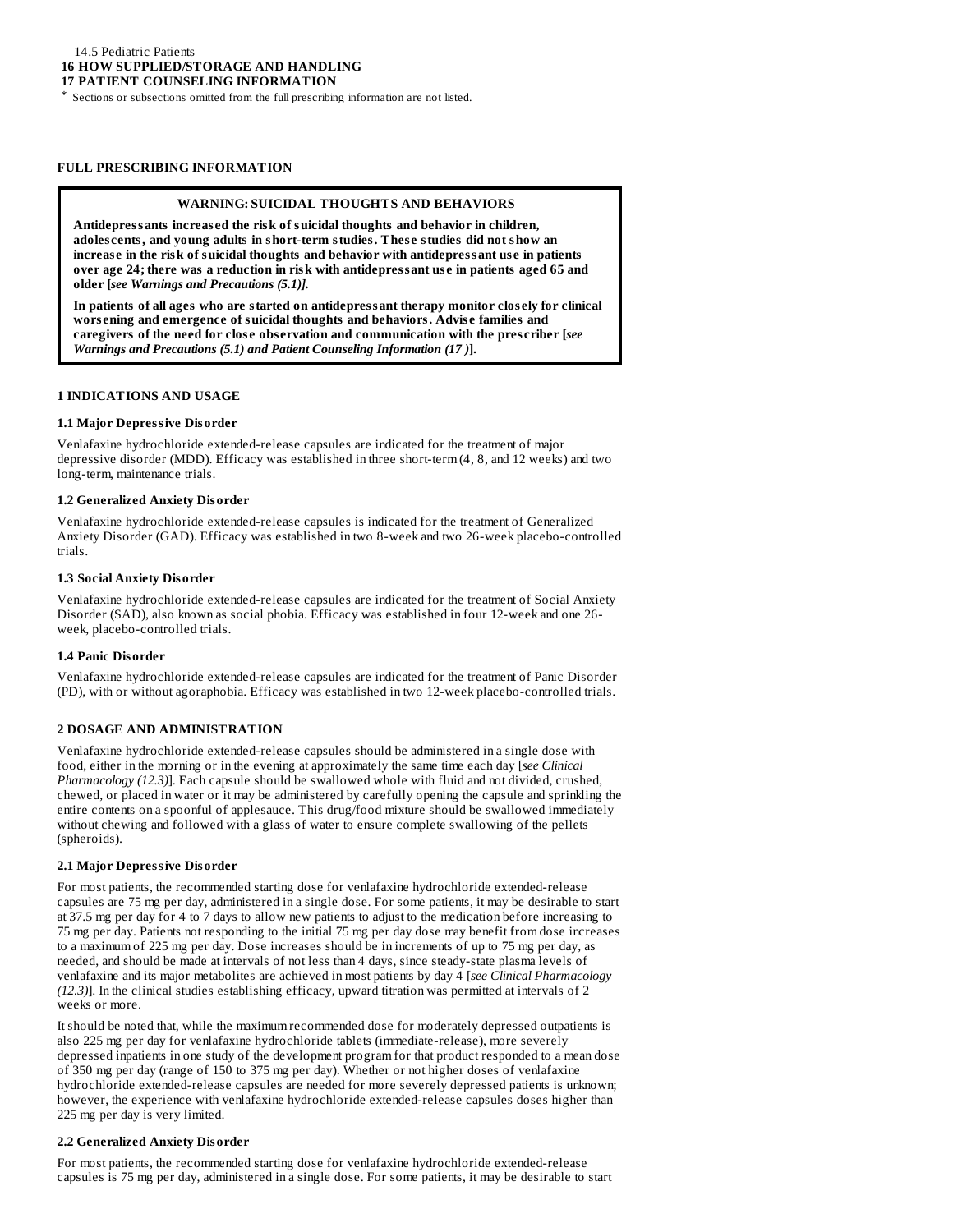at 37.5 mg per day for 4 to 7 days to allow new patients to adjust to the medication before increasing to 75 mg per day. Patients not responding to the initial 75 mg per day dose may benefit from dose increases to a maximum of 225 mg per day. Dose increases should be in increments of up to 75 mg per day, as needed, and should be made at intervals of not less than 4 days, since steady-state plasma levels of venlafaxine and its major metabolites are achieved in most patients by day 4 [*see Clinical Pharmacology (12.3)*].

## **2.3 Social Anxiety Disorder (Social Phobia)**

The recommended dose is 75 mg per day, administered in a single dose. There was no evidence that higher doses confer any additional benefit.

## **2.4 Panic Disorder**

The recommended starting dose is 37.5 mg per day of venlafaxine hydrochloride extended-release capsules for 7 days. Patients not responding to 75 mg per day may benefit from dose increases to a maximum of approximately 225 mg per day. Dose increases should be in increments of up to 75 mg per day, as needed, and should be made at intervals of not less than 7 days.

## **2.5 Switching Patients from Venlafaxine Hydrochloride Tablets**

Depressed patients who are currently being treated at a therapeutic dose with venlafaxine hydrochloride tablets (immediate release) may be switched to venlafaxine hydrochloride extended-release capsules at the nearest equivalent dose (mg per day), e.g., 37.5 mg venlafaxine twice a day to 75 mg venlafaxine hydrochloride extended-release capsules once daily. However, individual dosage adjustments may be necessary.

## **2.6 Specific Populations**

## Patients with Hepatic Impairment

The total daily dose should be reduced by 50% in patients with mild (Child-Pugh=5-6) to moderate (Child-Pugh=7-9) hepatic impairment. In patients with severe hepatic impairment (Child-Pugh=10-15) or hepatic cirrhosis, it may be necessary to reduce the dose by 50% or more [*See Use in Specific Populations (8.7)*].

## Patients with Renal Impairment

The total daily dose should be reduced by 25% to 50% in patients with mild (CLcr= 60-89 mL/min) or moderate (CLcr= 30-59 mL/min) renal impairment. In patients undergoing hemodialysis or with severe renal impairment (CLcr< 30 mL/min), the total daily dose should be reduced by 50% or more. Because there was much individual variability in clearance between patients with renal impairment, individualization of dosage may be desirable in some patients [*see Use in Specific Populations ( 8.7)*].

## **2.7 Maintenance Treatment**

There is no body of evidence available from controlled studies to indicate how long patients with MDD, GAD, SAD, or PD should be treated with venlafaxine hydrochloride extended-release capsules.

It is generally agreed that acute episodes of MDD require several months or longer of sustained pharmacological therapy beyond response to the acute episode. Venlafaxine hydrochloride extendedrelease capsules / venlafaxine hydrochloride tablets have demonstrated continuation of response in clinical studies up to 52 weeks, at the same dose at which patients responded during the initial treatment [*see Clinical Studies (14.1)*]. It is not known whether or not the dose of venlafaxine hydrochloride extended-release capsules needed for maintenance treatment is identical to the dose needed to achieve an initial response. Patients should be periodically reassessed to determine the need for maintenance treatment and the appropriate dose for such treatment.

In patients with GAD and SAD, venlafaxine hydrochloride extended-release capsules have been shown to be effective in 6-month clinical studies. The need for continuing medication in patients with GAD and SAD who improve with venlafaxine hydrochloride extended-release capsules treatment should be periodically reassessed.

In a clinical study for PD, patients continuing venlafaxine hydrochloride extended-release capsules at the same dose at which they responded during the initial 12 weeks of treatment experienced a statistically significantly longer time to relapse than patients randomized to placebo [*see Clinical Studies (14.4)*]. The need for continuing medication in patients with PD who improve with venlafaxine hydrochloride extended-release capsules treatment should be periodically reassessed.

## **2.8 Dis continuing Venlafaxine Hydrochloride Extended-releas e Capsules**

A gradual reduction in the dose, rather than abrupt cessation, is recommended whenever possible. In clinical studies with venlafaxine hydrochloride extended-release capsules tapering was achieved by reducing the daily dose by 75 mg at one-week intervals. Individualization of tapering may be necessary [*see Warnings and Precautions (5.7)*].

## **2.9 Switching Patients to or from a Monoamine Oxidas e Inhibitor (MAOI) Intended to Treat Psychiatric Disorders**

At least 14 days should elapse between discontinuation of an MAOI (intended to treat psychiatric disorders) and initiation of therapy with venlafaxine hydrochloride extended-release capsules. In addition, at least 7 days should be allowed after stopping venlafaxine hydrochloride extended-release capsules before starting an MAOI intended to treat psychiatric disorders [*see Contraindications (4.2), Warnings and Precautions (5.2), and Drug Interactions (7.2)*].

**Us e of Venlafaxine Hydrochloride Extended-releas e Capsules with other MAOIs such as**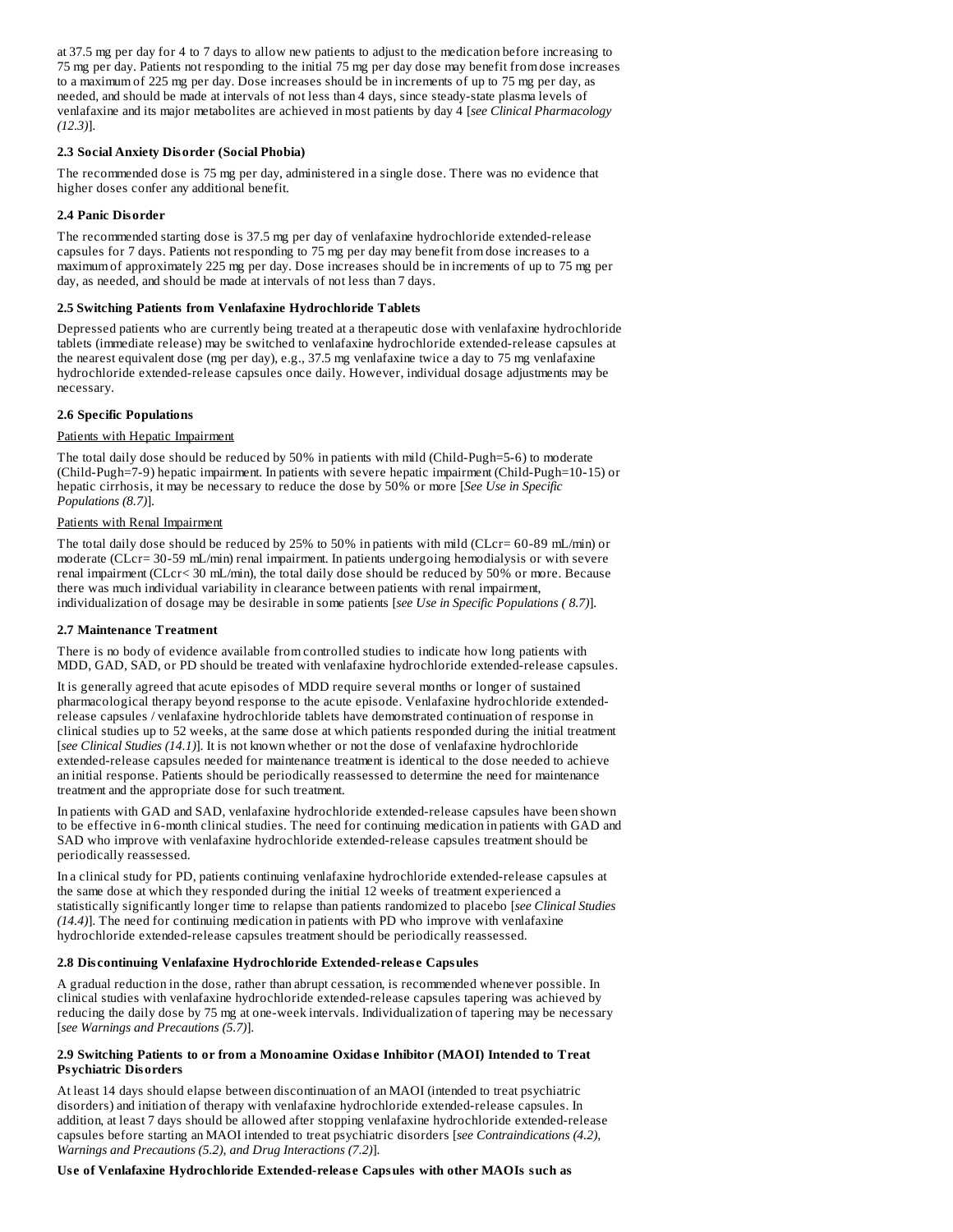## **Linezolid or Intravenous Methylene Blue**

Do not start venlafaxine hydrochloride extended-release capsules in a patient who is being treated with linezolid or intravenous methylene blue, because there is an increased risk of serotonin syndrome. In a patient who requires more urgent treatment of a psychiatric condition, other interventions, including hospitalization should be considered [*see Contraindications (4.2)*].

In some cases, a patient already receiving venlafaxine hydrochloride extended-release capsules therapy may require urgent treatment with linezolid or intravenous methylene blue. If acceptable alternatives to linezolid or intravenous methylene blue are not available and the potential benefits of linezolid or intravenous methylene blue treatment are judged to outweigh the risks of serotonin syndrome in a particular patient, venlafaxine hydrochloride extended-release capsules should be stopped promptly, and linezolid or intravenous methylene blue can be administered. Monitor the patient for symptoms of serotonin syndrome for 7 days or until 24 hours after the last dose of linezolid or intravenous methylene blue, whichever comes first. Therapy with venlafaxine hydrochloride extended-release capsules can be resumed 24 hours after the last dose of linezolid or intravenous methylene blue [*see Warnings and Precautions (5.2)*].

The risk of administering methylene blue by non-intravenous routes (such as oral tablets or by local injection) or in intravenous doses much lower than 1 mg/kg concomitantly with venlafaxine hydrochloride extended-release capsules are unclear. The clinician should, nevertheless, be aware of the possibility of emergent symptoms of serotonin syndrome with such use *[see Warnings and Precautions (5.2)].*

## **3 DOSAGE FORMS AND STRENGTHS**

Venlafaxine Hydrochloride Extended-release Capsules, USP are available in the following strengths:

• 37.5 mg, white to off white spherical to oval pellets filled in size '3' hard gelatin capsules with  $1L$ imprinted in grey ink on white opaque cap and "016" imprinted in black ink on grey colored body.

• 75 mg, white to off white spherical to oval pellets filled in size '2' hard gelatin capsules with  $1L$ imprinted in grey ink on white opaque cap and "017" imprinted in black ink on peach colored body.

• 150 mg, white to off white spherical to oval pellets filled in size '0' hard gelatin capsules with  $1$ . imprinted in grey ink on white opaque cap and "018" imprinted in black ink on orange colored body.

## **4 CONTRAINDICATIONS**

## **4.1 Hypers ensitivity**

Hypersensitivity to venlafaxine hydrochloride, desvenlafaxine succinate or to any excipients in the formulation

## **4.2 Concomitant Us e with Monoamine Oxidas e Inhibitors (MAOIs)**

The use of MAOIs (intended to treat psychiatric disorders) concomitantly with venlafaxine hydrochloride extended-release capsules or within 7 days of discontinuing treatment with venlafaxine hydrochloride extended-release capsules are contraindicated because of an increased risk of serotonin syndrome. The use of venlafaxine hydrochloride extended-release capsules within 14 days of discontinuing treatment with an MAOI (intended to treat psychiatric disorders) is also contraindicated *[see Dosage and Administration (2.9), Warnings and Precautions (5.2), and Drug Interactions (7.2)].*

Starting venlafaxine hydrochloride extended-release capsules in a patient who is being treated with an MAOI such as linezolid or intravenous methylene blue is also contraindicated, because of an increased risk of serotonin syndrome [*see Dosage and Administration (2.9), Warnings and Precautions (5.2), and Drug Interactions (7.3)*].

## **5 WARNINGS AND PRECAUTIONS**

## **5.1 Suicidal Thoughts and Behaviors in Children, Adoles cents, and Young Adults**

Patients with major depressive disorder (MDD), both adult and pediatric, may experience worsening of their depression and/or the emergence of suicidal ideation and behavior (suicidality) or unusual changes in behavior, whether or not they are taking antidepressant medications, and this risk may persist until significant remission occurs. Suicide is a known risk of depression and certain other psychiatric disorders, and these disorders themselves are the strongest predictors of suicide. There has been a long-standing concern, however, that antidepressants may have a role in inducing worsening of depression and the emergence of suicidality in certain patients during the early phases of treatment. Pooled analyses of short-term placebo-controlled studies of antidepressant drugs (SSRIs and others) showed that these drugs increase the risk of suicidal thinking and behavior (suicidality) in children, adolescents, and young adults (ages 18-24) with MDD and other psychiatric disorders. Short-term studies did not show an increase in the risk of suicidality with antidepressants compared to placebo in adults beyond age 24; there was a reduction with antidepressants compared to placebo in adults aged 65 and older.

The pooled analyses of placebo-controlled studies in children and adolescents with MDD, Obsessive Compulsive Disorder (OCD), or other psychiatric disorders included a total of 24 short-term studies of 9 antidepressant drugs in over 4,400 patients. The pooled analyses of placebo-controlled studies in adults with MDD or other psychiatric disorders included a total of 295 short-term studies (median duration of 2 months) of 11 antidepressant drugs in over 77,000 patients. There was considerable variation in risk of suicidality among drugs, but a tendency toward an increase in the younger patients for almost all drugs studied. There were differences in absolute risk of suicidality across the different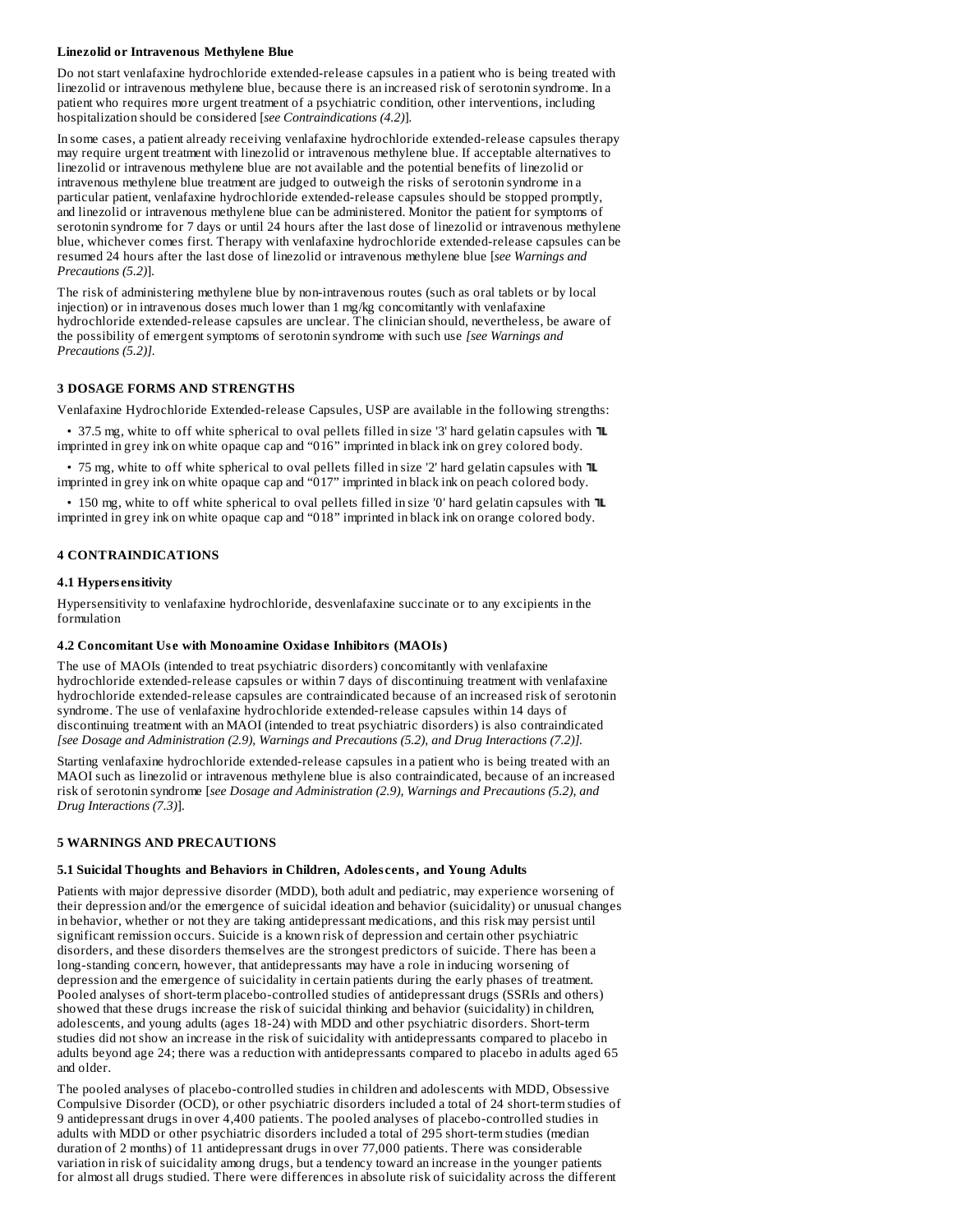indications, with the highest incidence in MDD. The risk differences (drug versus placebo), however, were relatively stable within age strata and across indications. These risk differences (drug-placebo difference in the number of cases of suicidality per 1,000 patients treated) are provided in Table 1.

#### **Table 1: Difference in the Number of Cas es of Suicidality per 1,000 Patients Treated versus Placebo**

| <b>Increases Compared to Placebo</b><br>Age Range |                                      |  |
|---------------------------------------------------|--------------------------------------|--|
| < 18                                              | 14 additional cases                  |  |
| $18 - 24$                                         | 5 additional cases                   |  |
|                                                   | <b>Decreases Compared to Placebo</b> |  |
| 25-64                                             | 1 fewer case                         |  |
| - 65                                              | 6 fewer cases                        |  |

No suicides occurred in any of the pediatric studies. There were suicides in the adult studies, but the number was not sufficient to reach any conclusion about drug effect on suicide.

It is unknown whether the suicidality risk extends to longer term use, i.e., beyond several months. However, there is substantial evidence from placebo-controlled maintenance studies in adults with depression that the use of antidepressants can delay the recurrence of depression.

All patients being treated with antidepressants for any indication should be monitored appropriately and observed closely for clinical worsening, suicidality, and unusual changes in behavior, especially during the initial few months of a course of drug therapy, or at times of dose changes, either increases or decreases.

The following symptoms, anxiety, agitation, panic attacks, insomnia, irritability, hostility, aggressiveness, impulsivity, akathisia (psychomotor restlessness), hypomania, and mania, have been reported in adult and pediatric patients being treated with antidepressants for MDD, as well as for other indications, both psychiatric and nonpsychiatric. Although a causal link between the emergence of such symptoms and either the worsening of depression and/or the emergence of suicidal impulses has not been established, there is concern that such symptoms may represent precursors to emerging suicidality.

Consideration should be given to changing the therapeutic regimen, including possibly discontinuing the medication, in patients whose depression is persistently worse, or who are experiencing emergent suicidality or symptoms that might be precursors to worsening depression or suicidality, especially if these symptoms are severe, abrupt in onset, or were not part of the patient's presenting symptoms.

If the decision has been made to discontinue treatment, medication should be tapered, as rapidly as is feasible, but with recognition that abrupt discontinuation can be associated with certain symptoms [*see Warnings and Precautions (5.7) and Dosage and Administration (2.8)*].

Families and caregivers of patients being treated with antidepressants for MDD or other indications, both psychiatric and nonpsychiatric, should be alerted about the need to monitor patients for the emergence of agitation, irritability, unusual changes in behavior, and the other symptoms described above, as well as the emergence of suicidality, and to report such symptoms immediately to healthcare providers. Such monitoring should include daily observation by families and caregivers**.** Prescriptions for venlafaxine hydrochloride extended-release capsules should be written for the smallest quantity of capsules consistent with good patient management, in order to reduce the risk of overdose.

## Screening Patients for Bipolar Disorder

A major depressive episode may be the initial presentation of bipolar disorder. It is generally believed (though not established in controlled studies) that treating such an episode with an antidepressant alone may increase the likelihood of precipitation of a mixed/manic episode in patients at risk for bipolar disorder. Whether any of the symptoms described above represent such a conversion is unknown. However, prior to initiating treatment with an antidepressant, patients with depressive symptoms should be adequately screened to determine if they are at risk for bipolar disorder; such screening should include a detailed psychiatric history, including a family history of suicide, bipolar disorder, and depression. It should be noted that venlafaxine hydrochloride extended-release capsules are not approved for use in treating bipolar depression.

## **5.2 Serotonin Syndrome**

The development of a potentially life-threatening serotonin syndrome has been reported with SNRIs and SSRIs, including venlafaxine hydrochloride extended-release capsules alone, but particularly with concomitant use of other serotonergic drugs (including triptans, tricyclic antidepressants, fentanyl, lithium, tramadol, tryptophan, buspirone, amphetamines, and St. John's wort) and with drugs that impair metabolism of serotonin in particular, MAOIs, both those intended to treat psychiatric disorders and others, such as linezolid or intravenous methylene blue). Serotonin syndrome symptoms may include mental status changes (e.g., agitation, hallucinations, delirium, coma) autonomic instability (e.g., tachycardia, labile blood pressure, hyperthermia, diaphoresis, flushing, and dizziness), neuromuscular symptoms (e.g., tremor, rigidity, myoclonus, hyperreflexia, incoordination); seizures and gastrointestinal symptoms (e.g., nausea, vomiting, diarrhea). Patients should be monitored for the emergence of serotonin syndrome.

The concomitant use of venlafaxine hydrochloride extended-release capsules with MAOIs (intended to treat psychiatric disorders) is contraindicated. Venlafaxine hydrochloride extended-release capsules should also not be started in a patient who is being treated with MAOIs such as linezolid or intravenous methylene blue. All reports with methylene blue that provided information on the route of administration involved intravenous administration in the dose range of 1 mg/kg to 8 mg/kg. No reports involved the administration of methylene blue by other routes (such as oral tablets or local tissue injection) or at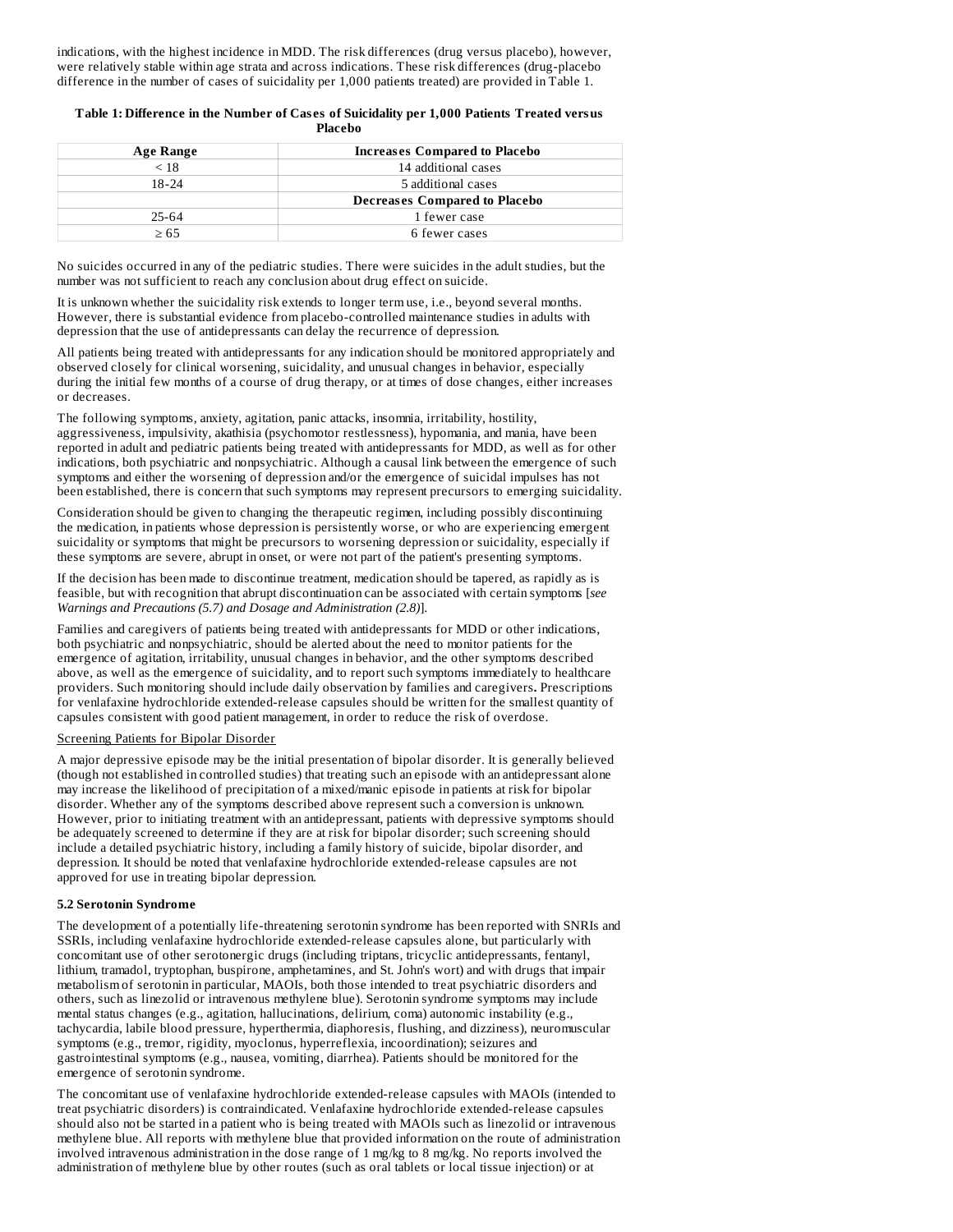lower doses. There may be circumstances when it is necessary to initiate treatment with a MAOI such as linezolid or intravenous methylene blue in a patient taking venlafaxine hydrochloride extended-release capsules. Venlafaxine hydrochloride extended-release capsules should be discontinued before initiating treatment with the MAOI [*see Contraindications (4.2), Dosage and Administration (2.6), and Drug Interactions (7.3)*].

If concomitant use of venlafaxine hydrochloride extended-release capsules with other serotonergic drugs (e.g., triptans, tricyclic antidepressants, mirtazapine, fentanyl, lithium, tramadol, buspirone, amphetamines, tryptophan, or St. John's wort) is clinically warranted, careful observation of the patient is advised, particularly during treatment initiation and dose increases [*see Drug Interactions (7.3)*]. Patients should be made aware of the potential risk of serotonin syndrome. Treatment with venlafaxine hydrochloride extended-release capsules and any concomitant serotonergic agents should be discontinued immediately if the above events occur, and supportive symptomatic treatment should be initiated.

## **5.3 Elevations in Blood Pressure**

In controlled trials, there were dose-related increases in systolic and diastolic blood pressure, as well as cases of sustained hypertension *[see Adverse Reactions (6.2)].*

Monitor blood pressure before initiating treatment with venlafaxine hydrochloride extended-release capsules and regularly during treatment. Control pre-existing hypertension before initiating treatment with venlafaxine hydrochloride extended-release capsules. Use caution in treating patients with preexisting hypertension or cardiovascular or cerebrovascular conditions that might be compromised by increases in blood pressure. Sustained blood pressure elevation can lead to adverse outcomes. Cases of elevated blood pressure requiring immediate treatment have been reported with venlafaxine hydrochloride extended-release capsules. Consider dose reduction or discontinuation of treatment for patients who experience a sustained increase in blood pressure.

Across all clinical studies with venlafaxine hydrochloride tablets, 1.4% of patients in the venlafaxine hydrochloride extended-release capsules treated groups experienced a ≥15 mm Hg increase in supine diastolic blood pressure  $(SDBP) \ge 105$  mm Hg, compared to 0.9% of patients in the placebo groups. Similarly, 1% of patients in the venlafaxine hydrochloride extended-release capsules treated groups experienced a ≥ 20 mm Hg increase in supine systolic blood pressure (SSBP) with blood pressure ≥ 180 mm Hg, compared to 0.3% of patients in the placebo groups [*see Table 10 in Adverse Reactions (6.2)*]. Venlafaxine hydrochloride extended-release capsules treatment was associated with sustained hypertension (defined as treatment-emergent SDBP  $\geq$  90 mm Hg and  $\geq$  10 mm Hg above baseline for three consecutive on-therapy visits [*see Table 11 in Adverse Reactions (6.2)*]. An insufficient number of patients received mean doses of venlafaxine hydrochloride extended-release capsules over 300 mg per day in clinical studies to fully evaluate the incidence of sustained increases in blood pressure at these higher doses.

## **5.4 Abnormal Bleeding**

SSRIs and SNRIs, including venlafaxine hydrochloride extended-release capsules may increase the risk of bleeding events, ranging from ecchymoses, hematomas, epistaxis, petechiae, and gastrointestinal hemorrhage to life-threatening hemorrhage. Concomitant use of aspirin, Nonsteroidal Anti-Inflammatory Drugs (NSAIDs), warfarin, and other anti-coagulants or other drugs known to affect platelet function may add to this risk. Case reports and epidemiological studies (case-control and cohort design) have demonstrated an association between use of drugs that interfere with serotonin reuptake and the occurrence of gastrointestinal bleeding. Caution patients about the risk of bleeding associated with the concomitant use of venlafaxine hydrochloride extended-release capsules and NSAIDs, aspirin, or other drugs that affect coagulation.

#### **5.5 Angle Closure Glaucoma**

The pupillary dilation that occurs following use of many antidepressant drugs including venlafaxine hydrochloride extended-release capsules may trigger an angle closure attack in a patient with anatomically narrow angles who does not have a patent iridectomy.

## **5.6 Activation of Mania/Hypomania**

Mania or hypomania was reported in venlafaxine hydrochloride extended-release capsules treated patients in the premarketing studies in MDD, GAD, SAD, and PD (see Table 2). Mania/hypomania has also been reported in a small proportion of patients with mood disorders who were treated with other marketed drugs to treat MDD. Venlafaxine hydrochloride extended-release capsules should be used cautiously in patients with a history of mania or hypomania.

**Table 2:Incidence (%) of Mania or Hypomania Reported in Venlafaxine Hydrochloride Extended-releas e Capsules Treated Patients in the Premarketing Studies**

| <b>Indication</b> | Venlafaxine Hydrochloride<br><b>Extended-release Capsules</b> | Placebo |
|-------------------|---------------------------------------------------------------|---------|
| <b>MDD</b>        | 0.3                                                           | 0.0     |
| GAD               | 0.0                                                           | 0.2     |
| <b>SAD</b>        | 0.2                                                           | 0.0     |
| PD                |                                                               | 0.0     |

## **5.7 Dis continuation Syndrome**

Discontinuation symptoms have been systematically evaluated in patients taking venlafaxine, including prospective analyses of clinical studies in GAD retrospective surveys of studies in MDD and SAD.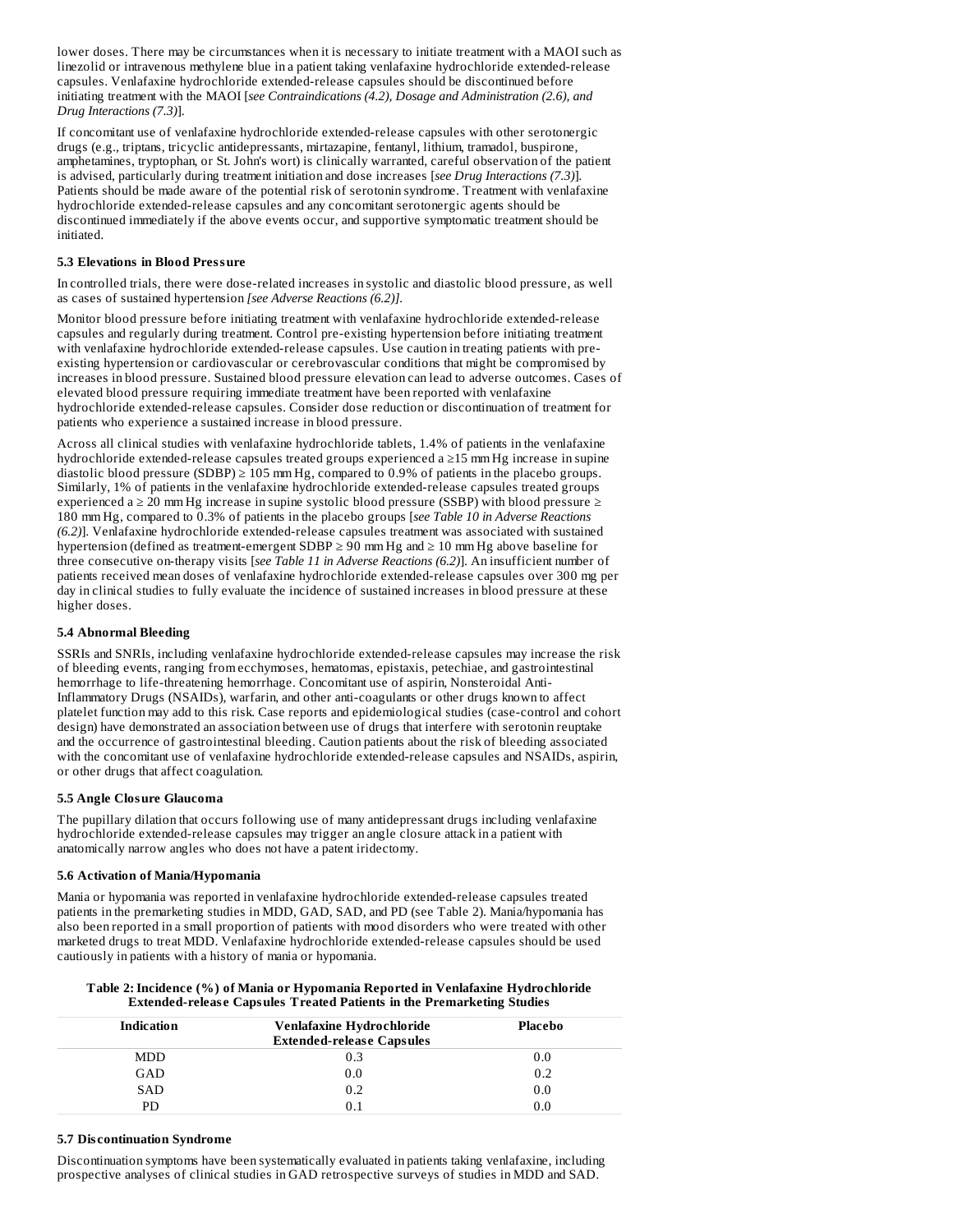Abrupt discontinuation or dose reduction of venlafaxine at various doses has been found to be associated with the appearance of new symptoms, the frequency of which increased with increased dose level and with longer duration of treatment. Reported symptoms include agitation, anorexia, anxiety, confusion, impaired coordination and balance, diarrhea, dizziness, dry mouth, dysphoric mood, fasciculation, fatigue, flu-like symptoms, headaches, hypomania, insomnia, nausea, nervousness, nightmares, sensory disturbances (including shock-like electrical sensations), somnolence, sweating, tremor, vertigo, and vomiting.

Discontinuation symptoms have been systematically evaluated in patients taking venlafaxine, including prospective analyses of clinical studies in GAD retrospective surveys of studies in MDD and SAD. Abrupt discontinuation or dose reduction of venlafaxine at various doses has been found to be associated with the appearance of new symptoms, the frequency of which increased with increased dose level and with longer duration of treatment. Reported symptoms include agitation, anorexia, anxiety, confusion, impaired coordination and balance, diarrhea, dizziness, dry mouth, dysphoric mood, fasciculation, fatigue, flu-like symptoms, headaches, hypomania, insomnia, nausea, nervousness, nightmares, sensory disturbances (including shock-like electrical sensations), somnolence, sweating, tremor, vertigo, and vomiting.

During marketing of venlafaxine hydrochloride extended-release capsules other SNRIs, and SSRIs, there have been spontaneous reports of adverse events occurring upon discontinuation of these drugs, particularly when abrupt, including the following: dysphoric mood, irritability, agitation, dizziness, sensory disturbances (e.g., paresthesia, such as electric shock sensations), anxiety, confusion, headache, lethargy, emotional lability, insomnia, hypomania, tinnitus, and seizures. While these events are generally self-limiting, there have been reports of serious discontinuation symptoms.

Patients should be monitored for these symptoms when discontinuing treatment with venlafaxine hydrochloride extended-release capsules. A gradual reduction in the dose, rather than abrupt cessation, is recommended whenever possible. If intolerable symptoms occur following a decrease in the dose or upon discontinuation of treatment, then resuming the previously prescribed dose may be considered. Subsequently, the physician may continue decreasing the dose, but at a more gradual rate [*see Dosage and Administration (2.8)*].

#### **5.8 Seizures**

Seizures have occurred with venlafaxine therapy. Venlafaxine hydrochloride extended-release capsules like many antidepressants, should be used cautiously in patients with a history of seizures and should be discontinued in any patient who develops seizures. [Must mitigate the risk: Risk factors, concomitant meds that lower the seizure threshold.]

#### **5.9 Hyponatremia**

Hyponatremia can occur as a result of treatment with SSRIs and SNRIs, including venlafaxine hydrochloride extended-release capsules. In many cases, the hyponatremia appears to be the result of the Syndrome of Inappropriate Antidiuretic Hormone (SIADH) secretion. Cases with serum sodium lower than 110 mmol/L have been reported. Elderly patients may be at greater risk of developing hyponatremia with SSRIs and SNRIs [*see Use in Specific Populations (8.5)*]. Also, patients taking diuretics, or those who are otherwise volume-depleted, may be at greater risk. Consider discontinuation of venlafaxine hydrochloride extended-release capsules in patients with symptomatic hyponatremia, and institute appropriate medical intervention.

Signs and symptoms of hyponatremia include headache, difficulty concentrating, memory impairment, confusion, weakness, and unsteadiness, which may lead to falls. Signs and symptoms associated with more severe and/or acute cases have included hallucination, syncope, seizure, coma, respiratory arrest, and death.

## **5.10 Weight and Height Changes in Pediatric Patients**

#### Weight Changes

The average change in body weight and incidence of weight loss (percentage of patients who lost 3.5% or more) in the placebo-controlled pediatric studies in MDD, GAD and SAD are shown in Tables 3 and 4.

#### **Table 3: Average Change in Body Weight (kg) From Beginning of Treatment in Pediatric Patients in Double-blind, Placebo-controlled Studies of Venlafaxine Hydrochloride Extended-releas e Capsules**

|                             | <b>Cupoure</b>                   |                 |  |
|-----------------------------|----------------------------------|-----------------|--|
| <b>Indication</b>           | Venlafaxine Hydrochloride        | Placebo         |  |
| (Duration)                  | <b>Extended-release Capsules</b> |                 |  |
| MDD and GAD                 | $-0.45$ (n=333)                  | $+0.77$ (n=333) |  |
| (4 pooled studies, 8 weeks) |                                  |                 |  |
| SAD                         | $-0.75$ (n=137)                  | $+0.76$ (n=148) |  |
| $(16$ weeks)                |                                  |                 |  |

**Table 4:Incidence (%) of Pediatric Patients Experiencing Weight Loss (3.5% or more) in Double-blind, Placebo-controlled Studies of Venlafaxine Hydrochloride Extended-releas e Capsules**

| <b>Indication</b>                                          | Venlafaxine Hydrochloride        | Placebo       |
|------------------------------------------------------------|----------------------------------|---------------|
| (Duration)                                                 | <b>Extended-release Capsules</b> |               |
| MDD and GAD<br>(4 pooled studies, 8 weeks)<br>$C \wedge D$ | $18a$ (n = 333)                  | 3.6 (n = 333) |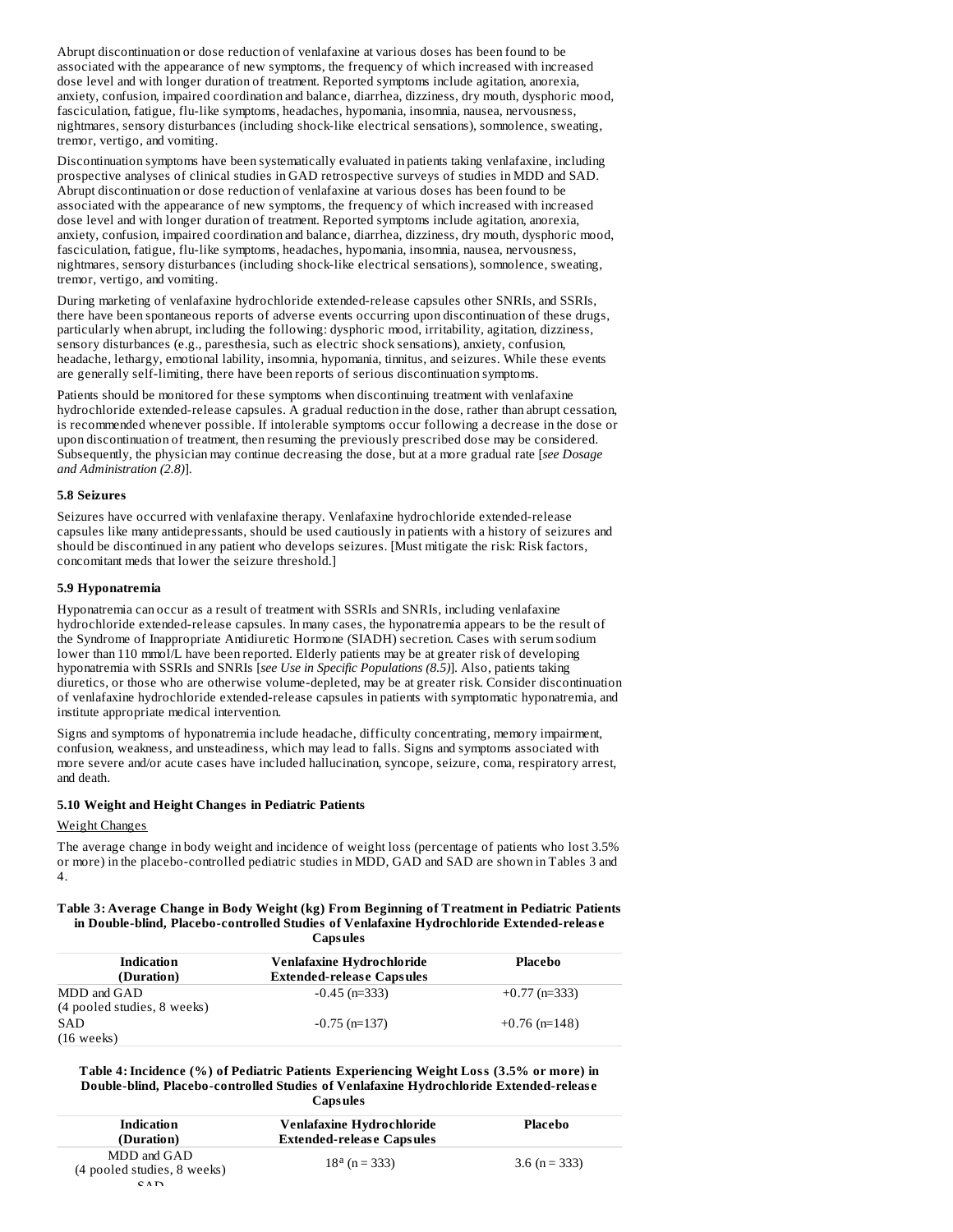| שאכ<br>$(16$ weeks) | $47a$ (n = 137) | 14 ( $n = 148$ ) |
|---------------------|-----------------|------------------|
|---------------------|-----------------|------------------|

<sup>a</sup> p< 0.001 versus placebo

Weight loss was not limited to patients with treatment-emergent anorexia [*see Warnings and Precautions (5.11)*].

The risks associated with longer term venlafaxine hydrochloride extended-release capsules

use were assessed in an open-label MDD study of children and adolescents who received venlafaxine hydrochloride extended-release capsules for up to six months. The children and adolescents in the study had increases in weight that were less than expected, based on data from age-and sex-matched peers. The difference between observed weight gain and expected weight gain was larger for children  $($  < 12 years old) than for adolescents  $($   $\geq$  12 years old).

## Height Changes

Table 5 shows the average height increase in pediatric patients in the short-term, placebo-controlled MDD, GAD and SAD studies. The differences in height increases in GAD and MDD studies were most notable in patients younger than twelve.

| Table 5: Average Height Increases (cm) in Pediatric Patients in Placebo-controlled Studies of |
|-----------------------------------------------------------------------------------------------|
| Venlafaxine Hydrochloride Extended-release Capsules                                           |

| <b>Indication</b><br>(Duration) | Venlafaxine Hydrochloride<br><b>Extended-release Capsules</b> | Placebo           |
|---------------------------------|---------------------------------------------------------------|-------------------|
| <b>MDD</b><br>$(8$ weeks)       | $0.8$ (n = 146)                                               | $0.7$ (n = 147)   |
| GAD<br>(8 weeks)                | $0.3a$ (n = 122)                                              | $1.0$ (n = 132)   |
| <b>SAD</b><br>(16 weeks)        | 1.0 ( $n = 109$ )                                             | 1.0 ( $n = 112$ ) |

In the six-month, open-label MDD study, children and adolescents had height increases that were less than expected, based on data from age-and sex-matched peers. The difference between observed and expected growth rates was larger for children (< 12 years old) than for adolescents ( $\geq$  12 years old).

#### **5.11 Appetite Changes in Pediatric Patients**

Decreased appetite (reported as treatment-emergent anorexia) was more commonly observed in venlafaxine hydrochloride extended-release capsules treated patients versus placebo-treated patients in the premarketing evaluation of venlafaxine hydrochloride extended-release capsules for MDD, GAD and SAD (see Table 6).

## Table 6: Incidence (%) of Decreased Appetite and Associated Discontinuation Rates<sup>a</sup>(%) in Pediatric Patients in **Placebo-controlled Studies of Venlafaxine Hydrochloride Extended-releas e Capsules**

|                          |                                                                                  | Placebo |                  |                        |
|--------------------------|----------------------------------------------------------------------------------|---------|------------------|------------------------|
| Indication<br>(Duration) | Venlafaxine Hydrochloride Extended-release Capsules Discontinuation<br>Incidence |         |                  | <b>Discontinuation</b> |
|                          |                                                                                  |         | <b>Incidence</b> |                        |
| MDD and GAD              | 10                                                                               | 0.0     |                  | -                      |
| (pooled, 8 weeks)        |                                                                                  |         |                  |                        |
| SAD                      | 22                                                                               | 0.7     |                  | 0.0                    |
| (16 weeks)               |                                                                                  |         |                  |                        |

<sup>a</sup>The discontinuation rates for weight loss were 0.7% for patients receiving either venlafaxine hydrochloride extendedrelease capsules or placebo.

#### **5.12 Interstitial Lung Dis eas e and Eosinophilic Pneumonia**

Interstitial lung disease and eosinophilic pneumonia associated with venlafaxine therapy have been rarely reported. The possibility of these adverse events should be considered in venlafaxine-treated patients who present with progressive dyspnea, cough or chest discomfort. Such patients should undergo a prompt medical evaluation, and discontinuation of venlafaxine therapy should be considered.

## **6 ADVERSE REACTIONS**

The following adverse reactions are discussed in greater detail in other sections of the label:

- Hypersensitivity [*see Contraindications (4.1)*]
- Suicidal Thoughts and Behaviors in Children, Adolescents, and Adults [*see Warnings and Precautions (5.1)*]
- Serotonin Syndrome [*see Warnings and Precautions (5.2)*]
- Elevations in Blood Pressure [*see Warnings and Precautions (5.3)*]
- Abnormal Bleeding [*see Warnings and Precautions (5.4)]*
- Angle Closure Glaucoma [*see Warnings and Precautions (5.5)*]
- Activation of Mania/Hypomania [*see Warnings and Precautions (5.6)*]
- Discontinuation Syndrome [*see Warnings and Precautions (5.7)*]  $\bullet$
- Seizure [*see Warnings and Precautions (5.8)]*
- Hyponatremia [*see Warnings and Precautions (5.9)*]
- Weight and Height changes in Pediatric Patients [*see Warnings and Precautions (5.10)*]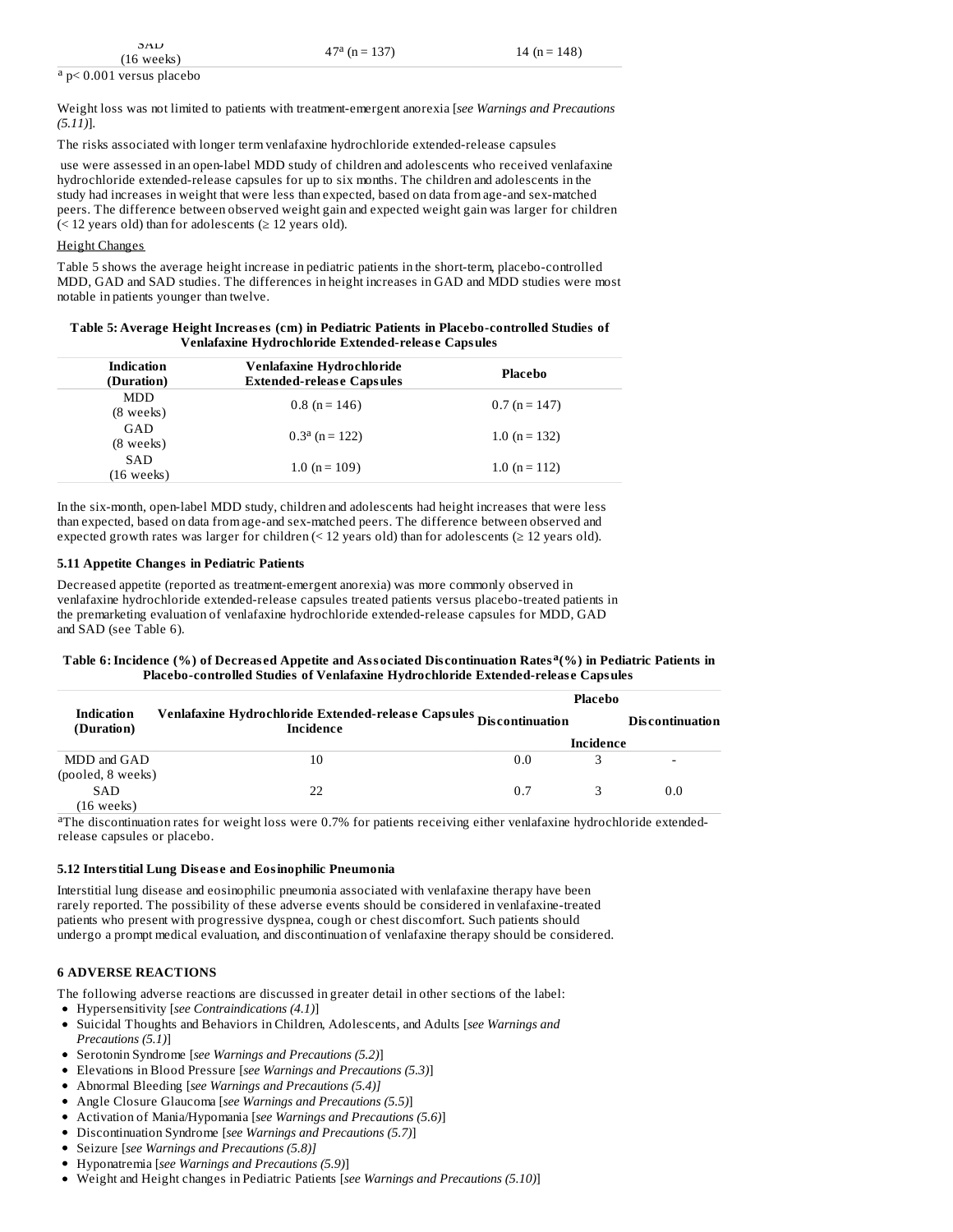- Appetite Changes in Pediatric Patients [*see Warnings and Precautions (5.11)*]
- Interstitial Lung Disease and Eosinophilic Pneumonia [*see Warnings and Precautions (5.12)]*

#### **6.1 Clinical Studies Experience**

Because clinical studies are conducted under widely varying conditions, adverse reaction rates observed in the clinical studies of a drug cannot be directly compared to rates in the clinical studies of another drug and may not reflect the rates observed in practice.

#### Most Common Adverse Reactions

The most commonly observed adverse reactions in the clinical study database in venlafaxine hydrochloride extended-release capsules treated patients in MDD,GAD,SAD, and PD (incidence  $\geq$  5% and at least twice the rate of placebo) were: nausea (30.0%), somnolence (15.3%), dry mouth (14.8%), sweating (11.4%), abnormal ejaculation (9.9%), anorexia (9.8%), constipation (9.3%), impotence (5.3%) and decreased libido (5.1%).

#### Adverse Reactions Reported as Reasons for Discontinuation of Treatment

Combined across short-term, placebo-controlled premarketing studies for all indications, 12% of the 3,558 patients who received venlafaxine hydrochloride extended-release capsules (37.5-225 mg) discontinued treatment due to an adverse experience, compared with 4% of the 2,197 placebo-treated patients in those studies.

The most common adverse reactions leading to discontinuation in  $\geq 1\%$  of the venlafaxine hydrochloride extended-release capsules treated patients in the short-term studies (up to 12 weeks) across indications are shown in Table 7.

#### **Table 7:Incidence (%) of Patients Reporting Advers e Reactions Leading to Dis continuation in Placebo-controlled Clinical Studies (up to 12 Weeks Duration)**

| <b>Body System</b><br><b>Adverse Reaction</b> | Venlafaxine Hydrochloride Extended-release Capsules<br>$n=3,558$ | Placebo<br>$n=2,197$ |
|-----------------------------------------------|------------------------------------------------------------------|----------------------|
| Body as a whole                               |                                                                  |                      |
| Asthenia                                      | 1.7                                                              | 0.5                  |
| Headache                                      | 1.5                                                              | 0.8                  |
| Digestive system                              |                                                                  |                      |
| Nausea                                        | 4.3                                                              | 0.4                  |
| Nervous system                                |                                                                  |                      |
| <b>Dizziness</b>                              | 2.2                                                              | 0.8                  |
| Insomnia                                      | 2.1                                                              | 0.6                  |
| Sommolence                                    | 1.7                                                              | 0.3                  |
| Skin and appendages                           | 1.5                                                              | 0.6                  |
| Sweating                                      | 1.0                                                              | 0.2                  |

Common Adverse Reactions in Placebo-controlled Studies

The number of patients receiving multiple doses of venlafaxine hydrochloride extended-release capsules during the premarketing assessment for each approved indication is shown in Table 8. The conditions and duration of exposure to venlafaxine in all development programs varied greatly, and included (in overlapping categories) open and double-blind studies, uncontrolled and controlled studies, inpatient (venlafaxine hydrochloride tablets only) and outpatient studies, fixed-dose, and titration studies.

#### **Table 8: Patients Receiving Venlafaxine Hydrochloride Extended-releas e Capsules in Premarketing Clinical Studies**

| <b>Indication</b> | Venlafaxine Hydrochloride Extended-release Capsules |
|-------------------|-----------------------------------------------------|
| MDD               | 70.5 <sup>a</sup>                                   |
| GAD               | 1381                                                |
| SAD               | 819                                                 |
| PD                | 1.314                                               |

<sup>a</sup>In addition, in the premarketing assessment of venlafaxine hydrochloride tablets, multiple doses were administered to 2,897 patients in studies for MDD

The incidences of common adverse reactions (those that occurred in  $\geq 2\%$  of venlafaxine hydrochloride extended-release capsules treated patients [357 MDD patients,1,381 GAD patients,819 SAD patients, and 1,001 PD patients] and more frequently than placebo) in venlafaxine hydrochloride extended-release capsules treated patients in short-term, placebo-controlled, fixed-and flexible-dose clinical studies (doses 37.5 to 225 mg per day) are shown in Table 9.

The adverse reaction profile did not differ substantially between the different patient populations.

#### **Table 9: Common Advers e Reactions: Percentage of Patients Reporting Advers e Reactions (≥ 2% and >placebo) in Placebo-controlled Studies (up to 12 Weeks Duration) across All Indications**

|                                               | Venlafaxine      | Placebo     |
|-----------------------------------------------|------------------|-------------|
|                                               | Hydrochloride    | $n = 2,197$ |
| <b>Body System</b><br><b>Adverse Reaction</b> | Extended-release |             |
|                                               | Capsules         |             |
|                                               | $n = 3.558$      |             |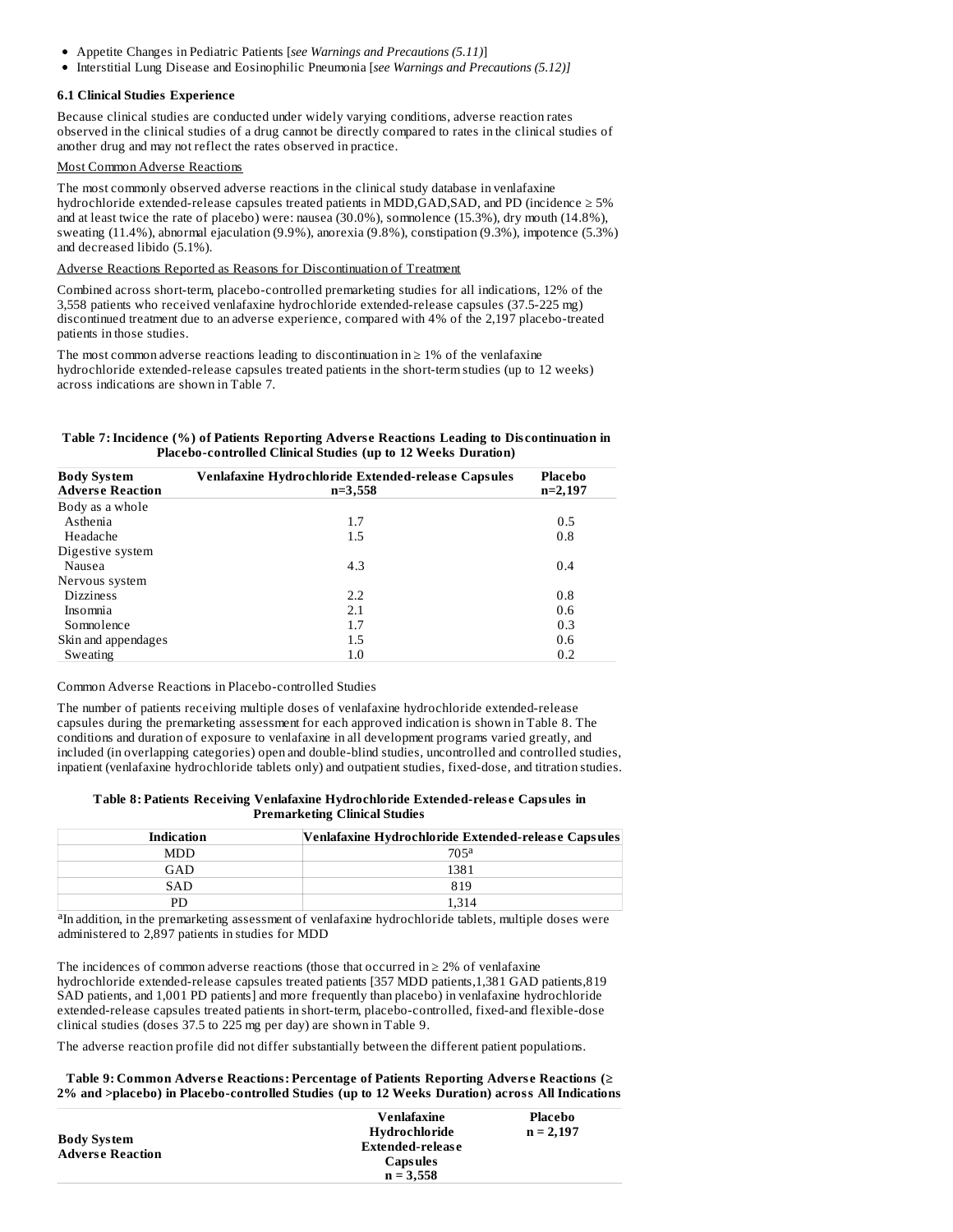| Body as a whole                     |      |      |
|-------------------------------------|------|------|
| Asthenia                            | 12.6 | 7.8  |
| Cardiovascular system               |      |      |
| Hypertension                        | 3.4  | 2.6  |
| Palpitation                         | 2.2  | 2.0  |
| Vasodilatation                      | 3.7  | 1.9  |
| Digestive system                    |      |      |
| Anorexia                            | 9.8  | 2.6  |
| Constipation                        | 9.3  | 3.4  |
| Diarrhea                            | 7.7  | 7.2  |
| Dry mouth                           | 14.8 | 5.3  |
| Nausea                              | 30.0 | 11.8 |
| Vomiting                            | 4.3  | 2.7  |
| Nervous system                      |      |      |
| Abnormal dreams                     | 2.9  | 1.4  |
| <b>Dizziness</b>                    | 15.8 | 9.5  |
| Insomnia                            | 17.8 | 9.5  |
| Libido decreased                    | 5.1  | 1.6  |
| <b>Nervousness</b>                  | 7.1  | 5.0  |
| Paresthesia                         | 2.4  | 1.4  |
| Somnolence                          | 15.3 | 7.5  |
| Tremor                              | 4.7  | 1.6  |
| Respiratory system                  |      |      |
| Yawn                                | 3.7  | 0.2  |
| Skin and appendages                 |      |      |
| Sweating (including nightsweats)    | 11.4 | 2.9  |
| Special senses                      |      |      |
| Abnormal vision                     | 4.2  | 1.6  |
| Urogenital system                   |      |      |
| Abnormal ejaculation/orgasm (men) a | 9.9  | 0.5  |
| Anorgasmia (men) <sup>a</sup>       | 3.6  | 0.1  |
| Anorgasmia (women) b                | 2.0  | 0.2  |
| Impotence (men) <sup>a</sup>        | 5.3  | 1.0  |

<sup>a</sup> Percentages based on the number of men (Venlafaxine Hydrochloride Extended-release Capsules,  $n =$ 1,440; placebo, n = 923)

<sup>b</sup> Percentages based on the number of women (Venlafaxine Hydrochloride Extended-release Capsules,  $n = 2,118$ ; placebo,  $n = 1,274$ )

## Other Adverse Reactions Observed in Clinical Studies

*Body as a whole* – Photosensitivity reaction, chills

*Cardiovascular system* – Postural hypotension, syncope, hypotension, tachycardia

*Digestive system* – Gastrointestinal hemorrhage [*see Warnings and Precautions (5.4)*], bruxism

*Hemic/Lymphatic system* – Ecchymosis [*see Warnings and Precautions (5.4)*]

*Metabolic/Nutritional* – Hypercholesterolemia, weight gain [*see Warnings and Precautions (5.10)*], weight loss [*see Warnings and Precautions (5.10)*]

*Nervous system* – Seizures [*see Warnings and Precautions (5.8)*], manic reaction [*see Warnings and Precautions (5.6)*], agitation, confusion, akathisia, hallucinations, hypertonia, myoclonus, depersonalization, apathy

*Skin and appendages* – Urticaria, pruritus, rash, alopecia

*Special senses* – Mydriasis, abnormality of accommodation, tinnitus, taste perversion

*Urogenital system* – Urinary retention, urination impaired, urinary incontinence, urinary frequency increased, menstrual disorders associated with increased bleeding or increased irregular bleeding (e.g., menorrhagia, metrorrhagia)

#### **6.2 Vital Sign Changes**

In placebo-controlled premarketing studies, there were increases in mean blood pressure (see Table 10). Across most indications, a dose-related increase in mean supine systolic and diastolic blood pressure was evident in patients treated with venlafaxine hydrochloride extended-release capsules . Across all clinical studies in MDD,GAD, SAD and PD, 1.4% of patients in the venlafaxine hydrochloride extended-release capsules groups experienced an increase in SDBP of ≥15 mm Hg along with a blood pressure  $\geq 105$  mm Hg, compared to 0.9% of patients in the placebo groups. Similarly, 1% of patients in the venlafaxine hydrochloride extended-release capsules groups experienced an increase in SSBP of ≥ 20 mm Hg with a blood pressure ≥ 180 mm Hg, compared to 0.3% of patients in the placebo groups.

**Table 10: Final On-therapy Mean Changes From Bas eline in Supine Systolic (SSBP) and Diastolic (SDBP) Blood Pressure (mm Hg) in Placebo-controlled Studies**

|                  | Venlafaxine Hydrochloride Extended- |                                        |             |             | Placebo     |             |
|------------------|-------------------------------------|----------------------------------------|-------------|-------------|-------------|-------------|
| release Capsules |                                     |                                        |             |             |             |             |
| Indication       |                                     | $\leq$ 75 mg per day $>$ 75 mg per day |             |             |             |             |
| (Duration)       | <b>SSBP</b>                         | <b>SDBP</b>                            | <b>SSBP</b> | <b>SDBP</b> | <b>SSBP</b> | <b>SDBP</b> |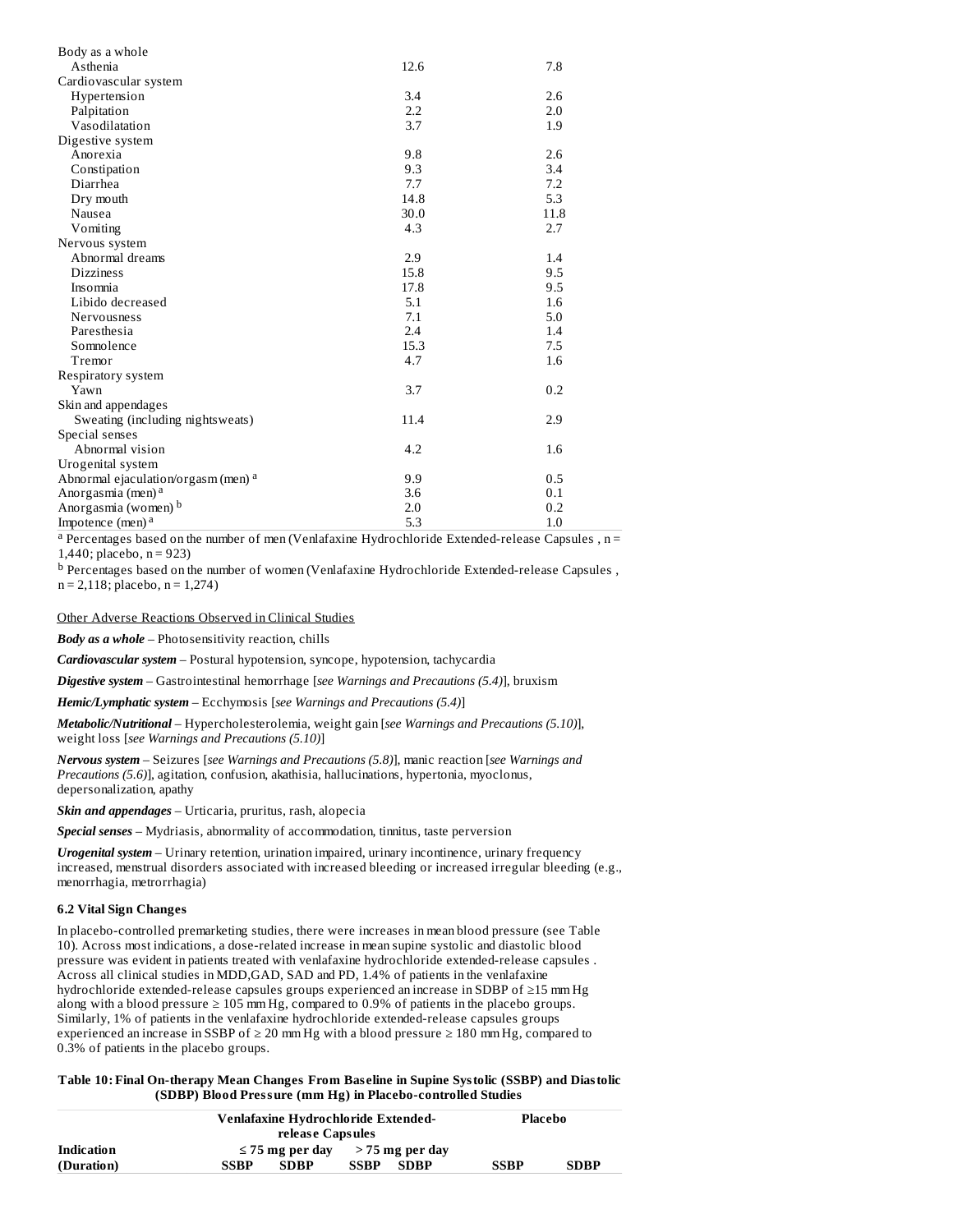| <b>MDD</b>           |         |         |         |      |         |         |
|----------------------|---------|---------|---------|------|---------|---------|
| $(8-12$ weeks)       | $-0.28$ | 0.37    | 2.93    | 3.56 | $-1.08$ | $-0.10$ |
| GAD                  |         |         |         |      |         |         |
| $(8$ weeks)          | $-0.28$ | 0.02    | 2.40    | 1.68 | $-1.26$ | $-0.92$ |
| (6 Months)           | 1.27    | $-0.69$ | 2.06    | 1.28 | $-1.29$ | $-0.74$ |
| SAD                  |         |         |         |      |         |         |
| $(12 \text{ weeks})$ | $-0.29$ | $-1.26$ | 1.18    | 1.34 | $-1.96$ | $-1.22$ |
| $(6$ months)         | $-0.98$ | $-0.49$ | 2.51    | 1.96 | $-1.84$ | $-0.65$ |
| PD.                  |         |         |         |      |         |         |
| $(10-12$ weeks)      | $-1.15$ | 0.97    | $-0.36$ | 0.16 | $-1.29$ | $-0.99$ |
|                      |         |         |         |      |         |         |

Venlafaxine hydrochloride extended-release capsules treatment was associated with sustained hypertension (defined as treatment-emergent Supine Diastolic Blood Pressure [SDBP] ≥ 90 mm Hg and  $\geq$  10 mm Hg above baseline for three consecutive on-therapy visits (see Table 11). An insufficient number of patients received mean doses of venlafaxine hydrochloride extended-release capsules over 300 mg per day in clinical studies to fully evaluate the incidence of sustained increases in blood pressure at these higher doses.

#### **Table 11: Sustained Elevations in SDBP in Venlafaxine Hydrochloride Extended-releas e Capsules Premarketing Studies**

| Indication | <b>Dose Range</b> | Incidence (%) |
|------------|-------------------|---------------|
|            | (mg per day)      |               |
| MDD        | 75-375            | 19/705(3)     |
| GAD        | 37.5-225          | 5/1011(0.3)   |
| SAD        | 75-225            | 5/771(0.6)    |
| PD         | 75-225            | 9/973(0.9)    |

Venlafaxine hydrochloride extended-release capsules were associated with mean increases in pulse rate compared with placebo in premarketing placebo-controlled studies (see Table 12) [*see Warnings and Precautions (5.3, 5.4)*].

#### **Table 12: Approximate Mean Final On-therapy Increas e in Puls e Rate (beats/min) in Venlafaxine Hydrochloride Extended-releas e Capsules Premarketing Placebo-controlled Studies (up to 12 Weeks Duration)**

| <b>Indication</b><br>Venlafaxine Hydrochloride Extended-<br>release Capsules<br>(Duration) |               | Placebo  |  |  |
|--------------------------------------------------------------------------------------------|---------------|----------|--|--|
| <b>MDD</b>                                                                                 |               |          |  |  |
| $(12 \text{ weeks})$                                                                       | 2             |          |  |  |
| GAD                                                                                        |               |          |  |  |
| (8 weeks)                                                                                  | $\mathcal{D}$ | $\leq 1$ |  |  |
| SAD                                                                                        |               |          |  |  |
| $(12$ weeks)                                                                               | 3             |          |  |  |
| PD                                                                                         |               |          |  |  |
| $(12 \text{ weeks})$                                                                       |               | $\leq 1$ |  |  |

## **6.3 Laboratory Changes**

## Serum Cholesterol

Venlafaxine hydrochloride extended-release capsules were associated with mean final increases in serum cholesterol concentrations compared with mean final decreases for placebo in premarketing MDD,GAD,SAD and PD clinical studies (Table 13).

## **Table 13: Mean Final On-therapy Changes in Cholesterol Concentrations (mg/dL) in Venlafaxine Hydrochloride Extended-releas e Capsules Premarketing Studies**

| <b>Indication</b><br>Venlafaxine Hydrochloride<br><b>Extended-release Capsules</b><br>(Duration) |        | Placebo |
|--------------------------------------------------------------------------------------------------|--------|---------|
| <b>MDD</b>                                                                                       |        |         |
| $(12 \text{ weeks})$                                                                             | $+1.5$ | $-7.4$  |
| GAD                                                                                              |        |         |
| (8 weeks)                                                                                        | $+1.0$ | $-4.9$  |
| SAD                                                                                              |        |         |
| $(12$ weeks)                                                                                     | $+7.9$ | $-2.9$  |
| $(6$ months)                                                                                     | $+5.6$ | $-4.2$  |
| <b>PD</b>                                                                                        |        |         |
| $(12$ weeks)                                                                                     | 5.8    | $-3.7$  |

Venlafaxine Hydrochloride Extended-release Capsules treatment for up to 12 weeks in premarketing placebo-controlled trials for major depressive disorder was associated with a mean final on-therapy increase in serum cholesterol concentration of approximately 1.5 mg/dL compared with a mean final decrease of 7.4 mg/dL for placebo.Venlafaxine hydrochloride extended-release capsules treatment for up to 8 weeks and up to 6 months in premarketing placebo-controlled GAD trials was associated with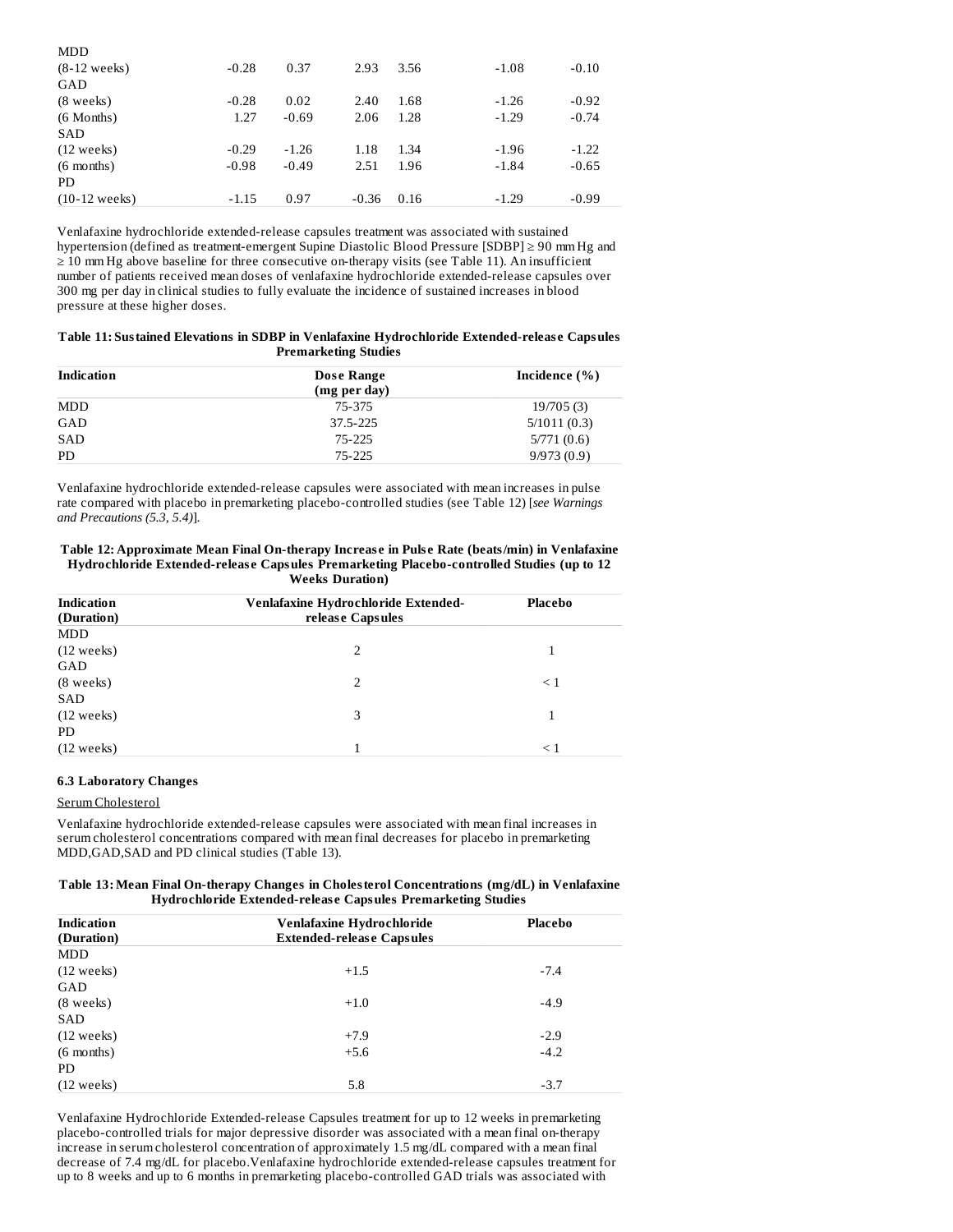mean final on-therapy increases in serum cholesterol concentration of approximately 1.0 mg/dL and 2.3 mg/dL, respectively while placebo subjects experienced mean final decreases of 4.9 mg/dL and 7.7 mg/dL, respectively. Venlafaxine hydrochloride extended-release capsules treatment for up to 12 weeks and up to 6 months in premarketing placebo-controlled Social Anxiety Disorder trials was associated with mean final on-therapy increases in serum cholesterol concentration of approximately 7.9 mg/dL and 5.6 mg/dL, respectively, compared with mean final decreases of 2.9 and 4.2 mg/dL, respectively, for placebo.Venlafaxine hydrochloride extended-release capsules treatment for up to 8 weeks and up to 6 months in premarketing placebo-controlled GAD trials was associated with mean final on-therapy increases in serum cholesterol concentration of approximately 1.0 mg/dL and 2.3 mg/dL, respectively while placebo subjects experienced mean final decreases of 4.9 mg/dL and 7.7 mg/dL, respectively. Venlafaxine hydrochloride extended-release capsules treatment for up to 12 weeks in premarketing placebo-controlled panic disorder trials was associated with mean final ontherapy increases in serum cholesterol concentration of approximately 5.8 mg/dL compared with a mean final decrease of 3.7 mg/dL for placebo.

Patients treated with venlafaxine hydrochloride tablets (immediate release) for at least 3 months in placebo-controlled 12-month extension trials had a mean final on-therapy increase in total cholesterol of 9.1 mg/dL compared with a decrease of 7.1 mg/dL among placebo-treated patients. This increase was duration dependent over the study period and tended to be greater with higher doses. Clinically relevant increases in serum cholesterol, defined as 1) a final on-therapy increase in serum cholesterol ≥50 mg/dL from baseline and to a value ≥261 mg/dL, or 2) an average on-therapy increase in serum cholesterol ≥50 mg/dL from baseline and to a value ≥261 mg/dL, were recorded in 5.3% of venlafaxine-treated patients and 0.0% of placebo-treated patients.

#### Serum Triglycerides

Venlafaxine hydrochloride extended-release capsules were associated with mean final on-therapy increases in fasting serum triglycerides compared with placebo in premarketing clinical studies of SAD and PD up to 12 weeks (pooled data) and 6 months duration (Table 14).

| Table 14: Mean Final On-therapy Increases in Triglyceride Concentrations (mg/dL) in |  |
|-------------------------------------------------------------------------------------|--|
| Venlafaxine Hydrochloride Extended-release Capsules Premarketing Studies            |  |

| <b>Indication</b><br>(Duration) | Venlafaxine Hydrochloride<br><b>Extended-release Capsules</b> | Placebo |
|---------------------------------|---------------------------------------------------------------|---------|
| SAD                             | 8.2                                                           | 0.4     |
| $(12$ weeks)                    |                                                               |         |
| SAD                             | 11.8                                                          | 1.8     |
| $(6$ months)                    |                                                               |         |
| PD                              | 5.9                                                           | 0.9     |
| $(12$ weeks)                    |                                                               |         |
| PD                              | 9.3                                                           | 0.3     |
| $(6$ months)                    |                                                               |         |

## **6.4 Pediatric Patients**

In general, the adverse reaction profile of venlafaxine (in placebo-controlled clinical studies) in children and adolescents (ages 6 to 17) was similar to that seen for adults. As with adults, decreased appetite, weight loss, increased blood pressure, and increased serum cholesterol were observed [*see Warnings and Precautions (5.3, 5.10, 5.11) and Use in Specific Populations (8.4)*].

In pediatric clinical studies, the adverse reaction, suicidal ideation, was observed.

Particularly, the following adverse reactions were observed in pediatric patients: abdominal pain, agitation, dyspepsia, ecchymosis, epistaxis, and myalgia.

## **6.5 Advers e Reactions Identified During Postapproval Us e**

The following adverse reactions have been identified during postapproval use of venlafaxine hydrochloride extended-release capsules. Because these reactions are reported voluntarily from a population of uncertain size, it is not always possible to reliably estimate their frequency or establish a causal relationship to drug exposure:

*Body as a whole* – Anaphylaxis, angioedema

*Cardiovascular system* – QT prolongation, ventricular fibrillation, ventricular tachycardia (including torsade de pointes),takotsubo cardiomyopathy

*Digestive system* – Pancreatitis

*Hemic/Lymphatic system* – Mucous membrane bleeding [*see Warnings and Precautions (5.4 )*], blood dyscrasias (including agranulocytosis, aplastic anemia, neutropenia and pancytopenia), prolonged bleeding time, thrombocytopenia

*Metabolic/Nutritional* – Hyponatremia [*see Warnings and Precautions (5.9)*], Syndrome of Inappropriate Antidiuretic Hormone (SIADH) secretion [*see Warnings and Precautions (5.9)*], abnormal liver function tests, hepatitis, prolactin increased

#### *Musculoskeletal* – Rhabdomyolysis

*Nervous system* – Neuroleptic Malignant Syndrome (NMS) [*see Warnings and Precautions (5.2)*], serotonergic syndrome [*see Warnings and Precautions (5.2)*], delirium, extrapyramidal reactions (including dystonia and dyskinesia), impaired coordination and balance, tardive dyskinesia

*Respiratory system* – Dyspnea, interstitial lung disease, Pulmonary eosinophilia [*see Warnings and*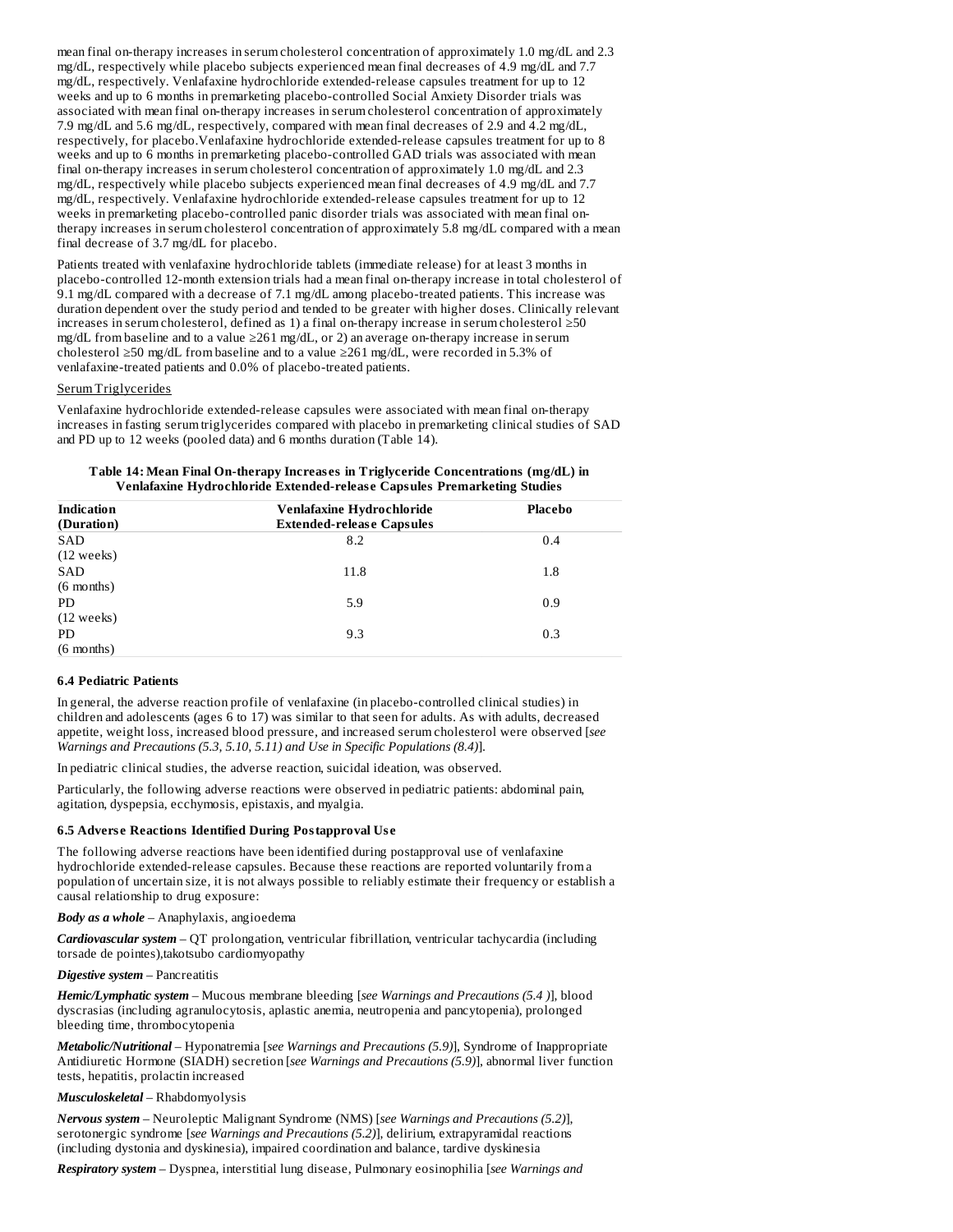## *Precautions (5.12)*]

## *Skin and appendages* – Stevens-Johnson syndrome, toxic epidermal necrolysis, erythema multiforme

*Special senses* – Angle-closure glaucoma [*see Warnings and Precautions (5.5)*]

## **7 DRUG INTERACTIONS**

#### **7.1 Central Nervous System (CNS)-Active Drugs**

The risk of using venlafaxine in combination with other CNS-active drugs has not been systematically evaluated. Consequently, caution is advised when venlafaxine hydrochloride extended-release capsules are taken in combination with other CNS-active drugs.

#### **7.2 Monoamine Oxidas e Inhibitors**

Adverse reactions, some of which were serious, have been reported in patients who have recently been discontinued from an MAOI and started on antidepressants with pharmacological properties similar to venlafaxine hydrochloride extended-release capsules (SNRIs or SSRIs), or who have recently had SNRI or SSRI therapy discontinued prior to initiation of an MAOI [*see Dosage and Administration (2.9), Contraindications (4.2) and Warnings and Precautions (5.2)*].

#### **7.3 Serotonergic Drugs**

Based on the mechanism of action of venlafaxine hydrochloride extended-release capsules and the potential for serotonin syndrome, caution is advised when venlafaxine hydrochloride extended-release capsules are coadministered with other drugs that may affect the serotonergic neurotransmitter systems, such as triptans, SSRIs, other SNRIs, linezolid (an antibiotic which is a reversible non-selective MAOI), lithium, tramadol, or St. John's wort. If concomitant treatment with venlafaxine hydrochloride extended-release capsules and these drugs is clinically warranted, careful observation of the patient is advised, particularly during treatment initiation and dose increases. The concomitant use of venlafaxine hydrochloride extended-release capsules with tryptophan supplements is not recommended [*see Dosage and Administration (2.9), Contraindications (4.2), and Warnings and Precautions (5.2)*].

#### **7.4 Drugs that Interfere with Hemostasis (e.g., NSAIDs, Aspirin, and Warfarin)**

Serotonin release by platelets plays an important role in hemostasis. The use of psychotropic drugs that interfere with serotonin reuptake is associated with the occurrence of upper gastrointestinal bleeding and concurrent use of an NSAID or aspirin may potentiate this risk of bleeding [*see Warnings and Precautions (5.4)*]. Altered anticoagulant effects, including increased bleeding, have been reported when SSRIs and SNRIs are coadministered with warfarin. Patients receiving warfarin therapy should be carefully monitored when venlafaxine hydrochloride extended-release capsules is initiated or discontinued.

#### **7.5 Weight Loss Agents**

The safety and efficacy of venlafaxine therapy in combination with weight loss agents, including phentermine, have not been established. Coadministration of venlafaxine hydrochloride extendedrelease capsules and weight loss agents is not recommended. Venlafaxine hydrochloride extendedrelease capsules are not indicated for weight loss alone or in combination with other products.

#### **7.6 Effects of Other Drugs on Venlafaxine Hydrochloride Extended-releas e Capsules**

**Figure 1: Effect of interacting drugs on the pharmacokinetics of venlafaxine and active metabolite O-desmethylvenlafaxine (ODV).**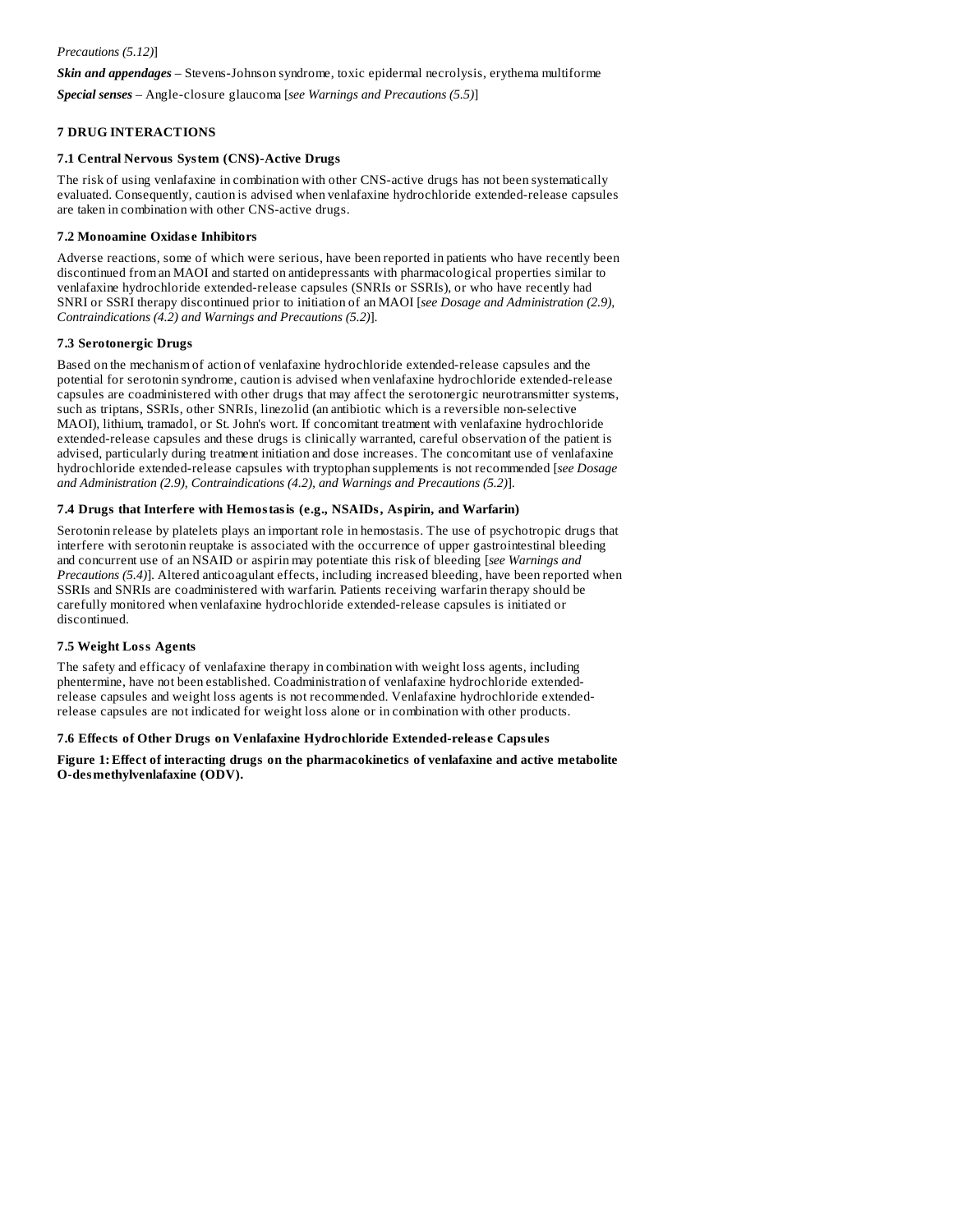

Abbreviations: ODV, O-desmethylvenlafaxine; AUC, area under the curve; C<sub>max</sub>, peak plasma concentrations; EM's, extensive metabolizers; PM's, poor metabolizers

\* No dose adjustment on co-administration with CYP2D6 inhibitors (Fig 3 and Metabolism Section 12.3)

**7.7 Effects of Venlafaxine Hydrochloride Extended-releas e Capsules on Other Drugs Figure 2: Effect of venlafaxine on the pharmacokinetics interacting drugs and their active metabolites.**



Abbreviations: AUC, area under the curve;  $C_{max}$ , peak plasma concentrations; OH, hydroxyl

 $*$  Data for 2-OH desipramine were not plotted to enhance clarity; the fold change and 90% CI for  $C_{\rm max}$ and AUC of 2-OH desipramine were 6.6 (5.5, 7.9) and 4.4 (3.8, 5.0), respectively.

## **Note:**

\*: Administration of venlafaxine in a stable regimen did not exaggerate the psychomotor and psychometric effects induced by ethanol in these same subjects when they were not receiving venlafaxine.

## **7.8 Drug-Laboratory Test Interactions**

False-positive urine immunoassay screening tests for phencyclidine (PCP) and amphetamine have been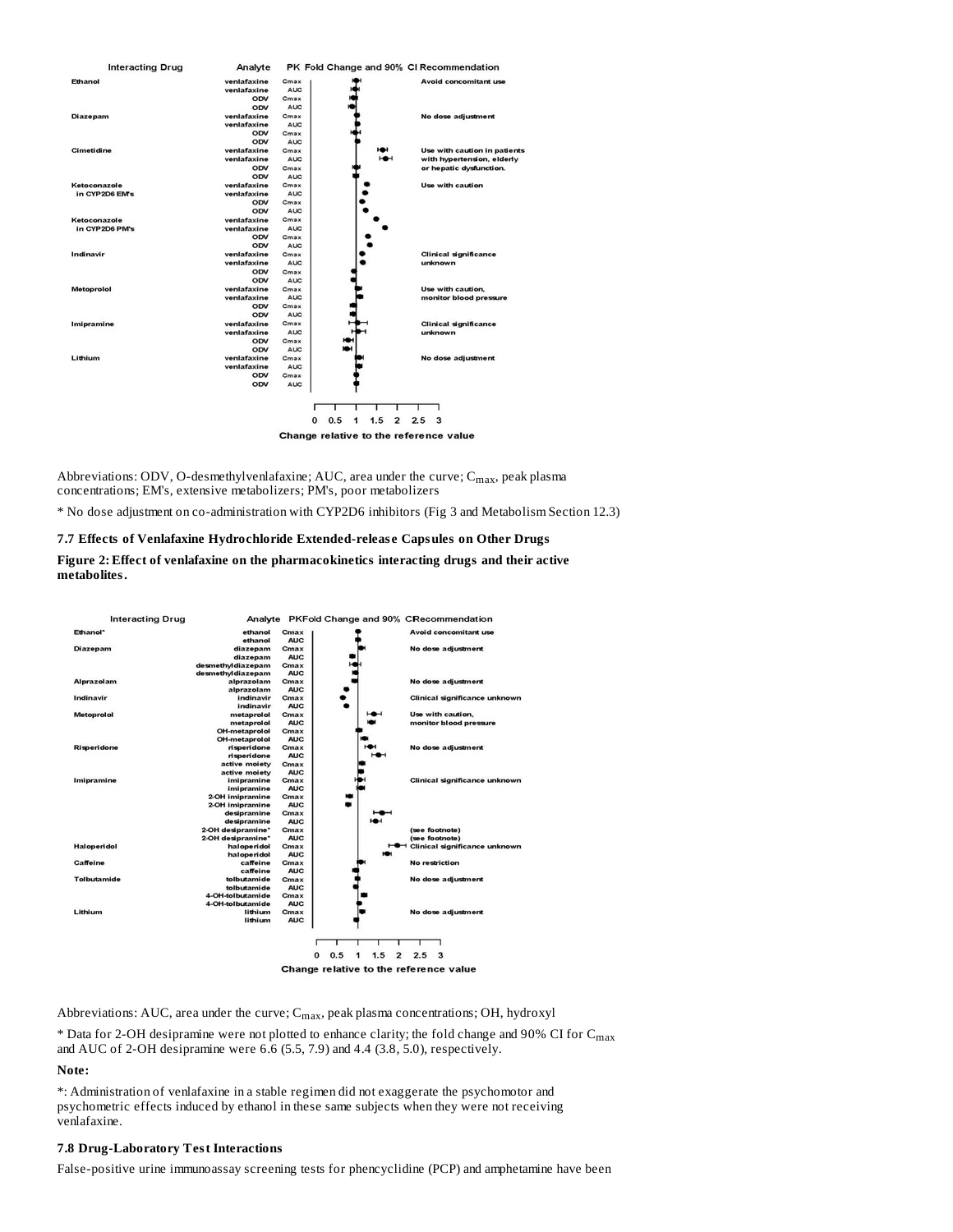reported in patients taking venlafaxine. This is due to lack of specificity of the screening tests. False positive test results may be expected for several days following discontinuation of venlafaxine therapy. Confirmatory tests, such as gas chromatography/mass spectrometry, will distinguish venlafaxine from PCP and amphetamine.

## **8 USE IN SPECIFIC POPULATIONS**

## **8.1 Pregnancy**

## Teratogenic Effects – Pregnancy Category C

Venlafaxine did not cause malformations in offspring of rats or rabbits given doses up to 2.5 times (rat) or 4 times (rabbit) the maximum recommended human daily dose on a mg/m<sup>2</sup> basis. However, in rats, there was a decrease in pup weight, an increase in stillborn pups, and an increase in pup deaths during the first 5 days of lactation, when dosing began during pregnancy and continued until weaning. The cause of these deaths is not known. These effects occurred at 2.5 times  $(mg/m<sup>2</sup>)$  the maximum human daily dose. The no effect dose for rat pup mortality was 0.25 times the human dose on a mg/m<sup>2</sup> basis. In reproductive developmental studies in rats and rabbits with O-desmethylvenlafaxine (ODV), the major human metabolite of venlafaxine, evidence of teratogenicity was not observed at exposure margins of 13 in rats and 0.3 in rabbits. There are no adequate and well-controlled studies in pregnant women. Venlafaxine hydrochloride extended-release capsules should be used during pregnancy only if the potential benefit justifies the potential risk to the fetus. Because animal reproduction studies are not always predictive of human response, this drug should be used during pregnancy only if clearly needed.

## Non-teratogenic Effects

Neonates exposed to venlafaxine hydrochloride extended-release capsules, other SNRIs, or SSRIs, late in the third trimester have developed complications requiring prolonged hospitalization, respiratory support, and tube feeding. Such complications can arise immediately upon delivery. Reported clinical findings have included respiratory distress, cyanosis, apnea, seizures, temperature instability, feeding difficulty, vomiting, hypoglycemia, hypotonia, hypertonia, hyperreflexia, tremor, jitteriness, irritability, and constant crying. These features are consistent with either a direct toxic effect of SSRIs and SNRIs, or possibly a drug discontinuation syndrome. It should be noted, that in some cases the clinical picture is consistent with serotonin syndrome [*see Warnings and Precautions (5.2) and Drug Interactions (7.3)*]. When treating a pregnant woman with venlafaxine hydrochloride extended-release capsules during the third trimester, the physician should carefully consider the potential risks and benefits of treatment.

## **8.2 Labor and Delivery**

The effect of venlafaxine on labor and delivery in humans is unknown.

## **8.3 Nursing Mothers**

Venlafaxine and ODV have been reported to be excreted in human milk. Because of the potential for serious adverse reactions in nursing infants from venlafaxine hydrochloride extended-release capsules a decision should be made whether to discontinue nursing or to discontinue the drug, taking into account the importance of the drug to the mother.

## **8.4 Pediatric Us e**

Two placebo-controlled trials in 766 pediatric patients with MDD and two placebo-controlled trials in 793 pediatric patients with GAD have been conducted with venlafaxine hydrochloride extended-release capsules and the data were not sufficient to support a claim for use in pediatric patients.

Anyone considering the use of venlafaxine hydrochloride extended-release capsules in a child or adolescent must balance the potential risks with the clinical need [*see Boxed Warning, Warnings and Precautions (5.1, 5.10, 5.11) and Adverse Reactions (6.4)*].

Although no studies have been designed to primarily assess venlafaxine hydrochloride extendedrelease capsules impact on the growth, development, and maturation of children and adolescents, the studies that have been done suggest that venlafaxine hydrochloride extended-release capsules may adversely affect weight and height *(see Warnings and Precautions (5.10).* Should the decision be made to treat a pediatric patient with venlafaxine hydrochloride extended-release capsules regular monitoring of weight and height is recommended during treatment, particularly if treatment is to be continued longterm [*see Warnings and Precautions (5.10, 5.11)*]. The safety of venlafaxine hydrochloride extendedrelease capsules treatment for pediatric patients has not been systematically assessed for chronic treatment longer than six months in duration. In the studies conducted in pediatric patients (ages 6-17), the occurrence of blood pressure and cholesterol increases considered to be clinically relevant in pediatric patients was similar to that observed in adult patients. Consequently, the precautions for adults apply to pediatric patients [*see Warnings and Precautions (5.3,6.3)*].

## **8.5 Geriatric Us e**

The percentage of patients in clinical studies for venlafaxine hydrochloride extended-release capsules for MDD,GAD,SAD, and PD who were 65 years of age or older are shown in Table 15.

#### **Table 15: Percentage (and Number of Patients Studied) of Patients 65 Years of Age and Older by Indication a**

| <b>Indication</b> | Venlafaxine Hydrochloride Extended-release Capsules |
|-------------------|-----------------------------------------------------|
| MDD               | 4 (14/357)                                          |
| GAD               | 6(77/1,381)                                         |
| SAD               | 1(10/819)                                           |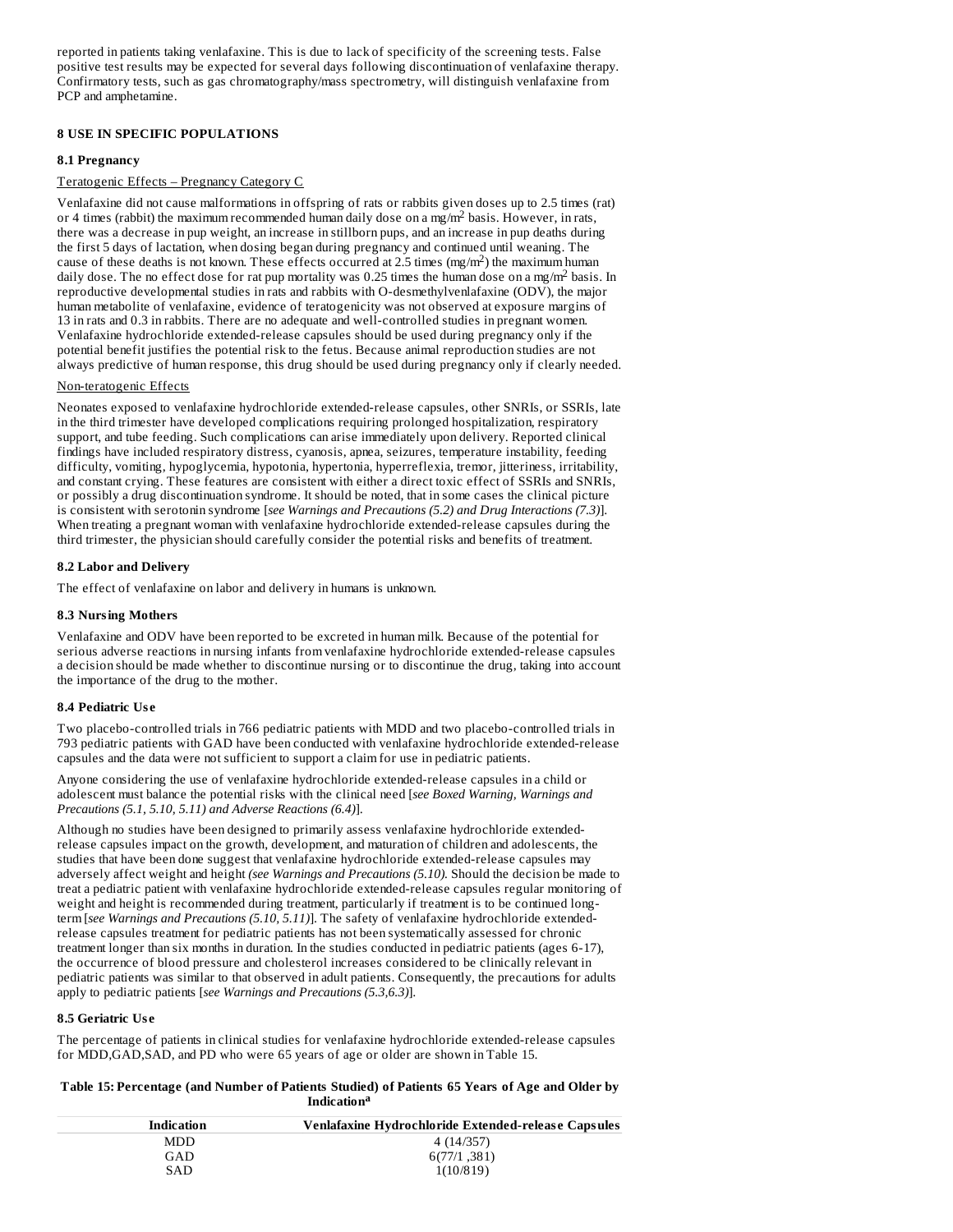#### PD 2 (16/1,001)

<sup>a</sup>In addition, in the premarketing assessment of venlafaxine hydrochloride (immediate release), 12% (357/2,897) of patients were  $\geq$  65 years of age.

No overall differences in effectiveness or safety were observed between geriatric patients and younger patients, and other reported clinical experience generally has not identified differences in response between the elderly and younger patients. However, greater sensitivity of some older individuals cannot be ruled out. SSRIs and SNRIs, including venlafaxine hydrochloride extended-release capsules have been associated with cases of clinically significant hyponatremia in elderly patients, who may be at greater risk for this adverse event [*see Warnings and Precautions (5.9)*].

The pharmacokinetics of venlafaxine and ODV are not substantially altered in the elderly [*see Clinical Pharmacology (12.3) and* (see Figure 3)]. No dose adjustment is recommended for the elderly on the basis of age alone, although other clinical circumstances, some of which may be more common in the elderly, such as renal or hepatic impairment, may warrant a dose reduction [*see Dosage and Administration (2.6)*].

#### **8.6 Age and Gender**

A population pharmacokinetic analysis of 404 venlafaxine hydrochloride tablets-treated patients from two studies involving both twice daily and three times daily regimens showed that dose-normalized trough plasma levels of either venlafaxine or ODV were unaltered by age or gender differences. Dosage adjustment based on the age or gender of a patient is generally not necessary [*see Dosage and Administration (2.6)*] (see Table 15).

#### **8.7 Us e in Patient Subgroups**

Figure 3: Pharmacokinetics of venlafaxine and its metabolite O-desmethylvenlafaxine (ODV) in special populations.



Abbreviations: ODV, O-desmethylvenlafaxine; AUC, area under the curve; C<sub>max</sub>, peak plasma concentrations; \*Similar effect is expected with strong CYP2D6 inhibitors

#### **9 DRUG ABUSE AND DEPENDENCE**

#### **9.1 Controlled Substance**

Venlafaxine hydrochloride extended-release capsules is not a controlled substance.

#### **9.2 Abus e**

While venlafaxine has not been systematically studied in clinical studies for its potential for abuse, there was no indication of drug-seeking behavior in the clinical studies. However, it is not possible to predict on the basis of premarketing experience the extent to which a CNS-active drug will be misused, diverted, and/or abused once marketed. Consequently, physicians should carefully evaluate patients for history of drug abuse and follow such patients closely, observing them for signs of misuse or abuse of venlafaxine (e.g., development of tolerance, incrementation of dose, drug-seeking behavior).

#### **9.3 Dependence**

*In vitro* studies revealed that venlafaxine has virtually no affinity for opiate, benzodiazepine, phencyclidine (PCP), or N-methyl-D-aspartic acid (NMDA) receptors.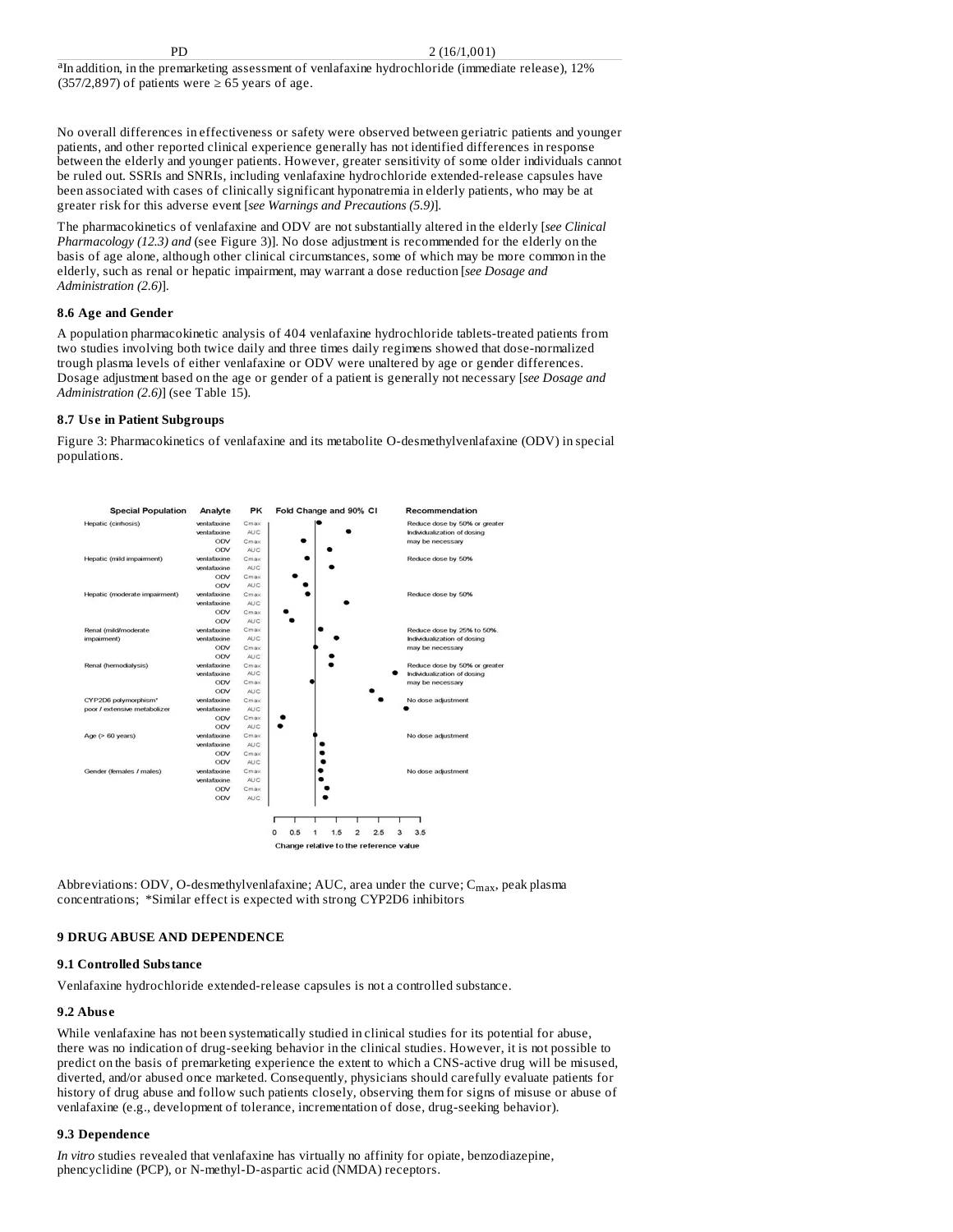Venlafaxine was not found to have any significant CNS stimulant activity in rodents. In primate drug discrimination studies, venlafaxine showed no significant stimulant or depressant abuse liability. Discontinuation effects have been reported in patients receiving venlafaxine [*see Dosage and Administration (2.8)*].

## **10 OVERDOSAGE**

#### **10.1 Human Experience**

During the premarketing evaluations of venlafaxine hydrochloride extended-release capsules (for MDD,GAD,SAD, and PD) and venlafaxine hydrochloride tablets (for MDD), there were twenty reports of acute overdosage with venlafaxine hydrochloride tablets(6 and 14 reports in venlafaxine hydrochloride extended-release capsules and venlafaxine hydrochloride tablets patients, respectively), either alone or in combination with other drugs and/or alcohol.

Somnolence was the most commonly reported symptom. Among the other reported symptoms were paresthesia of all four limbs, moderate dizziness, nausea, numb hands and feet, and hot-cold spells 5 days after the overdose. In most cases, no signs or symptoms were associated with overdose. The majority of the reports involved ingestion in which the total dose of venlafaxine taken was estimated to be no more than several-fold higher than the usual therapeutic dose. One patient who ingested 2.75 g of venlafaxine was observed to have two generalized convulsions and a prolongation of QTc to 500 msec, compared with 405 msec at baseline. Mild sinus tachycardia was reported in two of the other patients.

Actions taken to treat the overdose included no treatment, hospitalization and symptomatic treatment, and hospitalization plus treatment with activated charcoal. All patients recovered.

In postmarketing experience, overdose with venlafaxine has occurred predominantly in combination with alcohol and/or other drugs. The most commonly reported events in overdosage include tachycardia, changes in level of consciousness (ranging from somnolence to coma), mydriasis, seizures, and vomiting. Electrocardiogram changes (e.g., prolongation of QT interval, bundle branch block, QRS prolongation), ventricular tachycardia, bradycardia, hypotension, rhabdomyolysis, vertigo, liver necrosis, serotonin syndrome, and death have been reported.

Published retrospective studies report that venlafaxine overdosage may be associated with an increased risk of fatal outcomes compared to that observed with SSRI antidepressant products, but lower than that for tricyclic antidepressants. Epidemiological studies have shown that venlafaxine-treated patients have a higher preexisting burden of suicide risk factors than SSRI-treated patients. The extent to which the finding of an increased risk of fatal outcomes can be attributed to the toxicity of venlafaxine in overdosage, as opposed to some characteristic(s) of venlafaxine-treated patients, is not clear. Prescriptions for venlafaxine hydrochloride extended-release capsules should be written for the smallest quantity of capsules consistent with good patient management, in order to reduce the risk of overdose.

## **10.2 Management of Overdosage**

Consult a Certified Poison Control Center for up-to-date guidance and advice (1-800-222-1222 or www.poison.org). In case of an overdose, provide supportive care, including close medical supervision and monitoring. Treatment should consist of those general measures employed in the management of overdosage with any drug. Consider the possibility of multiple drug overdose. Ensure an adequate airway, oxygenation, and ventilation. Monitor cardiac rhythm and vital signs. Provide supportive and symptomatic measures.

## **11 DESCRIPTION**

Venlafaxine Hydrochloride Extended-release Capsules, USP for once-a-day oral administration that contains venlafaxine hydrochloride a serotonin and norepinephrine reuptake inhibitor (SNRI).

Venlafaxine is designated (R/S)-1-[2-(dimethylamino)-1-(4-methoxyphenyl)ethyl] cyclohexanol hydrochloride or (±)-1-[α-[(dimethylamino)methyl]-p-methoxybenzyl] cyclohexanol hydrochloride and has the empirical formula of  $C_{17}H_{27}NO_2HCl$ . Its molecular weight is 313.86. The structural formula is shown as follows:



Venlafaxine hydrochloride is a white to off-white crystalline solid, with a solubility of 572 mg/mL in water (adjusted to ionic strength of 0.2 M with sodium chloride). Its octanol:water (0.2 M sodium chloride) partition coefficient is 0.43.

Drug release is controlled by diffusion through the coating membrane on the spheroids and is not pHdependent. Capsules contain venlafaxine hydrochloride equivalent to 37.5 mg, 75 mg, or 150 mg venlafaxine. Inactive ingredients consist of ethylcellulose, hypromellose and sugar spheres. The empty hard gelatin capsule shells contain gelatin and titanium dioxide. The 37.5 mg capsules also contain iron oxide black. The 75 mg capsules also contain FD&C red No. 3 and FD&C yellow No. 6. The 150 mg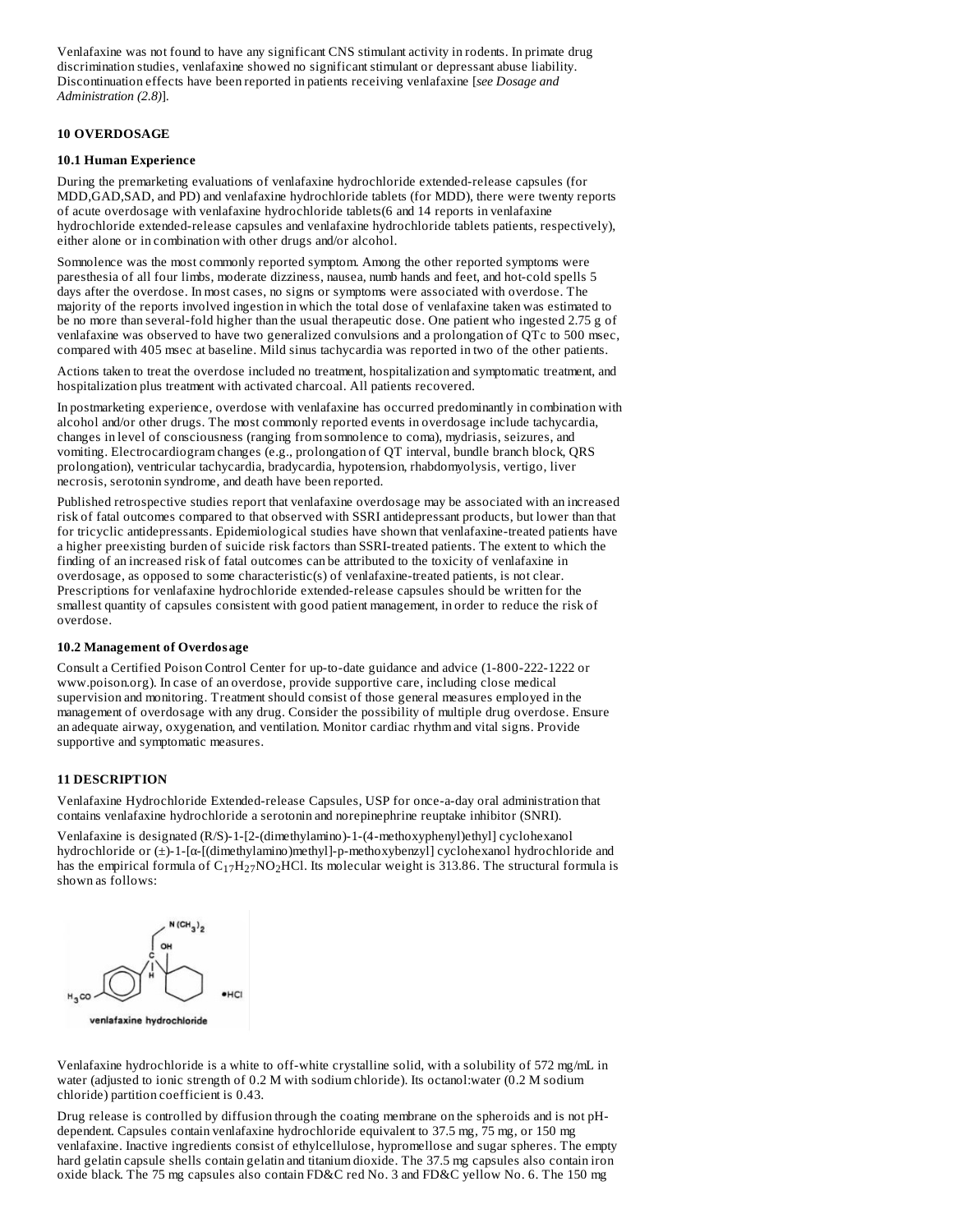capsules also contain iron oxide red and iron oxide yellow.

The 37.5 mg, 75 mg and 150 mg capsules are imprinted with black and grey ink which contains iron oxide black, butyl alcohol, dehydrated alcohol, isopropyl alcohol, potassium hydroxide, propylene glycol, purified water, shellac and strong ammonia solution. Grey ink also contains titanium dioxide.

## **12 CLINICAL PHARMACOLOGY**

## **12.1 Mechanism of Action**

The exact mechanism of the antidepressant action of venlafaxine in humans is unknown, but is thought to be related to the potentiation of serotonin and norepinephrine in the central nervous system, through inhibition of their reuptake. Non-clinical studies have demonstrated that venlafaxine and its active metabolite, ODV, are potent and selective inhibitors of neuronal serotonin and norepinephrine reuptake and weak inhibitors of dopamine reuptake.

## **12.2 Pharmacodynamics**

Venlafaxine and ODV have no significant affinity for muscarinic-cholinergic,  $H_1$ -histaminergic, or  $\alpha_1$ adrenergic receptors *in vitro*. Pharmacologic activity at these receptors is hypothesized to be associated with the various anticholinergic, sedative, and cardiovascular effects seen with other psychotropic drugs. Venlafaxine and ODV do not possess monoamine oxidase (MAO) inhibitory activity.

#### Cardiac Electrophysiology

The effect of venlafaxine on the QT interval was evaluated in a randomized, double-blind, placebo-and positive-controlled three-period crossover thorough QT study in 54 healthy adult subjects. No significant QT prolongation effect of venlafaxine 450 mg was detected.

#### **12.3 Pharmacokinetics**

Steady-state concentrations of venlafaxine and ODV in plasma are attained within 3 days of oral multiple-dose therapy. Venlafaxine and ODV exhibited linear kinetics over the dose range of 75 to 450 mg per day. Mean±SD steady-state plasma clearance of venlafaxine and ODV is 1.3±0.6 and 0.4±0.2 L/h/kg, respectively; apparent elimination half-life is  $5\pm 2$  and  $11\pm 2$  hours, respectively; and apparent (steadystate) volume of distribution is 7.5±3.7 and 5.7±1.8 L/kg, respectively. Venlafaxine and ODV are minimally bound at therapeutic concentrations to plasma proteins (27% and 30%, respectively).

#### Absorption and Distribution

Venlafaxine is well absorbed and extensively metabolized in the liver. ODV is the major active metabolite. On the basis of mass balance studies, at least 92% of a single oral dose of venlafaxine is absorbed. The absolute bioavailability of venlafaxine is approximately 45%.

Administration of venlafaxine hydrochloride extended-release capsules (150 mg once daily) generally resulted in lower C $_{\rm max}$  and later  $\rm T_{max}$ values than for venlafaxine hydrochloride tablets (immediate release) administered twice daily (Table 16). When equal daily doses of venlafaxine were administered as either an immediate-release tablet or the extended-release capsule, the exposure to both venlafaxine and ODV was similar for the two treatments, and the fluctuation in plasma concentrations was slightly lower with the venlafaxine hydrochloride extended-release capsules. Therefore, venlafaxine hydrochloride extended-release capsules, provides a slower rate of absorption, but the same extent of absorption compared with the immediate-release tablet.

| Table 16: Comparison of $C_{max}$ and $T_{max}$ Values for Venlafaxine and ODV Following Oral Administration of Venlafaxine |  |
|-----------------------------------------------------------------------------------------------------------------------------|--|
| Hydrochloride Extended-release Capsules and Venlafaxine Hydrochloride Tablets (Immediate Release)                           |  |

|                           | Venlafaxine                 |                  |                       | <b>ODV</b>              |  |
|---------------------------|-----------------------------|------------------|-----------------------|-------------------------|--|
|                           | $C_{\text{max}}$<br>(ng/mL) | $T_{max}$<br>(h) | $C_{\max}$<br>(ng/mL) | $\mathbf{I}$ max<br>(h) |  |
| Venlafaxine Hydrochloride |                             |                  |                       |                         |  |
| Extended-release Capsules | 150                         | 5.5              | 260                   | 9                       |  |
| (150 mg once daily)       |                             |                  |                       |                         |  |
| Venlafaxine Hydrochloride |                             |                  |                       |                         |  |
| <b>Tablets</b>            | 225                         |                  | 290                   | 3                       |  |
| (75 mg twice daily)       |                             |                  |                       |                         |  |

Food did not affect the bioavailability of venlafaxine or its active metabolite, ODV. Time of administration (AM versus PM) did not affect the pharmacokinetics of venlafaxine and ODV from the 75 mg venlafaxine hydrochloride extended-release capsules .

Venlafaxine is not highly bound to plasma proteins; therefore, administration of venlafaxine hydrochloride extended-release capsules to a patient taking another drug that is highly protein-bound should not cause increased free concentrations of the other drug.

#### Metabolism and Elimination

Following absorption, venlafaxine undergoes extensive presystemic metabolism in the liver, primarily to ODV, but also to N-desmethylvenlafaxine, N,O-didesmethylvenlafaxine, and other minor metabolites. *In vitro* studies indicate that the formation of ODV is catalyzed by CYP2D6; this has been confirmed in a clinical study showing that patients with low CYP2D6 levels (poor metabolizers) had increased levels of venlafaxine and reduced levels of ODV compared to people with normal CYP2D6 levels (extensive metabolizers) [*see Use in Specific Populations (8.7)*].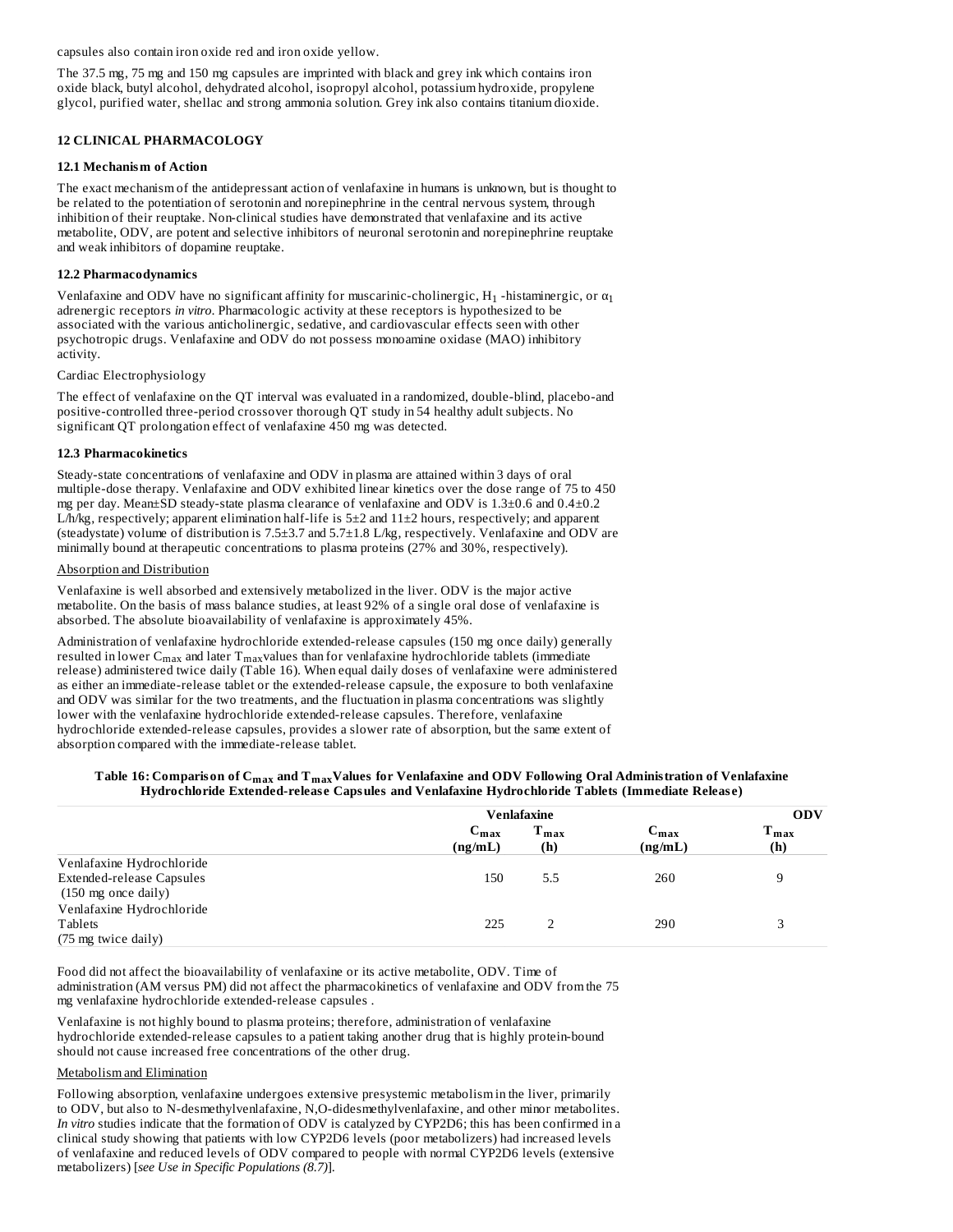Approximately 87% of a venlafaxine dose is recovered in the urine within 48 hours as unchanged venlafaxine (5%), unconjugated ODV (29%), conjugated ODV (26%), or other minor inactive metabolites (27%). Renal elimination of venlafaxine and its metabolites is thus the primary route of excretion.

## **13 NONCLINICAL TOXICOLOGY**

## **13.1 Carcinogenesis, Mutagenesis, Impairment of Fertility**

## Carcinogenesis

Tumors were not increased by venlafaxine treatment in mice or rats. Venlafaxine was given by oral gavage to mice for 18 months at doses up to 120 mg/kg per day, which was 1.7 times the maximum recommended human dose on a mg/m² basis. Venlafaxine was also given to rats by oral gavage for 24 months at doses up to 120 mg/kg per day. In rats receiving the 120 mg/kg dose, plasma concentrations of venlafaxine at necropsy were 1 times (male rats) and 6 times (female rats) the plasma concentrations of patients receiving the maximum recommended human dose. Plasma levels of the O-desmethyl metabolite (ODV) were lower in rats than in patients receiving the maximum recommended dose. Odesmethylvenlafaxine (ODV), the major human metabolite of venlafaxine, administered by oral gavage to mice and rats for 2 years did not increase the incidence of tumors in either study. Mice received ODV at dosages up to 500/300 mg/kg/day (dosage lowered after 45 weeks of dosing). The exposure at the 300 mg/kg/day dose is 9 times that of a human dose of 225 mg/day. Rats received ODV at dosages up to 300 mg/kg/day (males) or 500 mg/kg/day (females). The exposure at the highest dose is approximately 8 (males) or 11 (females) times that of a human dose of 225 mg/day.

## Mutagenesis

Venlafaxine and the major human metabolite, ODV, were not mutagenic in the Ames reverse mutation assay in *Salmonella* bacteria or the Chinese hamster ovary/HGPRT mammalian cell forward gene mutation assay. Venlafaxine was also not mutagenic or clastogenic in the *in vitro* BALB/c-3T3 mouse cell transformation assay, the sister chromatid exchange assay in cultured Chinese hamster ovary cells, or in the *in vivo* chromosomal aberration assay in rat bone marrow. ODV was not clastogenic in the *in vitro* Chinese hamster ovary cell chromosomal aberration assay or in the *in vivo* chromosomal aberration assay in rats.

#### Impairment of Fertility

Reproduction and fertility studies of venlafaxine in rats showed no adverse effects of venlafaxine on male or female fertility at oral doses of up to 2 times the maximum recommended human dose of 225 mg/day on a mg/m<sup>2</sup>basis. However, reduced fertility was observed in a study in which male and female rats were treated with O-desmethylvenlafaxine (ODV), the major human metabolite of venlafaxine, prior to and during mating and gestation. This occurred at an ODV exposure (AUC) approximately 2 to 3 times that associated with a human venlafaxine dose of 225 mg/day.

## **14 CLINICAL STUDIES**

## **14.1 Major Depressive Disorder**

The efficacy of venlafaxine hydrochloride extended-release capsules as a treatment for Major Depressive Disorder (MDD) was established in two placebo-controlled, short-term (8 weeks for study 1; 12 weeks for study 2), flexible-dose studies, with doses starting at 75 mg per day and ranging to 225 mg per day in adult outpatients meeting DSM-III-R or DSM-IV criteria for MDD. In moderately depressed outpatients, the initial dose of venlafaxine was 75 mg per day. In both studies, venlafaxine hydrochloride extended-release capsules demonstrated superiority over placebo on the primary efficacy measure defined as change from baseline in the HAM-D-21 total score to the endpoint visit, venlafaxine hydrochloride extended-release capsules also demonstrated superiority over placebo on the key secondary efficacy endpoint, the Clinical Global Impressions (CGI) Severity of Illness scale. Examination of gender subsets of the population studied did not reveal any differential responsiveness on the basis of gender.

A 4-week study of inpatients meeting DSM-III-R criteria for MDD with melancholia utilizing venlafaxine hydrochloride tablets in a range of 150 to 375 mg per day (divided in a three-times-a-day schedule) demonstrated superiority of venlafaxine hydrochloride tablets over placebo based on the HAM-D-21 total score. The mean dose in completers was 350 mg per day (study 3).

In a longer-term study, adult outpatients with MDD who had responded during an 8-week open-label study on venlafaxine hydrochloride extended-release capsules (75, 150, or 225 mg, once daily every morning) were randomized to continuation of their same venlafaxine hydrochloride extended-release capsules dose or to placebo, for up to 26 weeks of observation for relapse. Response during the openlabel phase was defined as a CGI Severity of Illness item score of ≤3 and a HAM-D-21 total score of ≤10 at the day 56 evaluation. Relapse during the double-blind phase was defined as follows: (1) a reappearance of major depressive disorder as defined by DSM-IV criteria and a CGI Severity of Illness item score of ≥4 (moderately ill), (2) 2 consecutive CGI Severity of Illness item scores of ≥4, or (3) a final CGI Severity of Illness item score of ≥4 for any patient who withdrew from the study for any reason.

Patients receiving continued venlafaxine hydrochloride extended-release capsules treatment experienced statistically significantly lower relapse rates over the subsequent 26 weeks compared with those receiving placebo (study 4).

In a second longer term trial, adult outpatients with MDD, recurrent type, who had responded (HAM-D-21 total score  $\leq$  12 at the day 56 evaluation) and continued to be improved [defined as the following criteria being met for days 56 through 180: (1) no HAM-D-21 total score  $\geq$  20; (2) no more than 2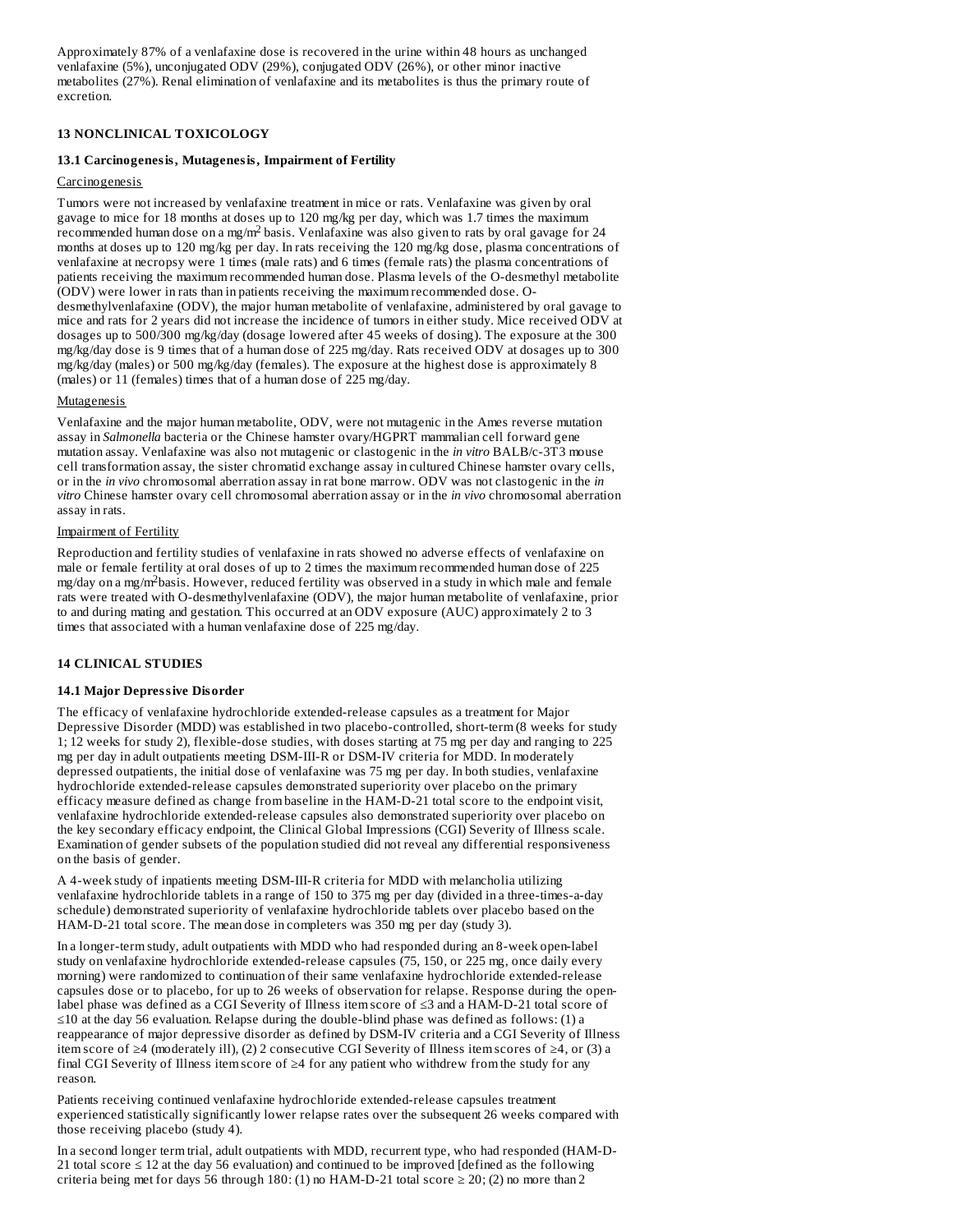HAM-D-21 total scores > 10, and (3) no single CGI Severity of Illness item score  $\geq 4$  (moderately ill)] during an initial 26 weeks of treatment on venlafaxine hydrochloride tablets[100 to 200 mg per day, on a twice daily schedule] were randomized to continuation of their same venlafaxine hydrochloride tablets dose or to placebo. The follow-up period to observe patients for relapse, defined as a CGI Severity of Illness item score ≥ 4, was for up to 52 weeks. Patients receiving continued venlafaxine hydrochloride tablets treatment experienced statistically significantly lower relapse rates over the subsequent 52 weeks compared with those receiving placebo (study 5).

#### **Table 17: Major Depressive Disorder Studies:**

| <b>Study number Treatment Group</b> |                                                             |                                       | <b>Primary Efficacy</b>                                 | <b>Measure: HAM-D Score</b>                                        |
|-------------------------------------|-------------------------------------------------------------|---------------------------------------|---------------------------------------------------------|--------------------------------------------------------------------|
|                                     |                                                             | Mean<br><b>Baseline</b><br>Score (SD) | <b>LS Mean</b><br><b>Change from</b><br><b>Baseline</b> | Placebo<br><b>Subtracted</b><br>Difference <sup>a</sup><br>(95%CI) |
| Study 1                             | Venlafaxine<br>Hydrochloride<br>Extended-release            |                                       |                                                         |                                                                    |
|                                     | Capsules<br>$(75-225 \text{ mg/day})*$                      | 24.5                                  | $-11.7$                                                 | $-4.45(-6.66,-2.25)$                                               |
| Study 2                             | Placebo<br>Venlafaxine<br>Hydrochloride<br>Extended-release | 23.6                                  | $-7.24$                                                 |                                                                    |
|                                     | Capsules (75<br>$-225$ mg/day)*                             | 24.5                                  | $-15.11$                                                | $-6.40(-8.45,-4.34)$                                               |
|                                     | Placebo<br>Venlafaxine<br>Hydrochloride                     | 24.9                                  | $-8.71$                                                 |                                                                    |
| Study 3                             | Tablets (IR150-375<br>$mg/day)*$                            | 28.2 (0.5)                            | $-14.9$                                                 | $-10.2$ ( $-14.4,-6.0$ )                                           |
|                                     | Placebo                                                     | 28.6(0.6)                             | $-4.7$                                                  |                                                                    |

SD: standard deviation; LS Mean: least-squares mean; CI: confidence interval.

a Difference (drug minus placebo) in least-squares mean change from baseline

\* Doses statistically significantly superior to placebo.

#### **14.2 Generalized Anxiety Disorder**

The efficacy of venlafaxine hydrochloride extended-release capsules as a treatment for Generalized Anxiety Disorder (GAD) was established in two 8-week, placebo-controlled, fixed-dose studies (75 to 225 mg per day), one 6-month, placebo-controlled, flexible-dose study (75 to 225 mg per day), and one 6-month, placebo-controlled, fixed-dose study (37.5, 75, and 150 mg per day) in adult outpatients meeting DSM-IV criteria for GAD.

In one 8-week study, venlafaxine hydrochloride extended-release capsules demonstrated superiority over placebo for the 75, 150, and 225 mg per day doses as measured by the Hamilton Rating Scale for Anxiety (HAM-A) total score, both the HAM-A anxiety and tension items, and the Clinical Global Impressions (CGI) scale. However, the 75 and 150 mg per day doses were not as consistently effective as the highest dose (study 1). A second 8-week study evaluating doses of 75 and 150 mg per day and placebo showed that both doses were more effective than placebo on some of these same outcomes; however, the 75 mg per day dose was more consistently effective than the 150 mg per day dose (study 2). A dose-response relationship for effectiveness in GAD was not clearly established in the 75 to 225 mg per day dose range studied.

Two 6-month studies, one evaluating venlafaxine hydrochloride extended-release capsules doses of 37.5, 75, and 150 mg per day (study 3) and the other evaluating venlafaxine hydrochloride extendedrelease capsules doses of 75 to 225 mg per day (study 4), showed that daily doses of 75 mg or higher were more effective than placebo on the HAM-A total, both the HAM-A anxiety and tension items, and the CGI scale during 6 months of treatment. While there was also evidence for superiority over placebo for the 37.5 mg per day dose, this dose was not as consistently effective as the higher doses. Examination of gender subsets of the population studied did not reveal any differential responsiveness on the basis of gender.

**Table 18: Generalized Anxiety Disorder Studies:**

| Study<br>number | <b>Treatment Group</b> | <b>Primary Efficacy Measure: HAM-D Score</b> |                                                      |                                                              |  |  |  |
|-----------------|------------------------|----------------------------------------------|------------------------------------------------------|--------------------------------------------------------------|--|--|--|
|                 |                        | <b>Mean Baseline</b><br>Score (SD)           | <b>LS Mean</b><br><b>Change from</b><br>Baseline(SE) | <b>Placebo Subtracted</b><br>Difference <sup>a</sup> (95%CI) |  |  |  |
| Study 1         | Ven XR 75 mg           | 24.7                                         | $-11.1(0.95)$                                        | $-1.5(-3.8, 0.8)$                                            |  |  |  |
|                 | Ven XR 150 mg          | 24.5                                         | $-11.7(0.87)$                                        | $-2.2$ ( $-4.5, 0.1$ )                                       |  |  |  |
|                 | Eff $XR$ 225 mg        | 23.6                                         | $-12.1(0.81)$                                        | $-2.6$ ( $-4.9, -0.3$ )                                      |  |  |  |
|                 | Placebo                | 24.1                                         | $-9.5(0.85)$                                         |                                                              |  |  |  |
| Study 2         | Ven XR 75 mg           | 23.7                                         | $-10.6(0.82)$                                        | $-2.6$ ( $-4.6$ , $-0.5$ )                                   |  |  |  |
|                 | Ven XR 150 mg          | 23.0                                         | $-9.8(0.86)$                                         | $-1.7$ ( $-3.8, 0.3$ )                                       |  |  |  |
|                 | Placebo                | 23.7                                         | $-8.0(0.73)$                                         |                                                              |  |  |  |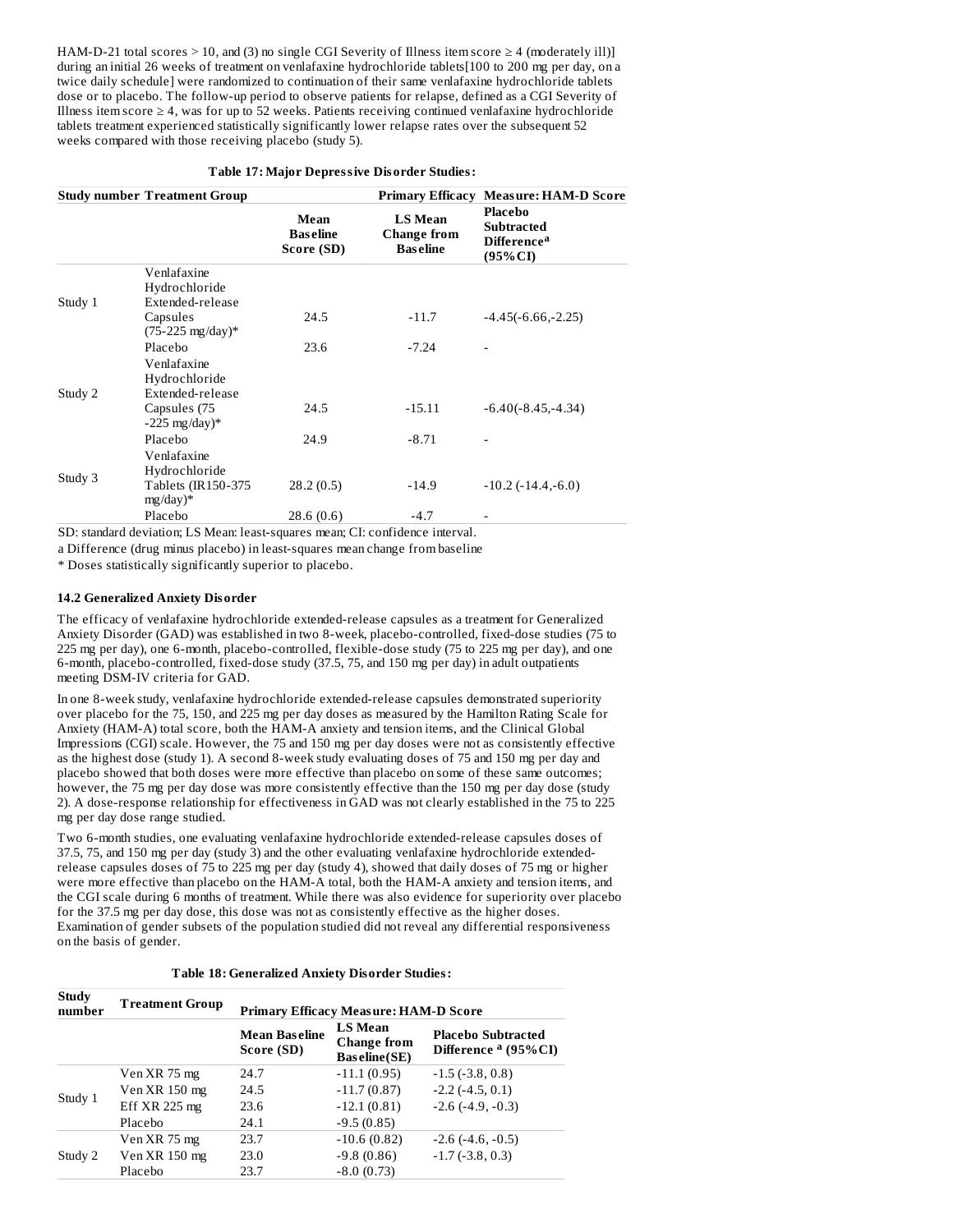| Study 3 | Ven XR 37.5 mg   | 26.6(0.4) | -13.8         | $-2.8$ ( $-5.1, -0.6$ )    |
|---------|------------------|-----------|---------------|----------------------------|
|         | Ven XR 150 mg    | 26.3(0.4) | $-15.5$       | $-4.6$ ( $-6.9$ , $-2.3$ ) |
|         | Ven XR 150 mg    | 26.3(0.4) | $-16.4$       | $-5.5(-7.8,-3.1)$          |
|         | Placebo          | 26.7(0.5) | $-11.0$       |                            |
| Study 4 | Ven XR 75-225 mg | 25.0      | $-13.4(0.79)$ | $-4.7(-6.6,-2.9)$          |
|         | Placebo          | 24.9      | $-8.7(0.70)$  |                            |

SD: standard deviation;SE: standard error; LS Mean: least-squares mean; CI: confidence interval.

<sup>a</sup> Difference (drug minus placebo) in least-squares mean change from baseline

**b** Doses statistically significantly superior to placebo.

## **14.3 Social Anxiety Disorder (also known as Social Phobia)**

The efficacy of venlafaxine hydrochloride extended-release capsules as a treatment for Social Anxiety Disorder (SAD) was established in four double-blind, parallel-group, 12-week, multi center, placebocontrolled, flexible-dose studies (studies 1-4) and one double-blind, parallel-group, 6-month, placebocontrolled, fixed/flexible-dose study, which included doses in a range of 75 to 225 mg per day in adult outpatients meeting DSM-IV criteria for SAD (study 5).

In these five studies, venlafaxine hydrochloride extended-release capsules were statistically significantly more effective than placebo on change from baseline to endpoint on the Liebowitz Social Anxiety Scale (LSAS) total score. There was no evidence for any greater effectiveness of the 150 to 225 mg per day group compared to the 75 mg per day group in the 6-month study.

Examination of subsets of the population studied did not reveal any differential responsiveness on the basis of gender. There was insufficient information to determine the effect of age or race on outcome in these studies.

| <b>Study Number Treatment Group Primary Efficacy Measure: LSAS Score</b> |                                                                                                                                                                |                                    |                                                 |                                                                     |  |  |
|--------------------------------------------------------------------------|----------------------------------------------------------------------------------------------------------------------------------------------------------------|------------------------------------|-------------------------------------------------|---------------------------------------------------------------------|--|--|
|                                                                          |                                                                                                                                                                | <b>Mean Baseline</b><br>Score (SD) | <b>LS Mean</b><br><b>Change from Subtracted</b> | <b>Placebo</b><br>Baseline (SE) Difference <sup>a</sup> (95%<br>CI) |  |  |
| Study 1                                                                  | Venlafaxine<br>Hydrochloride<br>Extended-release<br>Capsules(75-<br>$225 \text{ mg}$ )<br>Placebo                                                              | 91.1<br>86.7                       | $-31.0(2.22)$<br>$-19.9(2.22)$                  | $11.2$ ( $-5.3$ , $-17.1$ )                                         |  |  |
| Study 2                                                                  | Venlafaxine<br>Hydrochloride<br>Extended-release<br>Capsules (75-<br>225 MG)<br>Placebo                                                                        | 90.8<br>87.4                       | $-32.8(2.69)$<br>$-22.1(2.66)$                  | $-10.7(-3.7,-17.6)$                                                 |  |  |
| Study 3                                                                  | Venlafaxine<br>Hydrochloride<br>Extended-release<br>Capsules(75-<br>$225$ mg)<br>Placebo                                                                       | 83.2<br>83.6                       | $-36.0(2.35)$<br>$-19.1(2.40)$                  | $-16.9(-22.6, -$<br>11.2)<br>$-12.7$ ( $-6.5, -19.0$ )              |  |  |
| Study 4                                                                  | Venlafaxine<br>Hydrochloride<br>Extended-release<br>Capsules(75-<br>$225 \text{ mg}$ )<br>Placebo                                                              | 86.2<br>86.1                       | $-35.0(2.64)$<br>$-22.2(2,47)$                  | $-14.6$ $(-21.8, -7.4)$                                             |  |  |
| Study 5                                                                  | Venlafaxine<br>Hydrochloride<br>Extended-release<br>Capsules 75 mg<br>Venlafaxine<br>Hydrochloride<br>Extended-release<br>Capsules (150-<br>225 mg)<br>Placebo | 91.8<br>86.2<br>89.3               | $-38.1(3.16)$<br>$-37.6(3.05)$<br>$-23.5(3.08)$ | $-14.6$ ( $-21.8$ , $-7.4$ )<br>$-14.1$ ( $-21.3$ , $-6.9$ )        |  |  |

**Table 19: Social Anxiety Disorder Studies**

SD: standard deviation; SE: standard error; LS Mean: least-squares mean; CI: confidence interval.

<sup>a</sup> Difference (drug minus placebo) in least-squares mean change from baseline

\* Doses statistically significantly superior to placebo.

#### **14.4 Panic Disorder**

The efficacy of venlafaxine hydrochloride extended-release capsules as a treatment for Panic Disorder (PD) was established in two double-blind, 12-week, multicenter, placebo-controlled studies in adult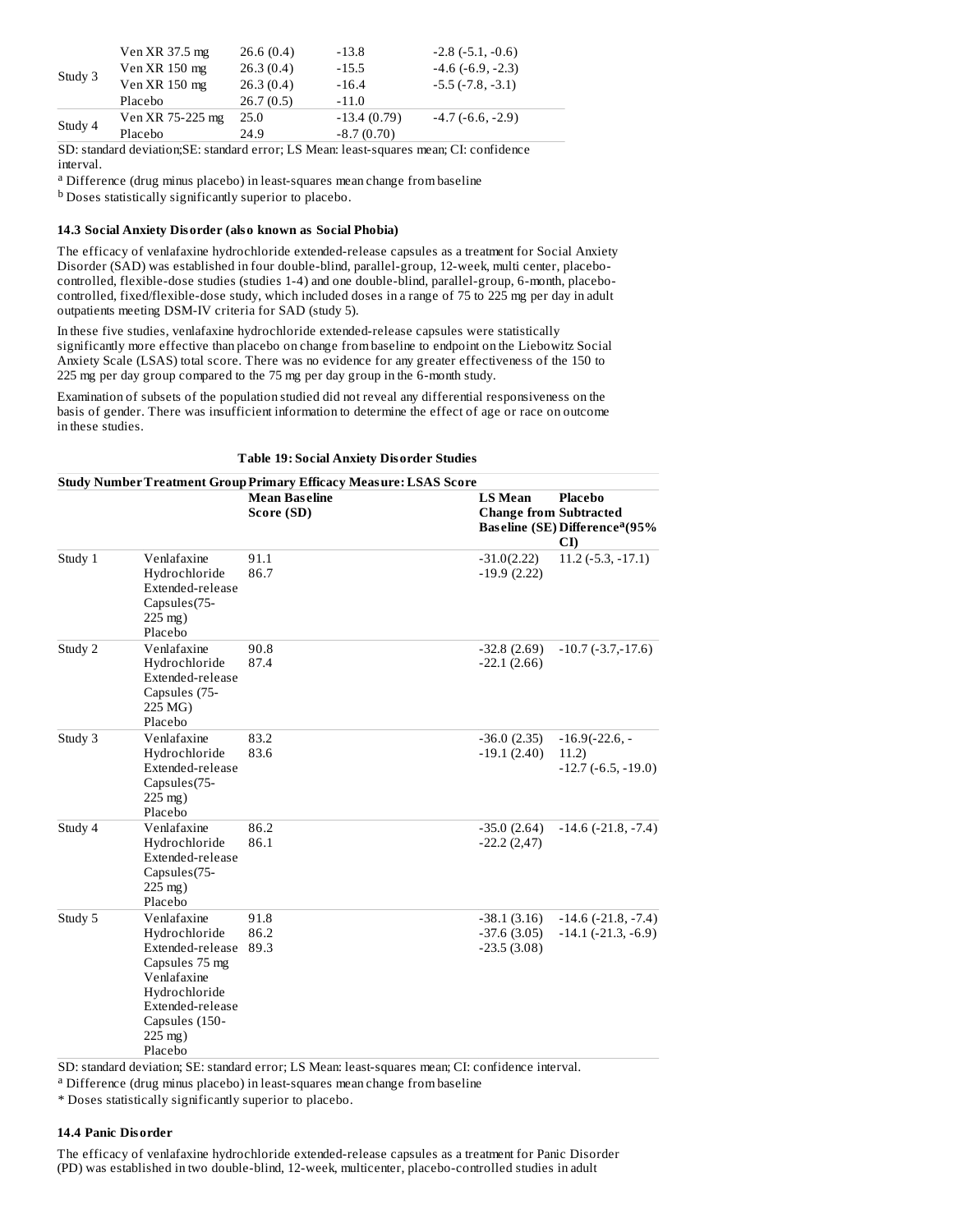outpatients meeting DSM-IV criteria for PD, with or without agoraphobia. Patients received fixed doses of 75 or 150 mg per day in one study (study 1) and 75 or 225 mg per day in the other study (study 2).

Efficacy was assessed on the basis of outcomes in three variables: (1) percentage of patients free of full-symptom panic attacks on the Panic and Anticipatory Anxiety Scale (PAAS); (2) mean change from baseline to endpoint on the Panic Disorder Severity Scale (PDSS) total score; and (3) percentage of patients rated as responders (much improved or very much improved) on the Clinical Global Impressions (CGI) Improvement scale. In these two studies, venlafaxine hydrochloride extended-release capsule were statistically significantly more effective than placebo (for each fixed dose) on all three endpoints, but a dose-response relationship was not clearly established.

Examination of subsets of the population studied did not reveal any differential responsiveness on the basis of gender. There was insufficient information to determine the effect of age or race on outcome in these studies.

In a longer term study (study 3), adult outpatients meeting DSM-IV criteria for PD who had responded during a 12-week open phase with venlafaxine hydrochloride extended-release capsules (75 to 225 mg per day) were randomly assigned to continue the same venlafaxine hydrochloride extended-release capsules dose (75, 150, or 225 mg) or switch to placebo for observation for relapse under double-blind conditions. Response during the open phase was defined as  $\leq 1$  full-symptom panic attack per week during the last 2 weeks of the open phase and a CGI Improvement score of 1 (very much improved) or 2 (much improved). Relapse during the double-blind phase was defined as having 2 or more full-symptom panic attacks per week for 2 consecutive weeks or having discontinued due to loss of effectiveness as determined by the investigators during the study. Randomized patients were in response status for a mean time of 34 days prior to being randomized. In the randomized phase following the 12 week openlabel period, patients receiving continued venlafaxine hydrochloride extended-release capsules experienced a statistically significantly longer time to relapse.

**Table 20: Panic Disorder Studies:**

|         |                                                                                                                                                        |                                                             |                                                | Study Number Treatment Group Primary Efficacy Measure: Whether Free of Full-symptom Panic Attacks |
|---------|--------------------------------------------------------------------------------------------------------------------------------------------------------|-------------------------------------------------------------|------------------------------------------------|---------------------------------------------------------------------------------------------------|
|         |                                                                                                                                                        | Percent of patients<br>Free of Full symptom<br>panic attack | Adjusted Odds<br>Ratio <sup>a</sup> to placebo | Adjusted Odds<br>Ratio <sup>a</sup> 95% Confidence<br>Interval                                    |
| Study 1 | Venlafaxine<br>Hydrochloride<br>Extended-release<br>Capsules75 mg*<br>Venlafaxine<br>Hydrochloride<br>Extended-release<br>Capsules 150 mg*<br>Placebo  | 54.1% (85/157)<br>61.4% (97/158)<br>34.4% (53/154)          | 2. 268<br>3.035                                | (1.43, 3.59)<br>(1.91, 4.82)                                                                      |
| Study 2 | Venlafaxine<br>Hydrochloride<br>Extended-release<br>Capsules 75 mg*<br>Venlafaxine<br>Hydrochloride<br>Extended-release<br>Capsules 225 mg*<br>Placebo | 64.1% (100/156)<br>70.0% (112/160)<br>46.5% (73/157)        | 2.350<br>2.890                                 | (1.46, 3.78)<br>(1.80, 4.64)                                                                      |

<sup>a</sup> Odds ratio (drug to placebo) in terms of probability of free of full-symptom panic attacks based on logistic regression model.

95% CI: 95% confidence interval without adjusting for multiple dose arms.

\* Doses statistically significantly superior to placebo.

## **14.5 Pediatric Patients**

Two placebo-controlled studies in 766 pediatric patients with MDD and two placebo-controlled studies in 793 pediatric patients with GAD have been conducted with venlafaxine hydrochloride extendedrelease capsules, and the data were not sufficient to support a claim for use in pediatric patients.

## **16 HOW SUPPLIED/STORAGE AND HANDLING**

Product: 50090-5255

NDC: 50090-5255-1 90 CAPSULE, EXTENDED RELEASE in a BOTTLE NDC: 50090-5255-0 30 CAPSULE, EXTENDED RELEASE in a BOTTLE

## **17 PATIENT COUNSELING INFORMATION**

## *See FDA-approved patient labeling (Medication Guide).*

Prescribers or other healthcare professionals should inform patients, their families, and their caregivers about the benefits and risks associated with treatment with venlafaxine hydrochloride extended-release capsules and should counsel them in its appropriate use. A patient Medication Guide about "Antidepressant Medicines, Depression and Other Serious Mental Illnesses, and Suicidal Thoughts or Actions" is available for venlafaxine hydrochloride extended-release capsules. The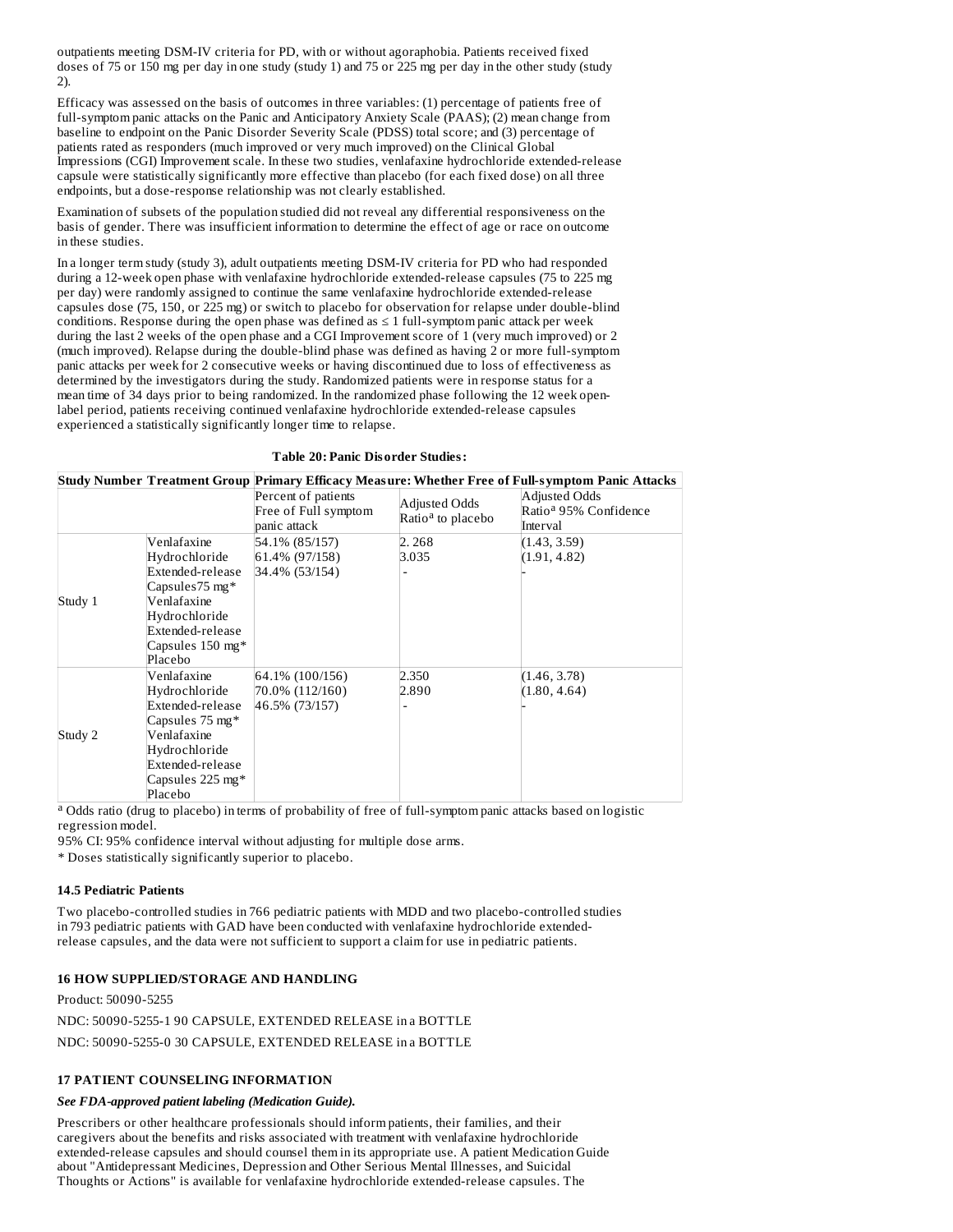prescriber or healthcare professional should instruct patients, their families, and their caregivers to read the Medication Guide and should assist them in understanding its contents. Patients should be given the opportunity to discuss the contents of the Medication Guide and to obtain answers to any questions they may have. The complete text of the Medication Guide is reprinted at the end of this document. Patients should be advised of the following issues and should be asked to alert their prescriber if these occur while taking venlafaxine hydrochloride extended-release capsules.

Thoughts or Actions" is available for venlafaxine hydrochloride extended-release capsules. The

#### **Suicidal Thoughts and Behaviors**

Advise patients, their families and caregivers to look for the emergence of suicidality, worsening of depression, and other psychiatric symptoms (anxiety, agitation, panic attacks, insomnia, irritability, hostility, aggressiveness, impulsivity, akathisia, psychomotor restlessness, hypomania, mania, other unusual changes in behavior), especially early during treatment and when the dose is adjusted up or down. Such symptoms should be reported to the patient's prescriber or health professional, especially if they are severe, abrupt in onset, or were not part of the patient's presenting symptoms. Symptoms such as these may be associated with an increased risk for suicidal thinking and behavior and indicate a need for very close monitoring [*see Boxed Warning and Warnings and Precautions (5.1)*].

#### **Concomitant Medication**

Advise patients taking venlafaxine hydrochloride extended-release capsules not to use concomitantly other products containing venlafaxine or desvenlafaxine. Healthcare professionals should instruct patients not to take venlafaxine hydrochloride extended-release capsules with an MAOI or within 14 days of stopping an MAOI and to allow 7 days after stopping venlafaxine hydrochloride extendedrelease capsules before starting an MAOI [*see Contraindications (4.2)*].

#### **Serotonin Syndrome**

Patients should be cautioned about the risk of serotonin syndrome, with the concomitant use of venlafaxine hydrochloride extended-release capsules and triptans, tramadol, amphetamine, tryptophan supplements, with antipsychotics or other dopamine antagonists, or other serotonergic agents [s*ee Warnings and Precautions (5.2) and Drug Interactions (7.3)*].

## **Elevated Blood Pressure**

Advise patients that they should have regular monitoring of blood pressure when taking venlafaxine hydrochloride extended-release capsules [*see Warnings and Precautions (5.3)*].

## **Abnormal Bleeding**

Patients should be cautioned about the concomitant use of venlafaxine hydrochloride extended-release capsules and NSAIDs, aspirin, warfarin, or other drugs that affect coagulation since combined use of psychotropic drugs that interfere with serotonin reuptake and these agents has been associated with an increased risk of bleeding [*see Warnings and Precautions (5.4)*].

## **Angle Closure Glaucoma**

Patients should be advised that taking venlafaxine hydrochloride extended-release capsules can cause mild pupillary dilation, which in susceptible individuals, can lead to an episode of angle closure glaucoma. Pre-existing glaucoma is almost always open-angle glaucoma because angle closure glaucoma, when diagnosed, can be treated definitively with iridectomy. Open-angle glaucoma is not a risk factor for angle closure glaucoma. Patients may wish to be examined to determine whether they are susceptible to angle closure, and have a prophylactic procedure (e.g., iridectomy), if they are susceptible *[see Warnings and Precautions (5.5)]*.

#### **Activation of Mania/Hypomania**

Advise patients, their families and caregivers to observe for signs of activation of mania/hypomania [*see Warnings and Precautions (5.6)*].

## **Cardiovas cular/Cerebrovas cular Dis eas e**

Caution is advised in administering venlafaxine hydrochloride extended-release capsules to patients with cardiovascular, cerebrovascular, or lipid metabolism disorders [*see Adverse Reactions (6.1)*].

#### **Serum Cholesterol and Triglyceride Elevation**

Advise patients that elevations in total cholesterol, LDL and triglycerides may occur and that measurement of serum lipids may be considered [*see Warnings and Precautions (6.3)*].

#### **Dis continuation [Symptoms]**

Advise patients not to stop taking venlafaxine hydrochloride extended-release capsules without talking first with their healthcare professional. Patients should be aware that discontinuation effects may occur when stopping venlafaxine hydrochloride extended-release capsules [*see Warnings and Precautions (5.7) and Adverse Reactions (6.1)*].

## **Interference with Cognitive and Motor Performance**

Caution patients about operating hazardous machinery, including automobiles, until they are reasonably certain that venlafaxine hydrochloride extended-release capsules therapy does not adversely affect their ability to engage in such activities.

## **Alcohol**

Advise patients to avoid alcohol while taking venlafaxine hydrochloride extended-release capsules [*see Drug Interactions (7.6)*].

#### **Allergic Reactions**

Advise patients to notify their physician if they develop allergic phenomena such as rash, hives, swelling, or difficulty breathing.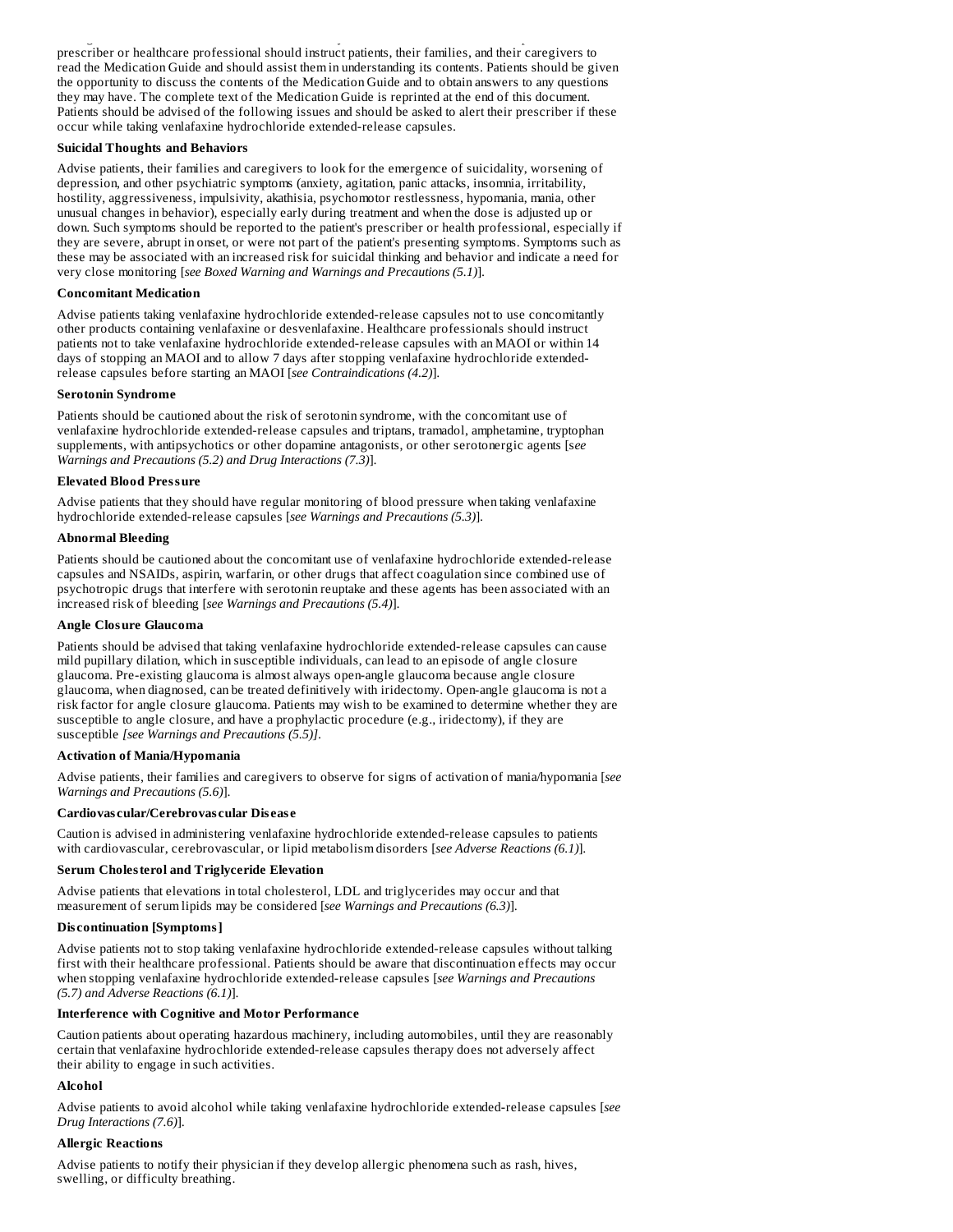## **Pregnancy**

Advise patients to notify their physician if they become pregnant or intend to become pregnant during therapy [*see Use in Specific Populations (8.1)*].

## **Nursing**

Advise patients to notify their physician if they are breast-feeding an infant [*see Use in Specific Populations (8.3)*].

## **Residual Spheroids**

Venlafaxine hydrochloride extended-release capsules contains spheroids, which release the drug slowly into the digestive tract. The insoluble portion of these spheroids is eliminated, and patients may notice spheroids passing in the stool or via colostomy. Patients should be informed that the active medication has already been absorbed by the time the patient sees the spheroids.

Manufactured for:

## **Inventia Healthcare Limited**

F1-F1/1-F75/1, Additional Ambernath M.I.D.C.,

Ambernath (East)-421506,

Dist. Thane, Maharashtra, India

Manufactured for:

Florida Pharmaceutical Products, LLC

6111 Broken Sound Pkwy NW

Suite 160 Boca Raton, FL 33487

Toll Free Number: 1-800-315-0985

Revised: 04/2020

ATE0704L/01

## **Medication Guide**

## **Venlafaxine Hydrochloride Extended-releas e**

# **Capsules, USP**

## **(ven'' la fax' eenhye'' droeklor' ide)**

Read the Medication Guide that comes with **venlafaxine hydrochloride extended-releas e capsules** before you start taking it and each time you get a refill. There may be new information. This Medication Guide does not take the place of talking to your healthcare provider about your medical condition or treatment. Talk with your healthcare provider if there is something you do not understand or want to learn more about.

#### **What is the most important information I should know about venlafaxine hydrochloride extendedreleas e capsules?**

**Venlafaxine hydrochloride extended-releas e capsules** and other antidepressant medicines may cause serious side effects, including:

## **1. Suicidal thoughts or actions:**

- **Venlafaxine hydrochloride extended-releas e capsules and other antidepressant medicines may increas e suicidal thoughts or actions** in some children, teenagers, or young adults **within the first few months of treatment or when the dos e is changed.**
- Depression or other serious mental illnesses are the most important causes of suicidal thoughts or actions.
- Watch for these changes and call your healthcare provider right away if you notice:
	- New or sudden changes in mood, behavior, actions, thoughts, or feelings, especially if severe.
	- Pay particular attention to such changes when **venlafaxine hydrochloride extended-releas e capsules** is started or when the dose is changed.

Keep all follow-up visits with your healthcare provider and call between visits if you are worried about symptoms.

## **Call your healthcare provider right away if you have any of the following symptoms, or call 911 if an emergency, especially if they are new, wors e, or worry you:**

- attempts to commit suicide
- acting on dangerous impulses
- acting aggressive or violent
- thoughts about suicide or dying
- new or worse depression
- new or worse anxiety or panic attacks
- feeling agitated, restless, angry or irritable
- trouble sleeping
- an increase in activity or talking more than what is normal for you
- other unusual changes in behavior or mood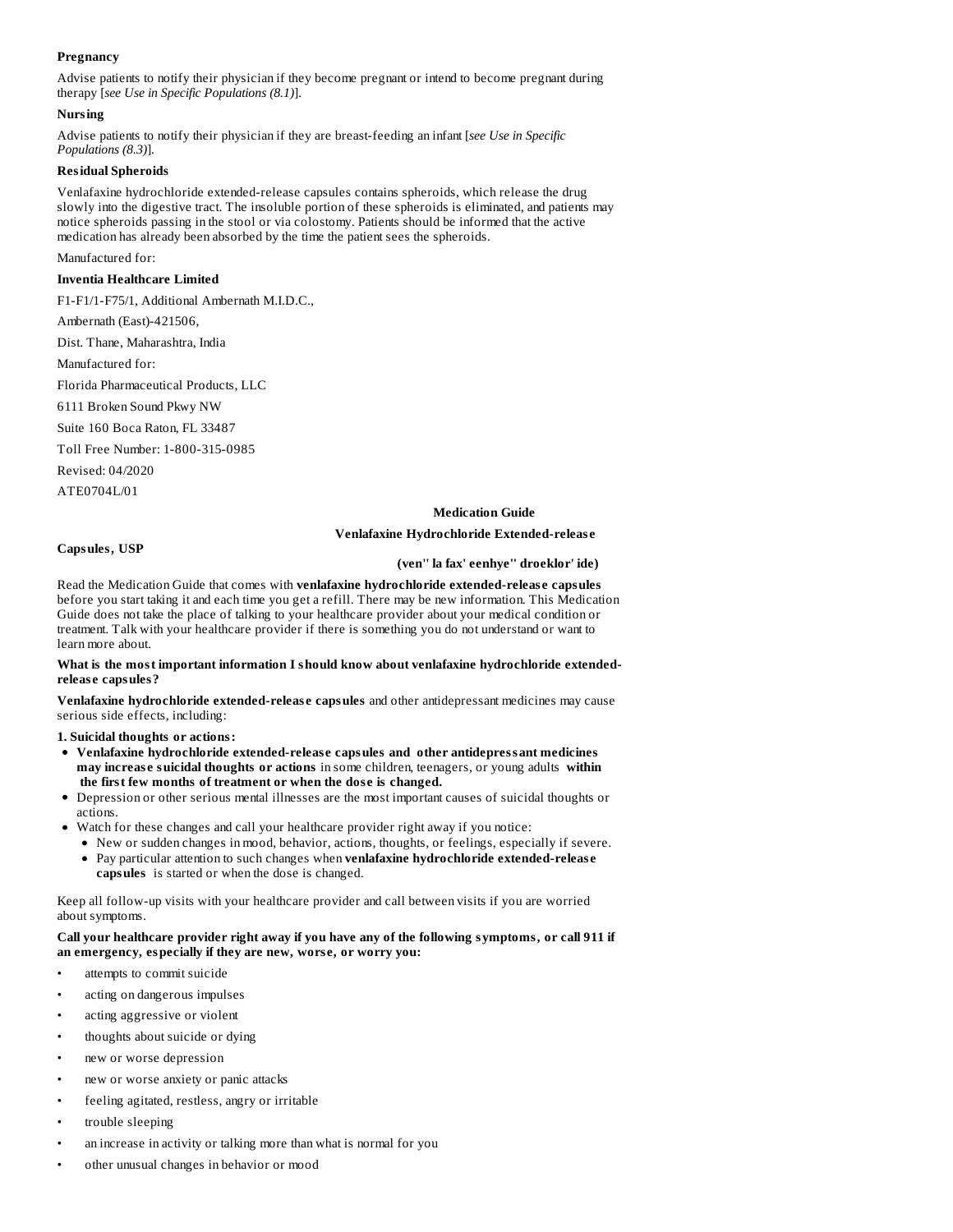## • **Visual problems**

- eye pain
- changes in vision
- swelling or redness in or around the eye

Only some people are at risk for these problems. You may want to undergo an eye examination to see if you are at risk and receive preventative treatment if you are.

#### **Call your healthcare provider right away if you have any of the following symptoms, or call 911 if an emergency. Venlafaxine hydrochloride extended-releas e capsules may be associated with thes e s erious side effects**:

## **2. Serotonin Syndrome**

**This condition can be life-threatening and may include**:

- agitation, hallucinations, coma or other changes in mental status
- coordination problems or muscle twitching (overactive reflexes)
- racing heartbeat, high or low blood pressure
- sweating or fever
- nausea, vomiting, or diarrhea
- muscle rigidity

#### **3. Changes in blood pressure. Venlafaxine hydrochloride extended-releas e capsules** may:

increase your blood pressure. Control high blood pressure before starting treatment and monitor blood pressure regularly

#### **4. Enlarged pupils (mydriasis).**

## **5. Anxiety and insomnia.**

## **6. Changes in appetite or weight.**

#### **7. Manic/hypomanic episodes:**

- greatly increased energy
- severe trouble sleeping
- racing thoughts
- reckless behavior
- unusually grand ideas
- excessive happiness or irritability
- talking more or faster than usual

## **8. Low salt (sodium) levels in the blood.**

Elderly people may be at greater risk for this. Symptoms may include:

- headache
- weakness or feeling unsteady
- confusion, problems concentrating or thinking or memory problems  $\bullet$

## **9. Seizures or convulsions.**

## **10. Abnormal bleeding**: **Venlafaxine hydrochloride extended-releas e capsules** and other

antidepressant medicines may increase your risk of bleeding or bruising, especially if you take the blood thinner warfarin (Coumadin®, Jantoven®), a non-steroidal anti-inflammatory drug (NSAIDs, like ibuprofen or naproxen), or aspirin.

## **11. Elevated cholesterol.**

#### **12. Lung dis eas e and pneumonia**: **Venlafaxine hydrochloride extended-releas e capsules** may cause rare lung problems.

Symptoms include:

- worsening shortness of breath
- $\bullet$ cough
- chest discomfort

## **13. Severe allergic reactions:**

- trouble breathing
- swelling of the face, tongue, eyes or mouth
- rash, itchy welts (hives) or blisters, alone or with fever or joint pain.

### **Do not stop venlafaxine hydrochloride extended-releas e capsules without first talking to your healthcare provider**. Stopping **venlafaxine hydrochloride extended-releas e capsules** too quickly or changing from another antidepressant too quickly may cause serious symptoms including:

- anxiety, irritability
- feeling tired, restless or problems sleeping
- headache, sweating, dizziness
- electric shock-like sensations, shaking, confusion, nightmares
- $\bullet$ vomiting, nausea, diarrhea

## **What is venlafaxine hydrochloride extended-releas e capsules?**

**Venlafaxine hydrochloride extended-releas e capsules** is a prescription medicine used to treat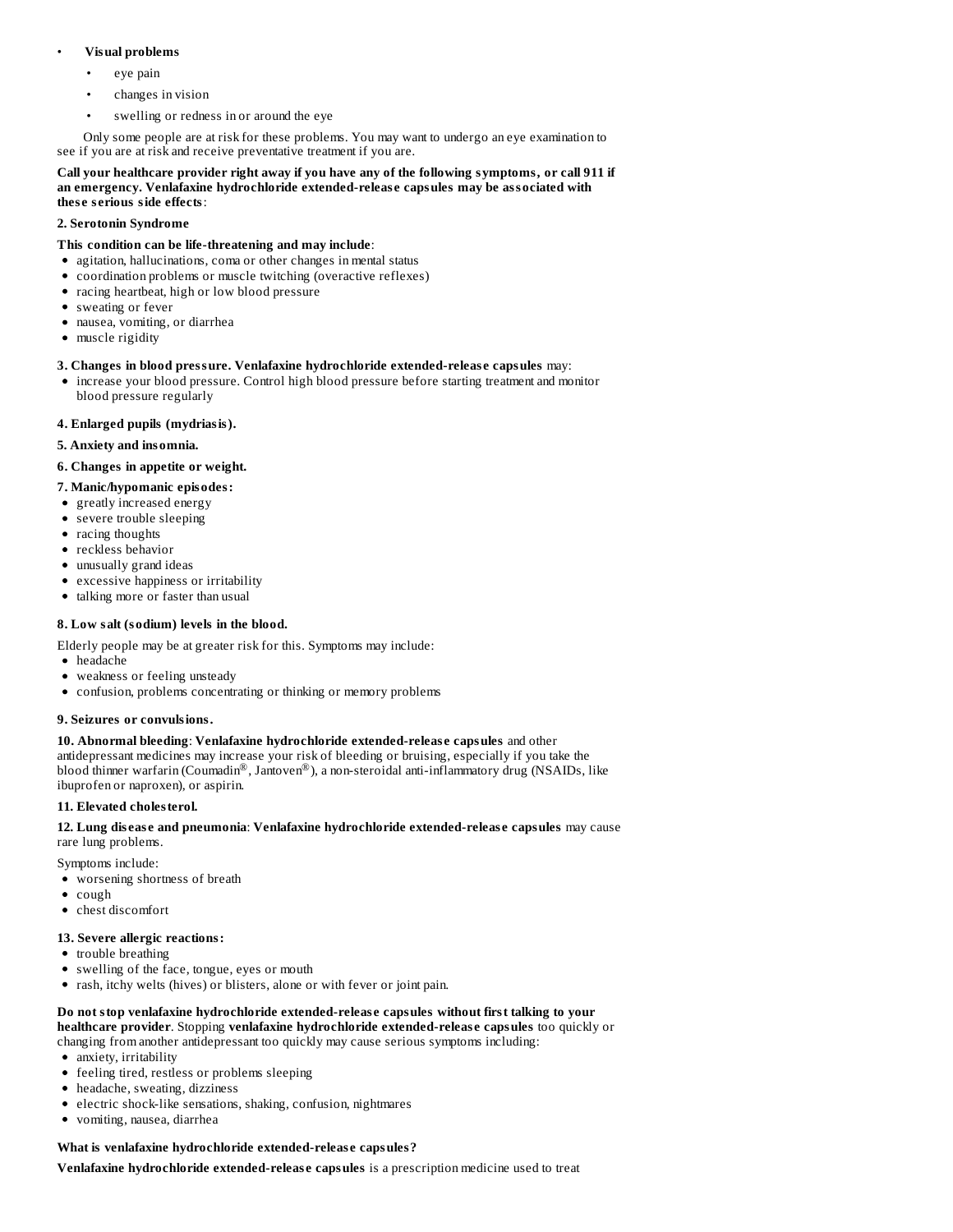depression. It is important to talk with your healthcare provider about the risks of treating depression and also the risks of not treating it. You should discuss all treatment choices with your healthcare provider.

## **Venlafaxine hydrochloride extended-releas e capsules** is also used to treat:

- Social Anxiety Disorder (SAD)
- Panic Disorder (PD)

Talk to your healthcare provider if you do not think that your condition is getting better with **venlafaxine hydrochloride extended-releas e capsules** treatment.

## **Who should not take venlafaxine hydrochloride extended-releas e capsules?**

#### Do not take **venlafaxine hydrochloride extended-releas e capsules** if you:

- are allergic to **venlafaxine hydrochloride extended-releas e capsules** or any of the ingredients in **venlafaxine hydrochloride extended-releas e capsules** . See the end of this Medication Guide for a complete list of ingredients in **venlafaxine hydrochloride extended-releas e capsules** .
- have uncontrolled angle-closure glaucoma
- take a Monoamine Oxidase Inhibitor (MAOI). Ask your healthcare provider or pharmacist if you are not sure if you take an MAOI, including the antibiotic linezolid.
	- Do not take an MAOI within 7 days of stopping **venlafaxine hydrochloride extended-releas e capsules** unless directed to do so by your physician.
	- Do not start **venlafaxine hydrochloride extended-releas e capsules** if you stopped taking an MAOI in the last 2 weeks unless directed to do so by your physician.

## **People who take venlafaxine hydrochloride extended-releas e capsules clos e in time to an MAOI** may have serious or even life-threatening side effects. Get medical help right away if you have any **of thes e symptoms:**

- high fever
- uncontrolled muscle spasms
- stiff muscles
- rapid changes in heart rate or blood pressure
- confusion
- loss of consciousness (pass out)

## **What should I tell my healthcare provider before taking venlafaxine hydrochloride extendedreleas e capsules? Ask if you are not sure.**

Before starting **venlafaxine hydrochloride extended-releas e capsules**, tell your healthcare provider if you:

- Are taking certain drugs such as:
	- Amphetamines
	- Medicines used to treat migraine headaches such as:
		- triptans
	- Medicines used to treat mood, anxiety, psychotic or thought disorders, such as:
		- tricyclic antidepressants
		- lithium
		- SSRIs
		- SNRIs
		- antipsychotic drugs
	- Medicines used to treat pain such as:
		- tramadol
	- Medicines used to thin your blood such as:
		- warfarin
		- Medicines used to treat heartburn such as:
			- Cimetidine
	- Over-the-counter medicines or supplements such as:
		- Aspirin or other NSAIDs
		- Tryptophan
		- St. John's Wort
	- have heart problems
	- have diabetes
	- have liver problems
	- have kidney problems
	- have thyroid problems
	- have or had seizures or convulsions
	- have bipolar disorder or mania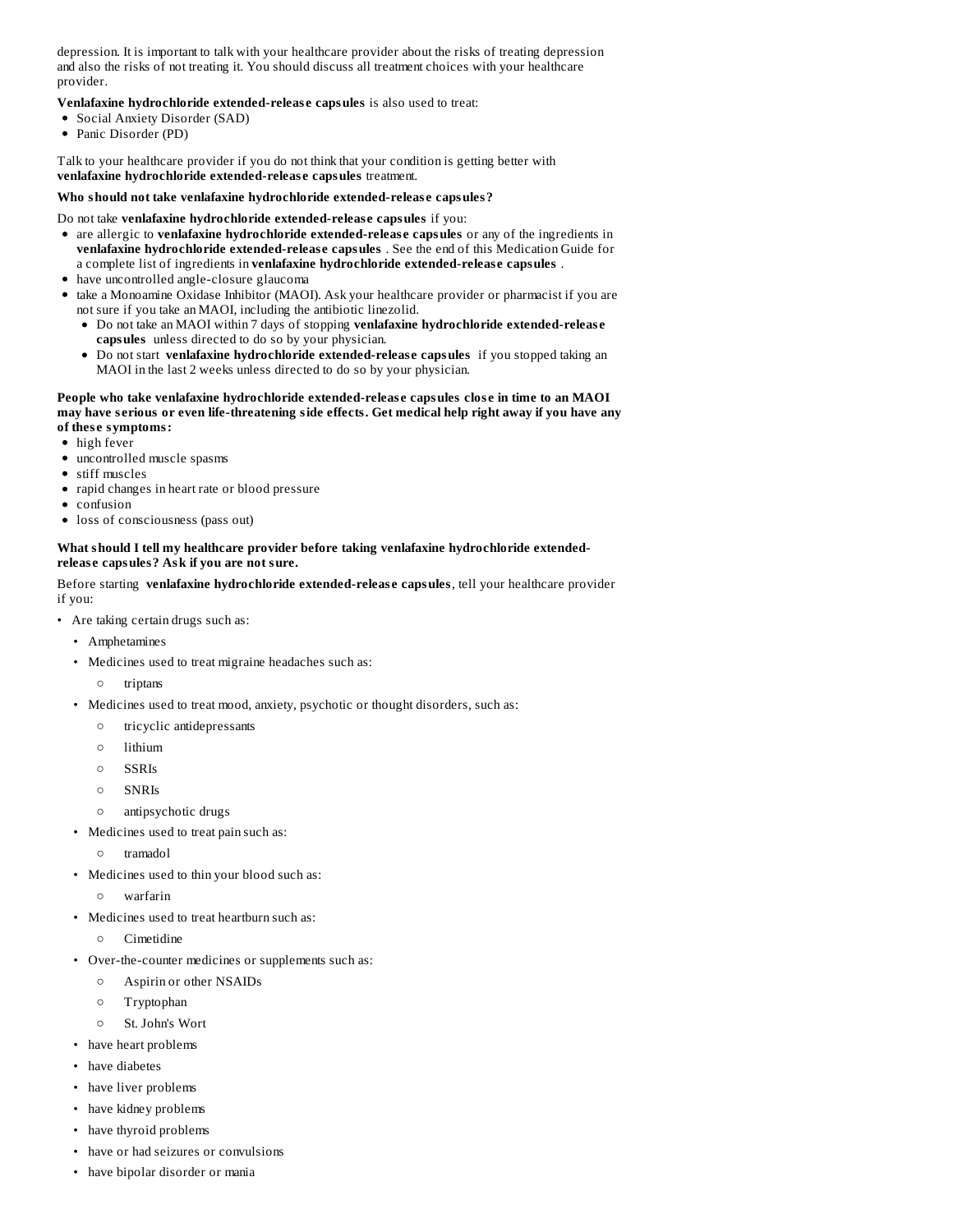- have low sodium levels in your blood
- have high blood pressure
- have high cholesterol
- have or had bleeding problems

• are pregnant or plan to become pregnant. It is not known if **venlafaxine hydrochloride extendedreleas e capsules** will harm your unborn baby. Talk to your healthcare provider about the benefits and risks of treating depression during pregnancy

• are breast-feeding or plan to breast-feed. Some **venlafaxine hydrochloride** may pass into your breast milk. Talk to your healthcare provider about the best way to feed your baby while taking **venlafaxine hydrochloride extended-releas e capsules**.

**Tell your healthcare provider about all the medicines that you take,** including prescription and nonprescription medicines, vitamins, and herbal supplements. **Venlafaxine hydrochloride extendedreleas e capsules** and some medicines may interact with each other, may not work as well, or may cause serious side effects.

Your healthcare provider or pharmacist can tell you if it is safe to take **venlafaxine hydrochloride extended-releas e capsules** with your other medicines. Do not start or stop any medicine while taking **venlafaxine hydrochloride extended-releas e capsules** without talking to your healthcare provider first.

If you take **venlafaxine hydrochloride extended-releas e capsules**, you should not take any other medicines that contain (venlafaxine) including: venlafaxine HCl.

## **How should I take venlafaxine hydrochloride extended-releas e capsules?**

- Take **venlafaxine hydrochloride extended-releas e capsules** exactly as prescribed. Your healthcare provider may need to change the dose of **venlafaxine hydrochloride extended-releas e capsules** until it is the right dose for you.
- **Venlafaxine hydrochloride extended-releas e capsules** is to be taken with food.
- If you miss a dose of **venlafaxine hydrochloride extended-releas e capsules** , take the missed dose as soon as you remember. If it is almost time for the next dose, skip the missed dose and take your next dose at the regular time. Do not take two doses of **venlafaxine hydrochloride extendedreleas e capsules** at the same time.
- If you take too much **venlafaxine hydrochloride extended-releas e capsules** call your healthcare provider or poison control center right away, or get emergency treatment.
- When switching from another antidepressant to **venlafaxine hydrochloride extended-releas e capsules** your doctor may want to lower the dose of the initial antidepressant first to avoid side effects

## **What should I avoid while taking venlafaxine hydrochloride extended-releas e capsules?**

**Venlafaxine hydrochloride extended-releas e capsules** can cause sleepiness or may affect your ability to make decisions, think clearly, or react quickly. You should not drive, operate heavy machinery, or do other dangerous activities until you know how **venlafaxine hydrochloride extendedreleas e capsules** affects you. Do not drink alcohol while using **venlafaxine hydrochloride extendedreleas e capsules**.

## **What are the possible side effects of venlafaxine hydrochloride extended-releas e capsules?**

**Venlafaxine hydrochloride extended-releas e capsules** may cause serious side effects, including:

- See "What is the most important information I should know about **venlafaxine hydrochloride**
- **extended-releas e capsules** ?" Increased cholesterol-have your cholesterol checked regularly
- Newborns whose mothers take **venlafaxine hydrochloride extended-releas e capsules** in the third trimester may have problems right after birth including:
	- problems feeding and breathing
	- seizures
	- shaking, jitteriness or constant crying
- Angle-closure glaucoma

Common possible side effects in people who take **venlafaxine hydrochloride extended-releas e capsules** include**:**

- unusual dreams
- sexual problems
- loss of appetite, constipation, diarrhea, nausea or vomiting, or dry mouth
- $\bullet$ feeling tired, fatigued or overly sleepy
- change in sleep habits, problems sleeping
- yawning
- tremor or shaking
- dizziness, blurred vision
- sweating
- feeling anxious, nervous or jittery
- headache • increase in heart rate

Tell your healthcare provider if you have any side effect that bothers you or that does not go away.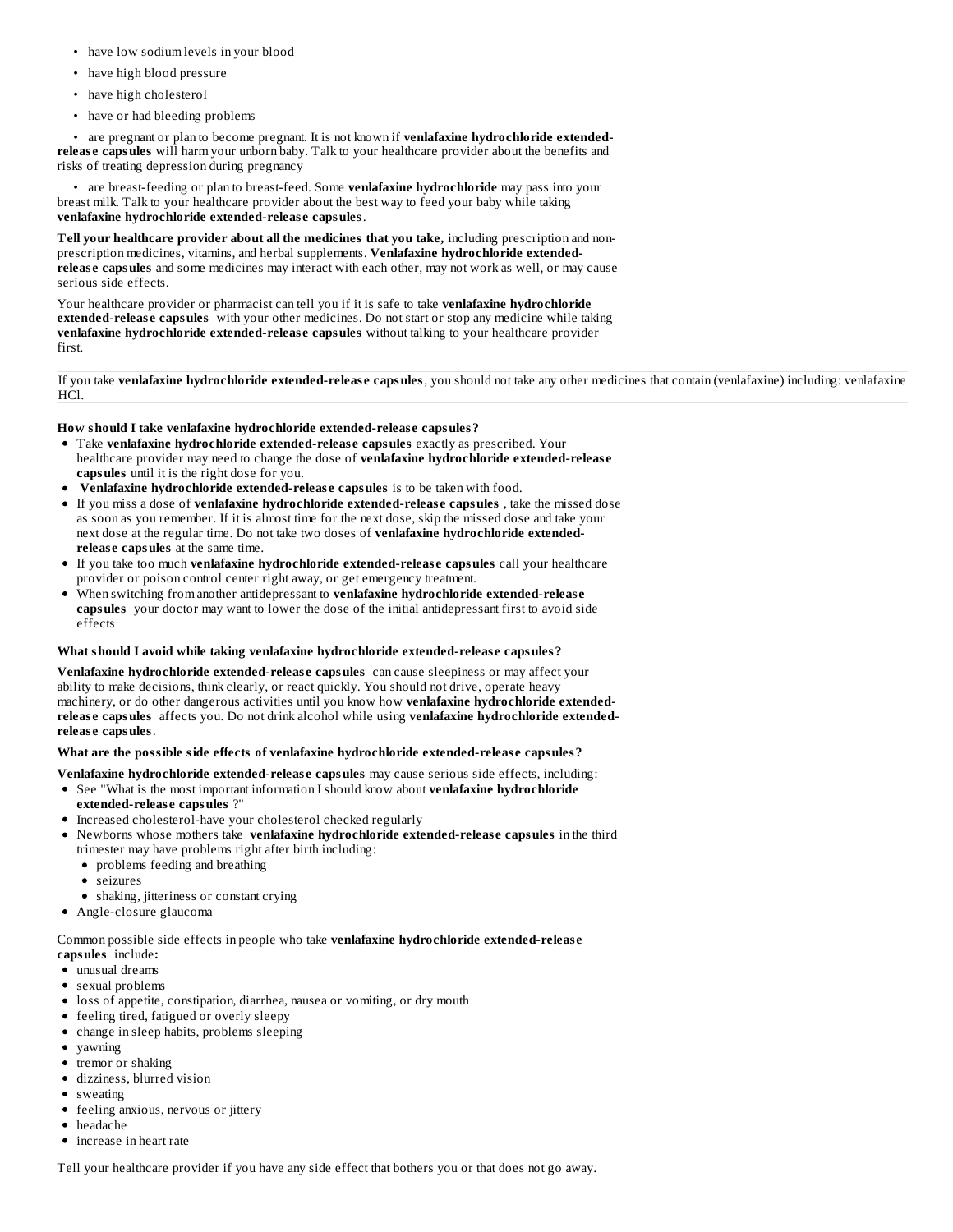These are not all the possible side effects of **venlafaxine hydrochloride extended-releas e capsules**. For more information, ask your healthcare provider or pharmacist.

## **CALL YOUR DOCTOR FOR MEDICAL ADVICE ABOUT SIDE EFFECTS. YOU MAY REPORT SIDE EFFECTS TO THE FDA AT 1-800-FDA-1088.**

#### **How should I store venlafaxine hydrochloride extended-releas e capsules?**

- Store **venlafaxine hydrochloride extended-releas e capsules** at room temperature between 68°F to 77°F (20°C to 25°C).
- Keep **venlafaxine hydrochloride extended-releas e capsules** in a dry place.

Keep **venlafaxine hydrochloride extended-releas e capsules and all medicines out of the reach of children.**

#### **General information about venlafaxine hydrochloride extended-releas e capsules**

Medicines are sometimes prescribed for purposes other than those listed in a Medication Guide. Do not use **venlafaxine hydrochloride extended-releas e capsules** for a condition for which it was not prescribed. Do not give **venlafaxine hydrochloride extended-releas e capsules** to other people, even if they have the same condition. It may harm them.

This Medication Guide summarizes the most important information about **venlafaxine hydrochloride extended-releas e capsules**. If you would like more information, talk with your healthcare provider. You may ask your healthcare provider or pharmacist for information about **venlafaxine hydrochloride extended-releas e capsules** that is written for healthcare professionals.

Please address medical inquiries to, Florida Pharmaceutical Products, LLC at 1-800-315-0985.

**What are the ingredients** in **venlafaxine hydrochloride extended-releas e capsules?**

Active ingredient: (venlafaxine)

Inactive ingredients:

**Extended-Releas e Capsules**: ethylcellulose,hypromellose and sugar spheres. The empty hard gelatin capsule shells contain gelatin and titanium dioxide. The 37.5 mg capsules also contain iron oxide black. The 75 mg capsules also contain FD&C red No.3 and FD&C yellow No. 6. The 150 mg capsules also contain iron oxide red and iron oxide yellow.

The 37.5 mg, 75 mg and 150 mg capsules are imprinted with black and grey ink which contains iron oxide black, butyl alcohol, dehydrated alcohol, isopropyl alcohol, potassium hydroxide, propylene glycol, purified water, shellac and strong ammonia solution. Grey ink also contains titanium dioxide.

This Medication Guide has been approved by the U.S. Food and Drug Administration for all antidepressants.

Manufactured for:

## **Inventia Healthcare Limited**

F1-F1/1-F75/1, Additional Ambernath M.I.D.C.,

Ambernath (East)-421506,

Dist. Thane, Maharashtra, India

Manufactured for:

Florida Pharmaceutical Products, LLC

6111 Broken Sound Pkwy NW

Suite 160 Boca Raton, FL 33487

Toll Free Number: 1-800-315-0985

Revised: 04/2020

ATE0704G/01

## **Venlafaxine Hydrochloride**



**VENLAFAXINE HYDROCHLORIDE** venlafaxine hydrochloride capsule, extended release